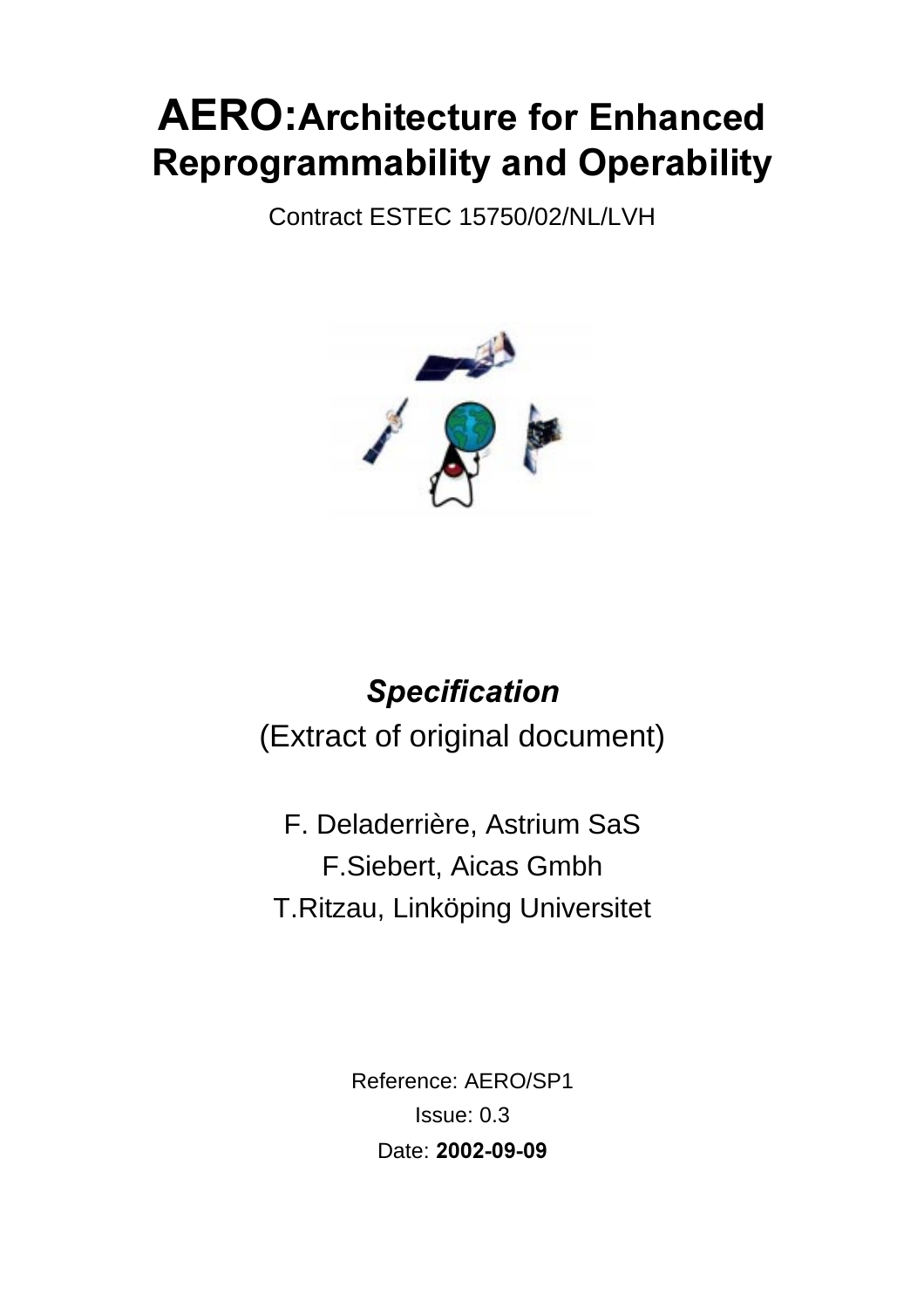| <b>AERO</b>                                                                                                                                                                                                                                                                                                                                                                                                                                                                                              |                   | <b>SP1: Software JVM Specification</b>                                                                                                                                                       |                                                   |                                                                                                                                                                                          | Ref: AERO/SP1<br>Issue: $0.3$<br>Date: 2002-09-09<br>Page: 2 of 83                                                                                                                                               |  |
|----------------------------------------------------------------------------------------------------------------------------------------------------------------------------------------------------------------------------------------------------------------------------------------------------------------------------------------------------------------------------------------------------------------------------------------------------------------------------------------------------------|-------------------|----------------------------------------------------------------------------------------------------------------------------------------------------------------------------------------------|---------------------------------------------------|------------------------------------------------------------------------------------------------------------------------------------------------------------------------------------------|------------------------------------------------------------------------------------------------------------------------------------------------------------------------------------------------------------------|--|
| Abstract:<br>This document is the specification of the AERO Real-time Java Virtual Machine project, output of the task 1.a.2.<br>This document defines functional requirements for AERO JVM, who is a Java Virtual Machine with real-time<br>capacities, for ERC32 processor. This document contains an overview of AERO JVM functionalities, functional<br>requirements, representative's requirements, environment requirement, operability requirements, portability and<br>maintenance requirements. |                   |                                                                                                                                                                                              |                                                   |                                                                                                                                                                                          |                                                                                                                                                                                                                  |  |
|                                                                                                                                                                                                                                                                                                                                                                                                                                                                                                          | <b>Name</b>       |                                                                                                                                                                                              | Signature                                         |                                                                                                                                                                                          | <b>Internal reference</b>                                                                                                                                                                                        |  |
| Written by:                                                                                                                                                                                                                                                                                                                                                                                                                                                                                              | F. Deladerrière   | Company<br>Astrium                                                                                                                                                                           |                                                   |                                                                                                                                                                                          |                                                                                                                                                                                                                  |  |
| For more information please contact:                                                                                                                                                                                                                                                                                                                                                                                                                                                                     |                   |                                                                                                                                                                                              |                                                   |                                                                                                                                                                                          | AERO (Architecture for Enhanced Reprogrammability and Operability) is an ESA project (Contract ESTEC<br>15750/02/NL/LVH) conducted by a consortium led by ASTRIUM-SAS with Aicas Gmbh and Linköping Universitet. |  |
|                                                                                                                                                                                                                                                                                                                                                                                                                                                                                                          | <b>BEEBINDERS</b> |                                                                                                                                                                                              | Frank J. de Bruin<br>e-mail fdebruin@estec.esa.nl | ESTEC. Keplerlaan 1. PO Box 299<br>2200 AG Noordwijk ZH - The Netherlands<br>Tel: +31 (0) 71 565 4951. Fax: +31 (0) 71 565 5420                                                          |                                                                                                                                                                                                                  |  |
| astrium                                                                                                                                                                                                                                                                                                                                                                                                                                                                                                  |                   |                                                                                                                                                                                              |                                                   |                                                                                                                                                                                          |                                                                                                                                                                                                                  |  |
| Frédéric Deladerrière<br><b>ASTRIUM</b><br>31, avenue des cosmonautes<br>F-31 402 Toulouse Cedex 4, France<br>Tel: +33 5 62 19 56 49. Fax: +33 5 62 19 78 97<br>e-mail: frederic.deladerriere@astrium-space.com                                                                                                                                                                                                                                                                                          |                   | <b>Fridtjof Siebert</b><br>AICAS Gmbh<br>Hoepfner Burg<br>Haid-und-Neu-StraBe 18<br>D-76131 KarlsRuhe, Germany<br>Tel: +49 721 663 96823 Fax: +49 721 663 96893<br>e-mail: siebert@aicas.com |                                                   | Tobias Ritzau<br>Linköping Universitet<br>Dep. Of Computer and Information Science<br>SE-58183 Linköping, Sweden<br>Tel: +46 13 28 4494. Fax: +46 13 28 5899<br>e-mail: tobri@ida.liu.se |                                                                                                                                                                                                                  |  |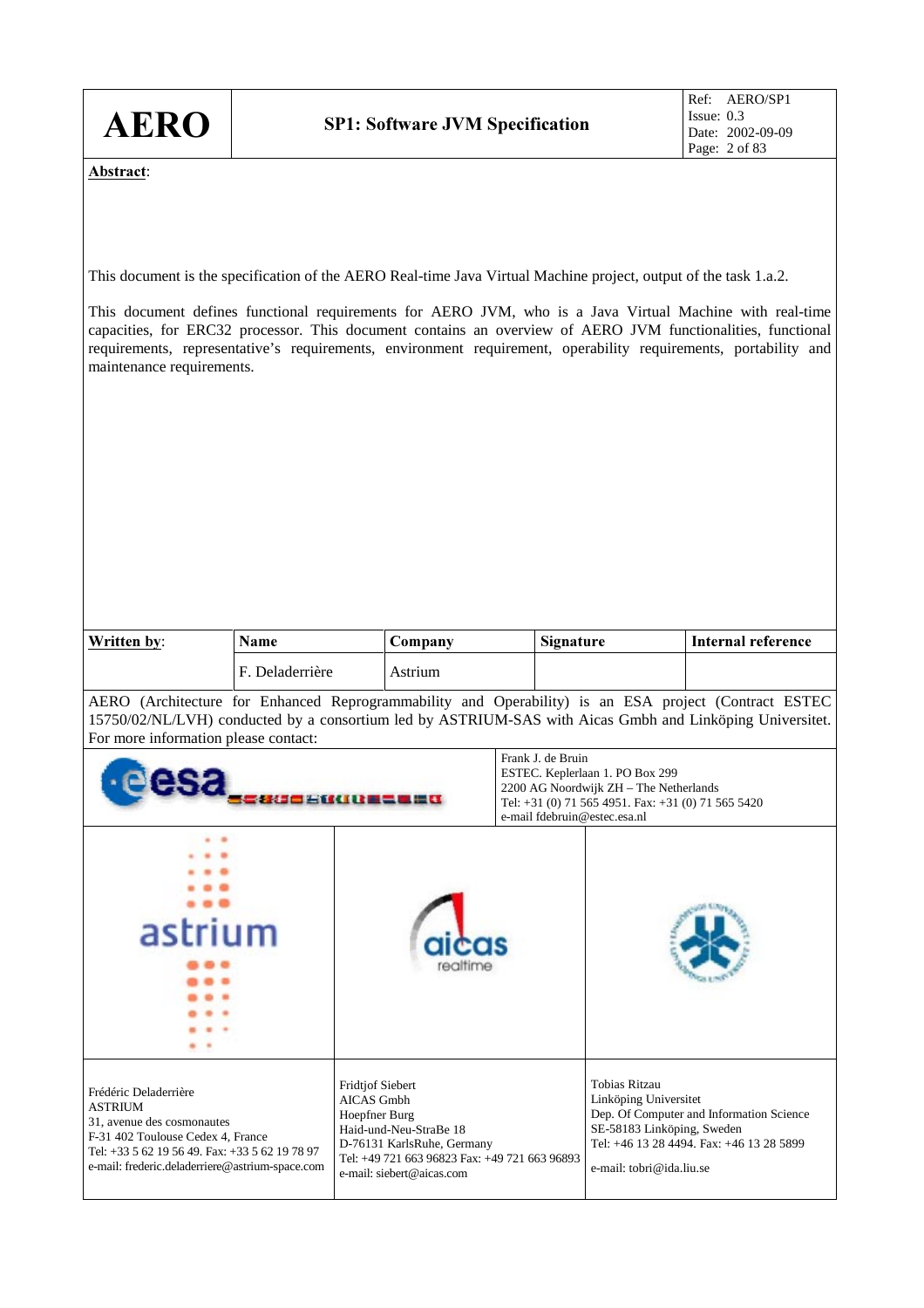# Revision History

| Version | Date       | Paragraphs modified                      | Comments                               |
|---------|------------|------------------------------------------|----------------------------------------|
| 0.1     | 2002-04-15 |                                          | First issue                            |
| 0.2     |            | $2002-07-15$ 2.2, 3.1.1, 3.1.2, 4.2, 7.1 | <b>PDR</b> comments taken into account |
| 0.3     |            | $2002-09-09$   All documents             | Grammar and spelling corrections       |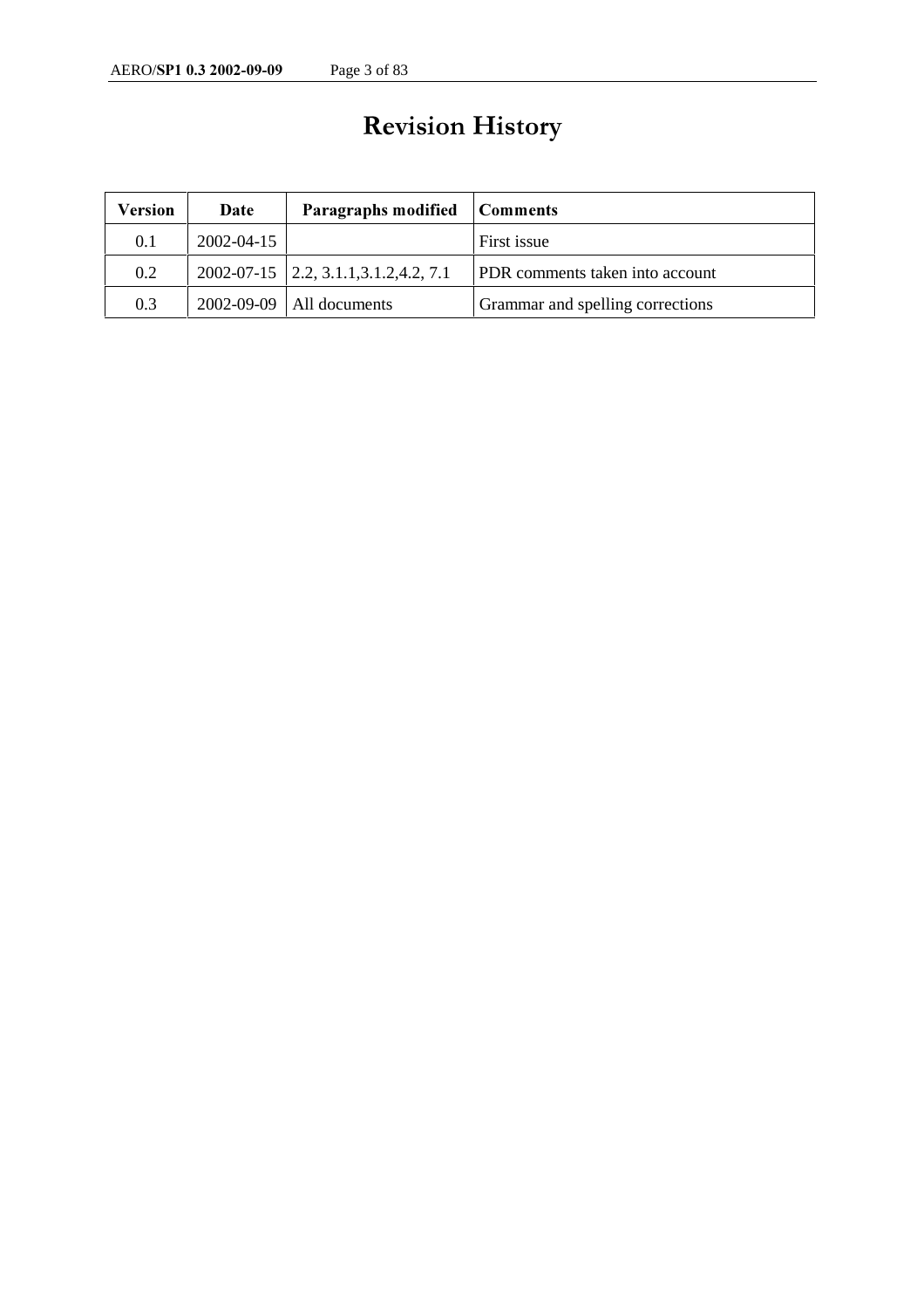# Table of Contents

| 1.      |          |  |
|---------|----------|--|
| 1.1     |          |  |
| 1.1.1   |          |  |
| 1.1.2   |          |  |
| 1.2     |          |  |
| 1.3     |          |  |
| 1.4     |          |  |
| 1.4.1   |          |  |
| 1.4.2   |          |  |
| 2.      |          |  |
| 2.1     |          |  |
| 2.2     |          |  |
| 2.3     |          |  |
| 2.3.1   |          |  |
| 2.3.2   |          |  |
| 2.3.3   |          |  |
| 2.3.4   |          |  |
| 2.3.5   |          |  |
| 2.3.6   |          |  |
| 2.3.6.1 |          |  |
| 2.3.6.2 |          |  |
| 2.3.6.3 |          |  |
| 2.3.6.4 |          |  |
| 2.3.7   |          |  |
| 2.3.8   |          |  |
| 2.3.9   |          |  |
| 2.3.10  |          |  |
| 2.3.11  |          |  |
| 2.3.12  |          |  |
| 2.3.13  |          |  |
| 2.3.14  |          |  |
|         | 2.3.14.1 |  |
|         | 2.3.14.2 |  |
| 2.3.15  |          |  |
| 2.3.16  |          |  |
| 2.3.17  |          |  |
| 2.3.18  |          |  |
| 2.3.19  |          |  |
| 2.3.20  |          |  |
|         | 2.3.20.1 |  |
|         | 2.3.20.2 |  |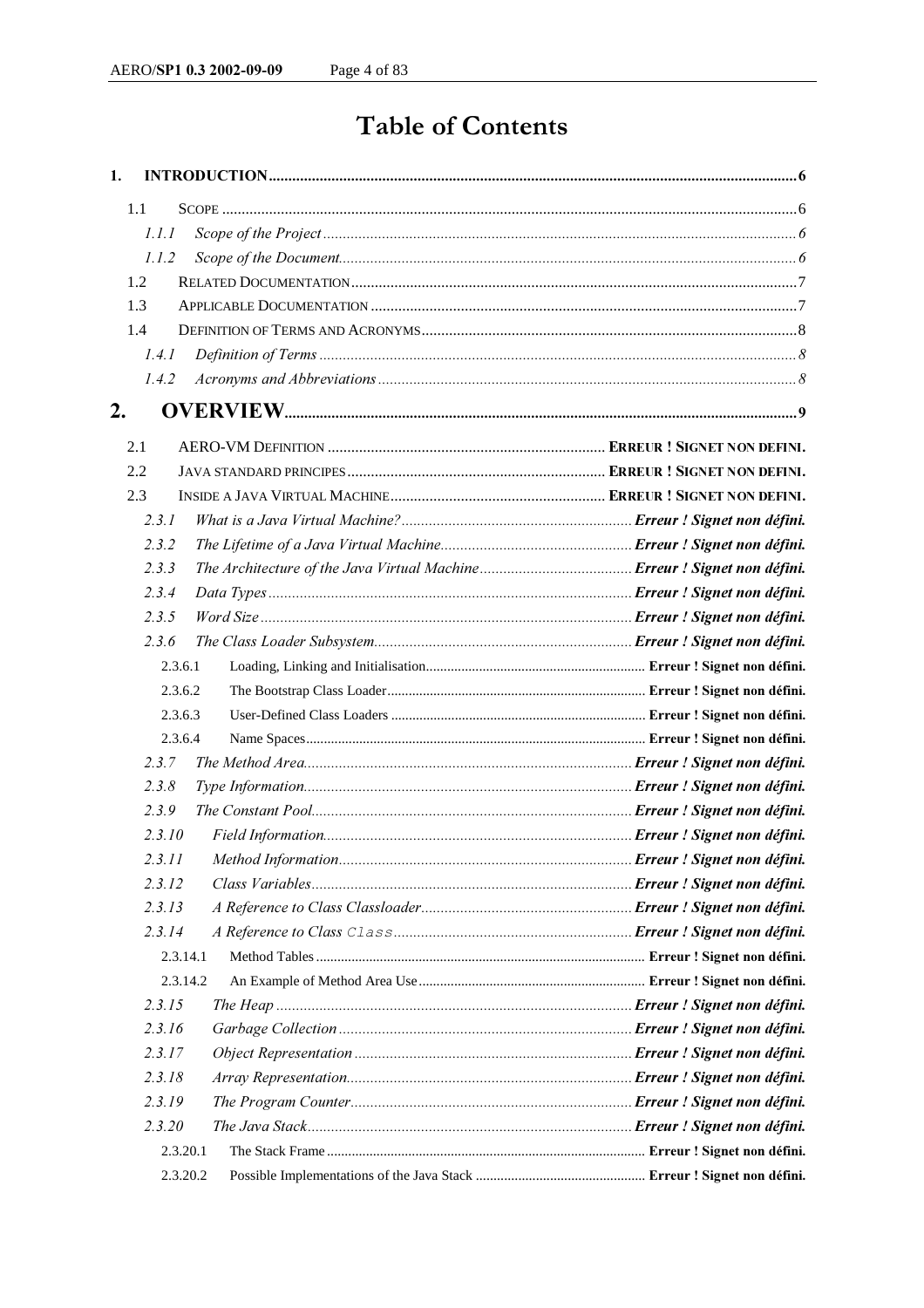|     | 2.3.20.3                                            |  |
|-----|-----------------------------------------------------|--|
|     | 2.3.21                                              |  |
|     | 2.3.21.1                                            |  |
|     | 2.3.21.2                                            |  |
|     | 2.3.22                                              |  |
|     | 2.3.23                                              |  |
|     | 2.3.24                                              |  |
| 3.  |                                                     |  |
|     |                                                     |  |
| 3.1 |                                                     |  |
|     | Design 111<br>3.1.1                                 |  |
|     | 3.1.2                                               |  |
| 3.2 |                                                     |  |
|     | 3.2.1                                               |  |
|     | 3.2.2                                               |  |
|     | 3.2.2.1                                             |  |
|     | 3.2.2.2                                             |  |
|     | 3.2.2.3                                             |  |
|     | 3.2.2.4                                             |  |
|     | 3.2.3                                               |  |
|     | 3.2.3.1                                             |  |
|     | 3.2.3.2                                             |  |
|     | 3.2.4                                               |  |
|     | 3.2.4.1                                             |  |
|     | 3.2.4.2                                             |  |
|     | 3.2.4.3                                             |  |
| 3.3 |                                                     |  |
| 4.  |                                                     |  |
| 4.1 |                                                     |  |
| 4.2 |                                                     |  |
|     |                                                     |  |
| 5.  |                                                     |  |
| 5.1 |                                                     |  |
| 5.2 |                                                     |  |
| 5.3 |                                                     |  |
| 5.4 |                                                     |  |
| 6.  |                                                     |  |
|     |                                                     |  |
| 7.  | PORTABILITY AND MAINTAINABILITY REQUIREMENTS80      |  |
| 7.1 |                                                     |  |
| 7.2 |                                                     |  |
| 8.  | <b>ANNEXE: HIERARCHY FOR PACKAGE JAVAX.REALTIME</b> |  |
|     | ERREUR ! SIGNET NON DEFINI.                         |  |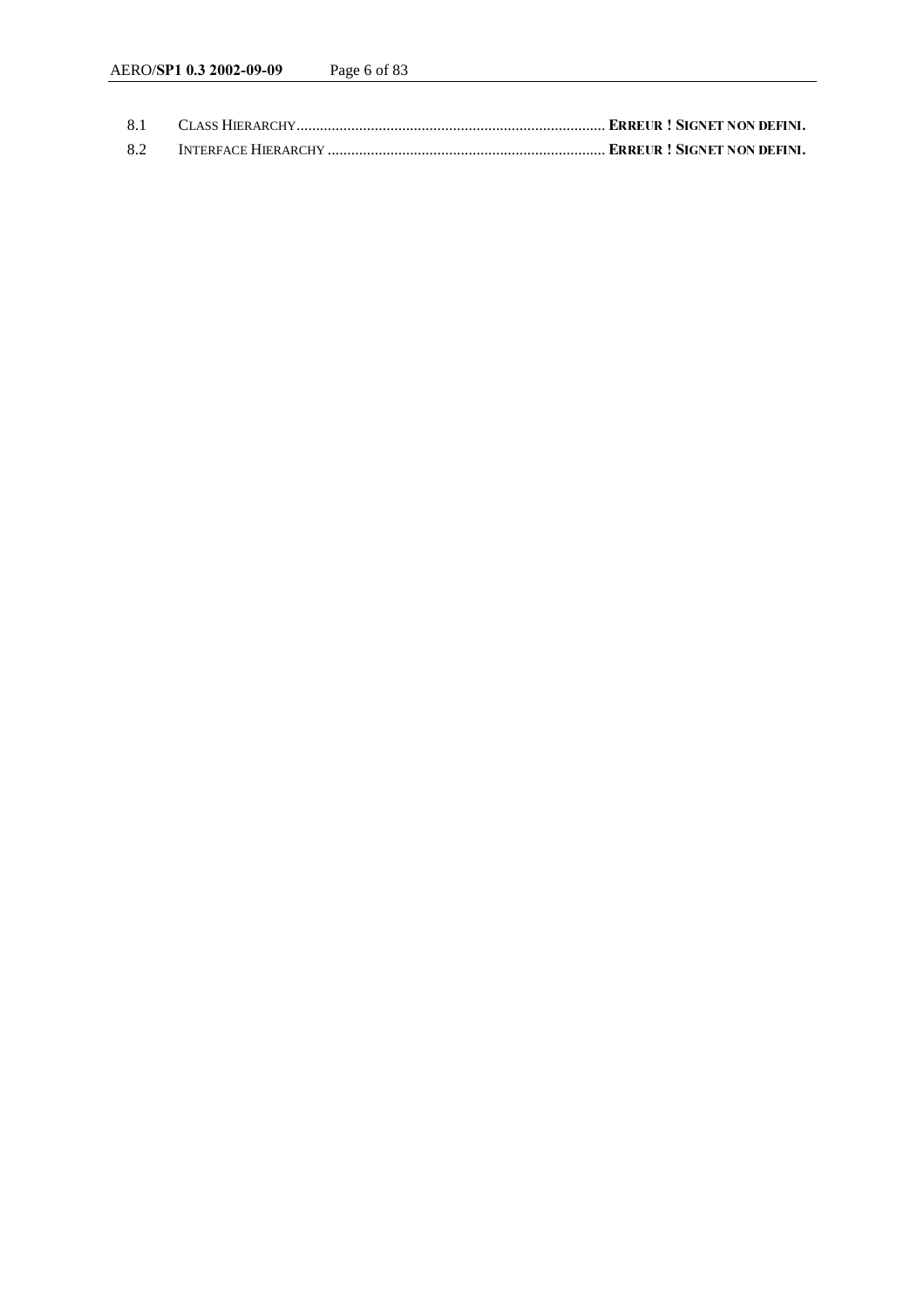# 1. Introduction

## 1.1 Scope

## 1.1.1 Scope of the Project

AERO (Architecture for Enhanced Reprogrammability and Operability) is an ESA project (contract ESTEC 15750/02/NL/LVH). The objectives of the project are to investigate on a real-time Java virtual machine for ERC32. Special attention is put on the garbage collection mechanism and deterministic execution model.

The project is split in two phases. The first phase investigates existing virtual machine to choose a potential candidate that will be customized, are then investigates the definition of requirements concerning a real-time interpreter in on-board systems. An implementation plan is proposed for the second phase. This second phase is dedicated to the definition of software functions of the real-time Java virtual machine and to their implementation and assessment through validation tests.

#### 1.1.2 Scope of the Document

This document is an output of the task 1.a.2 "Software JVM Specification".

This document defines functional requirements for AERO JVM, is a Java Virtual Machine with realtime capacities, for ERC32 processor.

On board application programs shall be written in a standard language : Java, which is compiled to give Bytecode. Then this code can be loaded in spacecraft to be executed by the virtual machine that is a part of on board software.

This document contains :

- an overview of AERO JVM functionalities and standard JVM mechanisms
- functional requirements
- environment requirement
- operability requirements
- portability and maintenance requirements.

#### *Important notice:*

Due to complexity of JVM concept, the overview chapter introduces with precision the mechanisms of standard JVM to provide easier requirements understanding.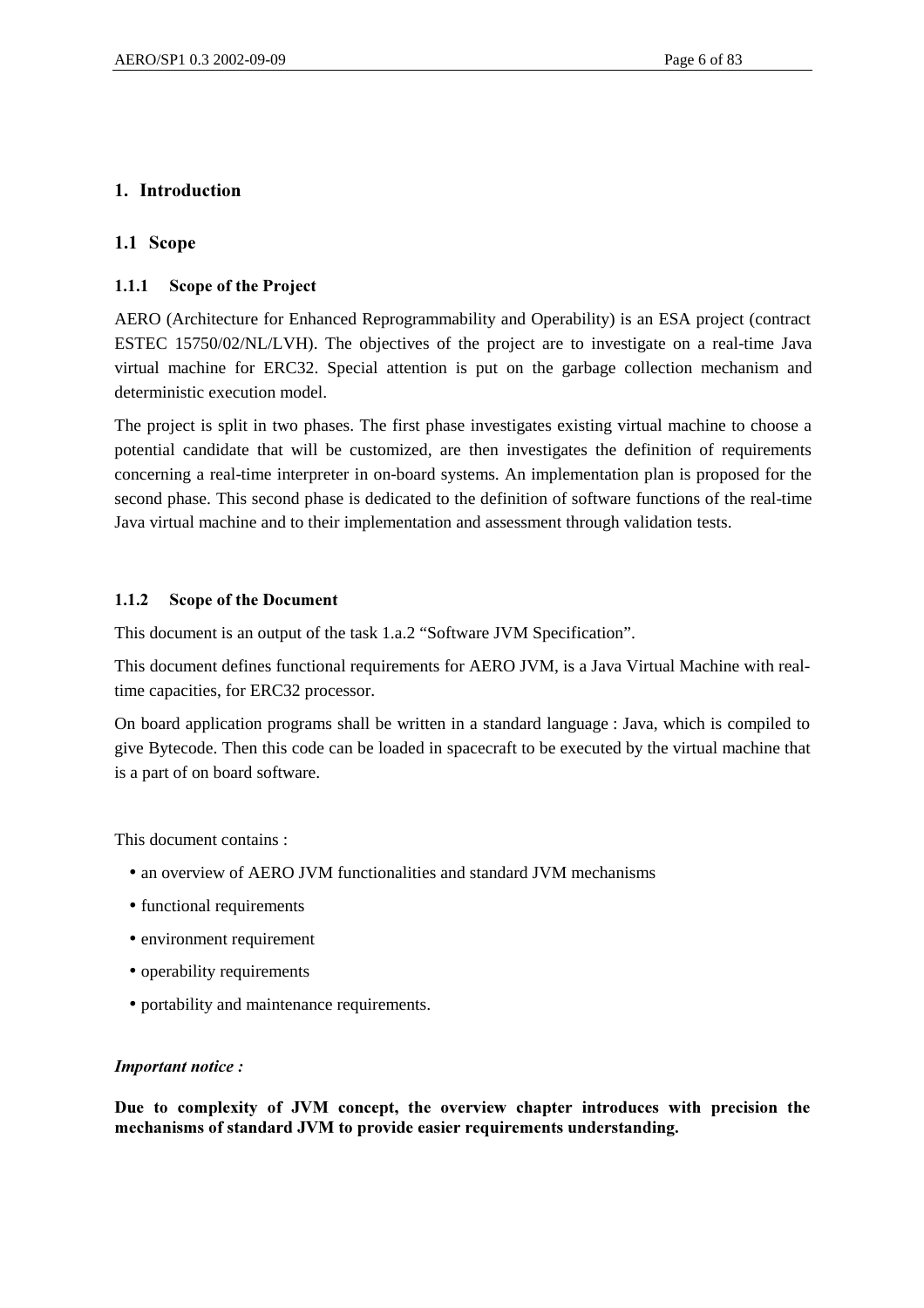# 1.2 Related Documentation

| [RTSI]  | Real-Time Specification for Java (RT for Java Expert Group) final release,<br>December 2001.                                          |
|---------|---------------------------------------------------------------------------------------------------------------------------------------|
| $[JSL]$ | Java Specification Language, Bill Joy, Guy Steele, James Gosling, Gilad<br>Bracha, 2000 2nd Edition ISBN 0-20131-008-2                |
| [JVMS]  | Java Virtual Machine Specification, Tim Lindholm & Frank Yellin<br>Wesley Pub Co, 1999 2nd Edition ISBN 0-<br>Addison-<br>20-143294-3 |
| [BOOK1] | Inside Java 2 Virtual Machine, B.Veners, Mac Graw Hill, 1999 2nd<br>Edition ISBN 0-07-135093-4                                        |
| [BOOK2] | Java Virtual Machine, Jon Meyer & Troy Downing, O'Reilly, ISBN 1-<br>56592-194-1                                                      |

# 1.3 Applicable Documentation

| [AERO] | Architecture for Enhanced Reprogrammability and Operability, ESTEC<br>Contract n°15750/02/NL/LVH.                                      |
|--------|----------------------------------------------------------------------------------------------------------------------------------------|
| [Prop] | Architecture for Enhanced Reprogrammability and Operability, Proposal<br>for ESA ITT AO/1-3959/01/NL/PB. Astrium EEA.PR.FD.3682269.01. |
| [MNM]  | Minutes of AERO Project Negotiation Meeting, Noordwijk, NL, January<br>31, 2002                                                        |
| [MP]   | Management Plan of AERO Project                                                                                                        |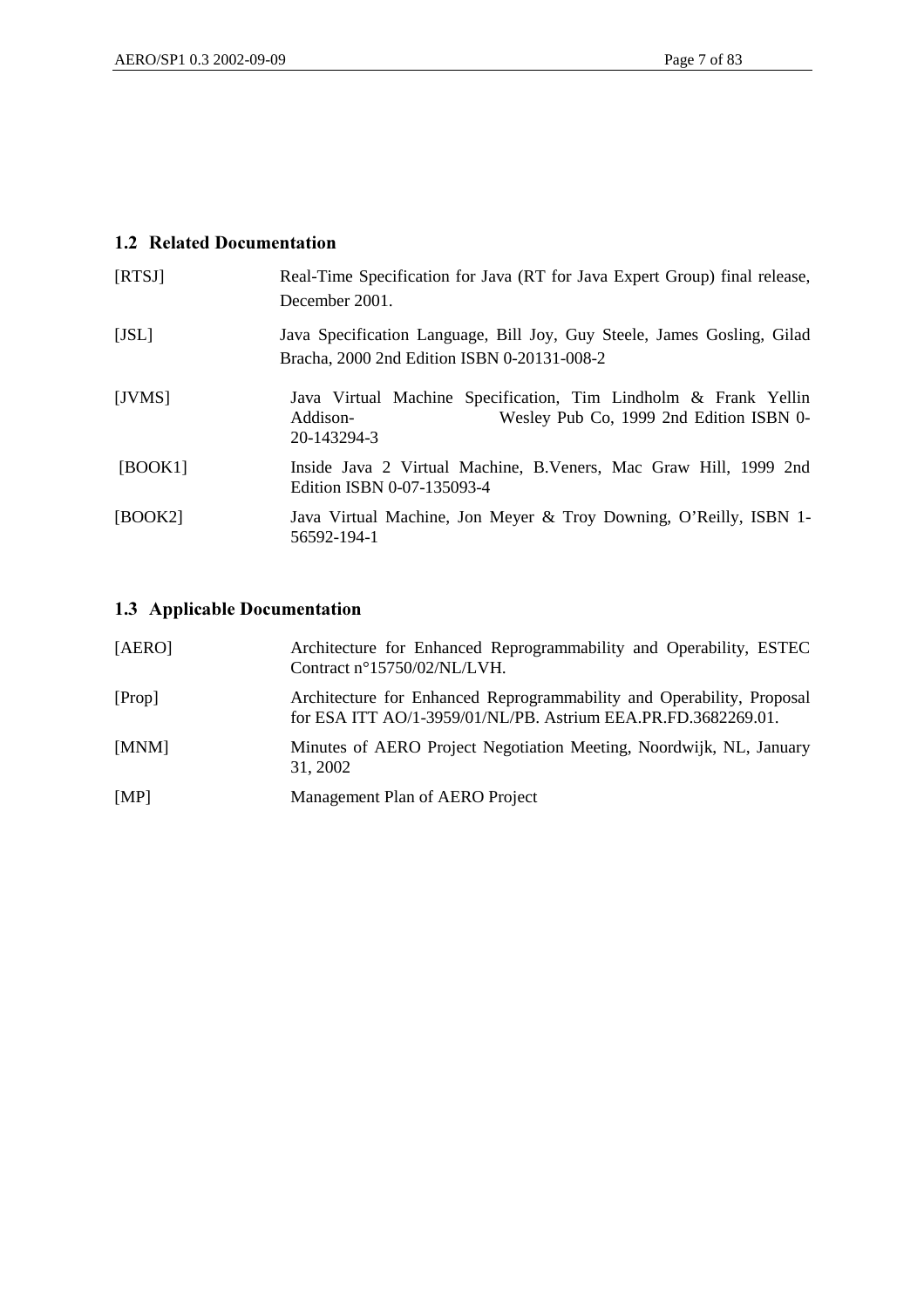# 1.4 Definition of Terms and Acronyms

#### 1.4.1 Definition of Terms

None

## 1.4.2 Acronyms and Abbreviations

Acronyms and abbreviations used in this text are defined as follows :

*AERO* Architecture for Enhanced Reprogrammability and Operability

AIE - AsynchronouslyInterruptedException

*AI-method* - (Asynchronously Interruptible) A method is said to be asynchronously interruptible if it includes AIE in its throws clause.

*\$7&* Asynchronous Transfer of Control

*ATC-deferred section* - a synchronized method, a synchronized statement, or any method or constructor without AIE in its throws clause.

**ESA** European Space Agency

*ESTEC* European Space Technological Centre

- GC Garbage Collector
- *ICD* Interface Control Document
- *ICR* Individual Control Register
- *JNI* Java Native Interface
- *JVM* Java Virtual Machine
- OBS On Board Software
- *RTSJ* Real-Time Specification for Java
- *7%&* To Be Confirmed
- *7%'* To Be Defined
- *71* Technical Note
- *VM* Virtual Machine
- *WP* Work Package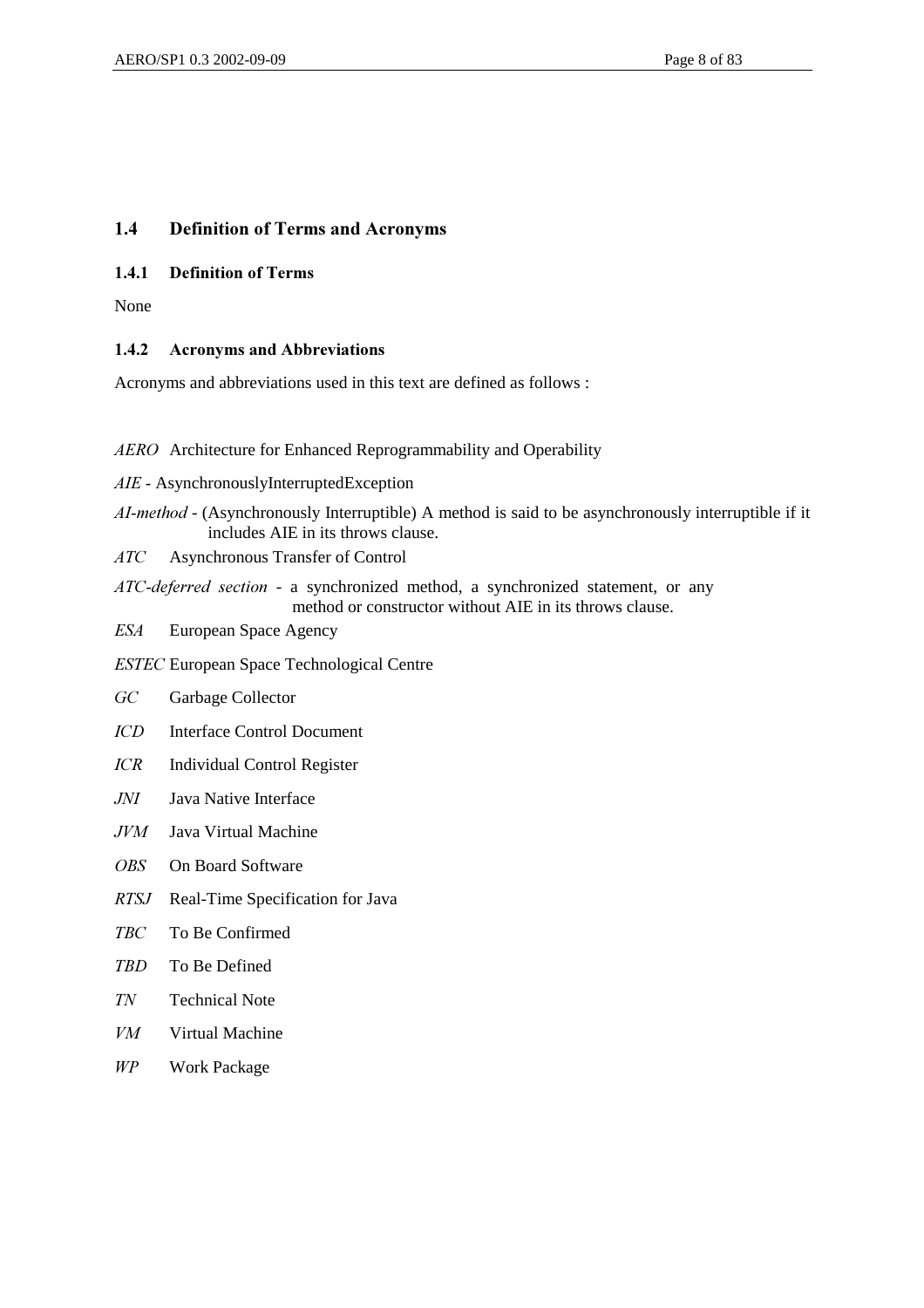# 2. Overview

# **CHAPTER REMOVED FROM THE AERO PROJECT** *25,157,100CUMENT*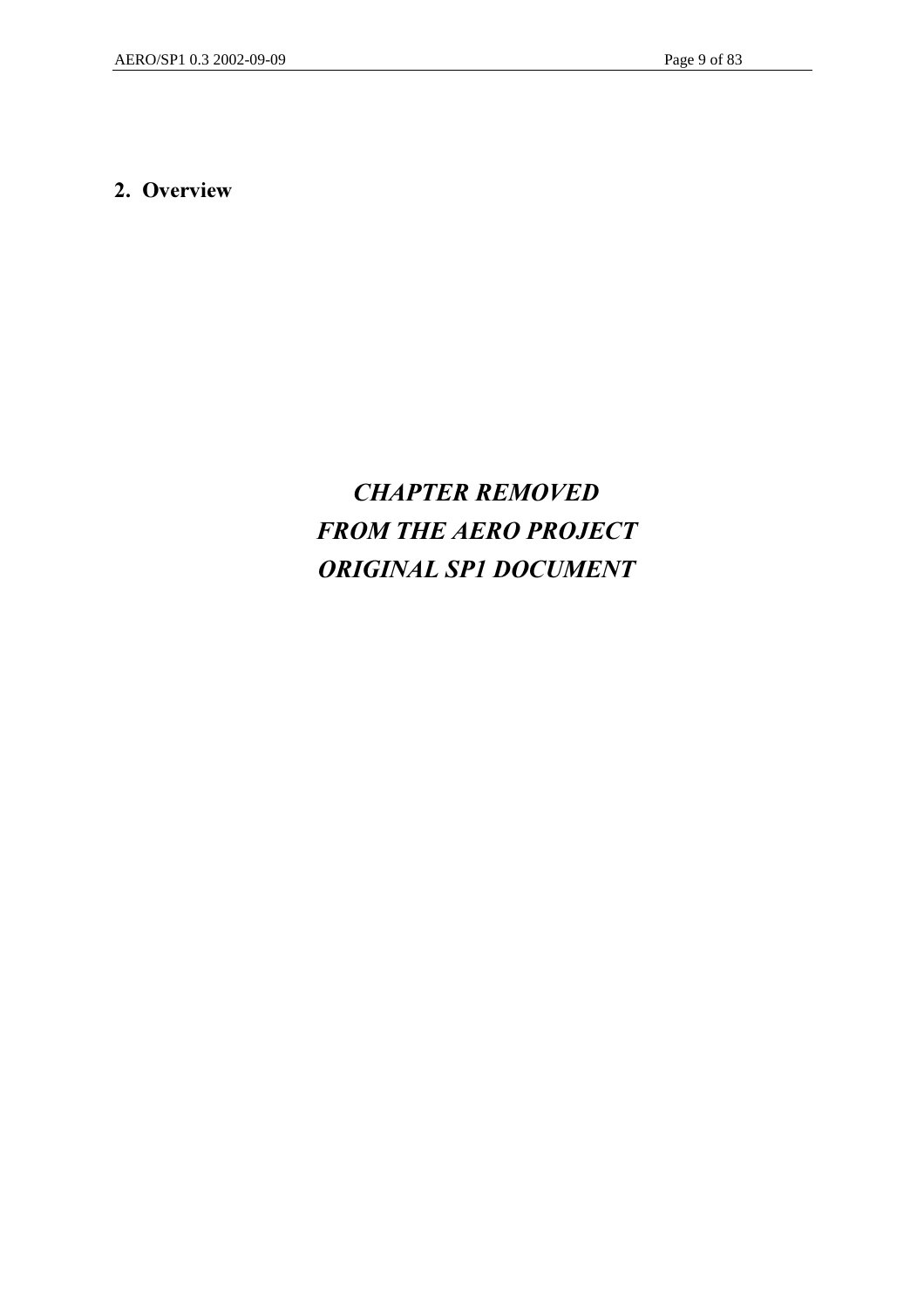# 3. Functional Requirements

This chapter defines functional requirements for general use of the AERO JVM.

The SRD requirements are introduced trough 5 column tables (to be used in tracability tool):

• the first column identifies the SRD requirement with following rules : REQ/AERO. xxx (for function). xxx (for sub-function). xxxx (number)

Functions identifiers are ENV for environment, GEN for general, DES for design, RT for realtime, TOO for tools

Sub-function identifiers are INIT for initialisation, DBG for debug, RUN for running, VER for verification, TRA for trace, SCH for scheduling, SYN for synchroning, ASY from asynchroning, THR for thread, MEM for memory

- the second column describes the requirement.
- the third column is empty , link with URD is not applicable for AERO JVM
- the fourth column indicate the level of compliance of the requirement : STD (Standard Java core), RTSJ (Real-Time Specification for Java), Aero (specific to project)
- the fifth column gives the corresponding verification method with :
	- T : testing, A : analysis, I : inspection code.

When a requirement will be suppressed identifier will not be suppressed, deleted mention will replace description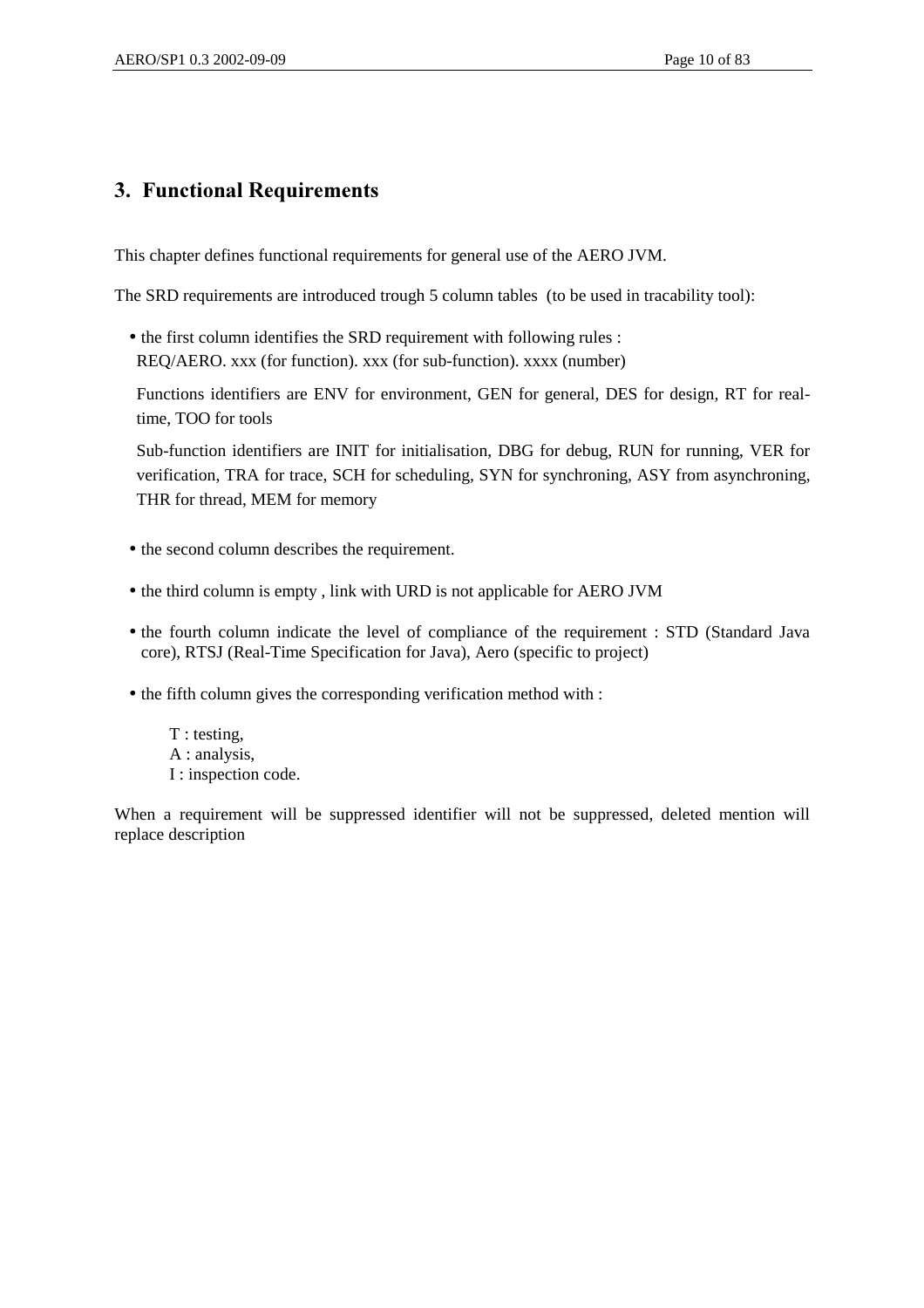#### 3.1 Java Virtual Machine

### 3.1.1 Design

#### General

Design general requirement defines the base capabilities of the AERO-VM, including the compliance with the JVM core standard. One of the most important features of Java is the ability to dynamically load code in the form of class files during execution, be it from local files or from a remote system. Performance is another important requirement, but on board constraints involve to provide other techniques than standard ones (like JIT technologies).

| REQ/AERO.DES.GEN.0010 | The AERO JVM shall implement base mechanism as defined in [JVMS] and interface of the<br>standard core JVM including Classloader, Garbage Collector, Memory Manager and Security<br>Manager.           | <b>STD</b> |  |
|-----------------------|--------------------------------------------------------------------------------------------------------------------------------------------------------------------------------------------------------|------------|--|
| REQ/AERO.DES.GEN.0020 | The AERO JVM shall supports dynamic class loading.                                                                                                                                                     | <b>STD</b> |  |
|                       | <i>Justification</i> : Any software component can be loaded dynamically, allowing on-the-fly<br>reconfiguration, hot swapping of code, dynamic additions of new features and application<br>execution. |            |  |
| REQ/AERO.DES.GEN.0030 | Optimisations shall be developed to ensure good performance of the java code execution                                                                                                                 | Aero       |  |
|                       | <i>Remark</i> : verification shall be made using standard Java Benchmark tools                                                                                                                         |            |  |
| REQ/AERO.DES.GEN.0040 | Just-in-time compilation technologies shall not be used.                                                                                                                                               | Aero       |  |
|                       | Remark : the initial delay for compilation is breaking all real-time constraint.                                                                                                                       |            |  |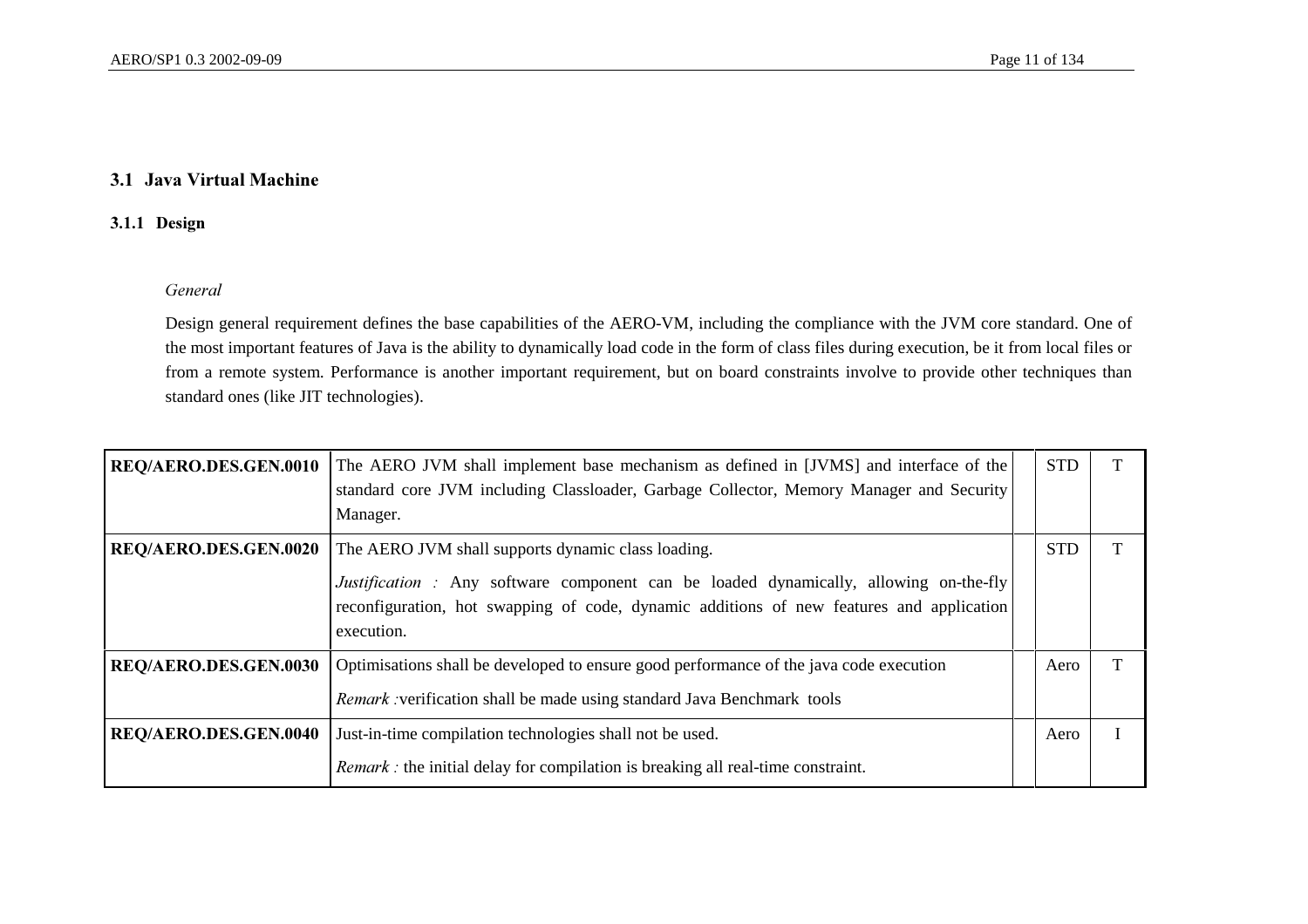| <b>REQ/AERO.DES.GEN.0050</b> The AERO JVM shall execute up to 64 tasks without requiring to run a new instance of the JVM.                                                                                      | Aero |  |
|-----------------------------------------------------------------------------------------------------------------------------------------------------------------------------------------------------------------|------|--|
| REQ/AERO.DES.GEN.0060   The Start process of an application shall be implemented as: loading application, create new<br>instance of corresponding object, start the associated process, and run the application | Aero |  |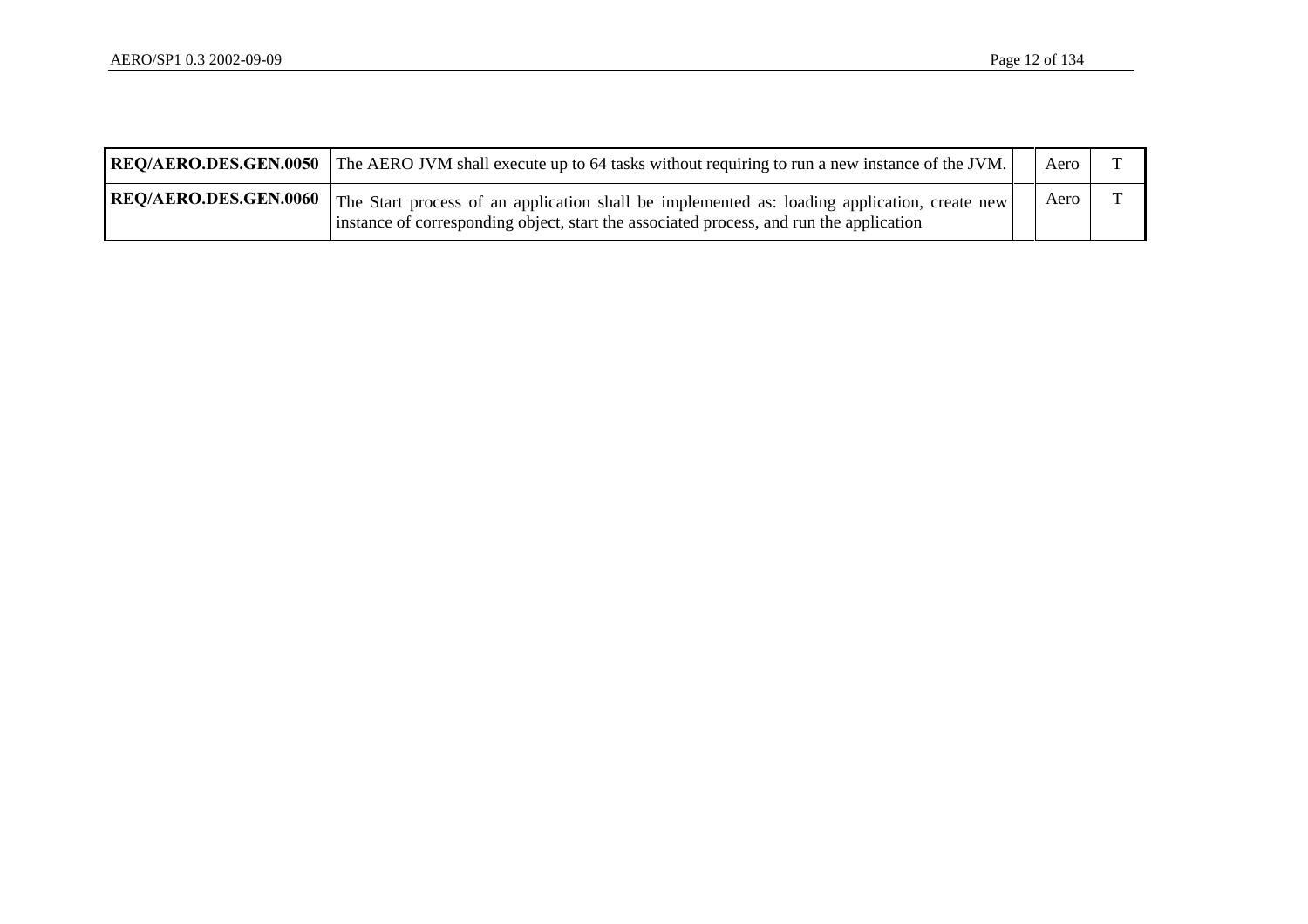## *Scheduling*

In the AERO JVM, scheduling refers to the production of a sequence (or ordering) for the execution of a set of threads (*a*  $s$ *chedule*).

Requirements on scheduling have a direct impact on the design of the solution.

| REQ/AERO.DES.SCH.0010 | Execution of machine instructions shall be predictable and in conformance with [RTSJ]                                                                                                                   | Aero        |  |
|-----------------------|---------------------------------------------------------------------------------------------------------------------------------------------------------------------------------------------------------|-------------|--|
| REQ/AERO.DES.SCH.0020 | A real-time Scheduler shall be provided instead of standard Java scheduler, expected WCET to<br>react on an event shall be fewer than 10 milliseconds.                                                  | Aero        |  |
| REQ/AERO.DES.SCH.0030 | A generic (java standard interface) Schedulable interface will be provided<br><i>Justification</i> : this interface will be used to specify that an object is schedulable by the real-time<br>scheduler | <b>RTSJ</b> |  |
| REQ/AERO.DES.SCH.0040 | Any instance of any class implementing Schedulable shall be a schedulable object.                                                                                                                       | <b>RTSJ</b> |  |
| REQ/AERO.DES.SCH.0050 | Schedulable objects scheduling and dispatching shall be managed by the instance of Scheduler                                                                                                            | <b>RTSJ</b> |  |
| REQ/AERO.DES.SCH.0060 | In conformance with RTSJ, three classes (and corresponding JVM internal execution model)<br>shall be implemented in AERO JVM : RealtimeThread, NoHeapRealtimeThread and<br>AsyncEventHandler.           | <b>RTSJ</b> |  |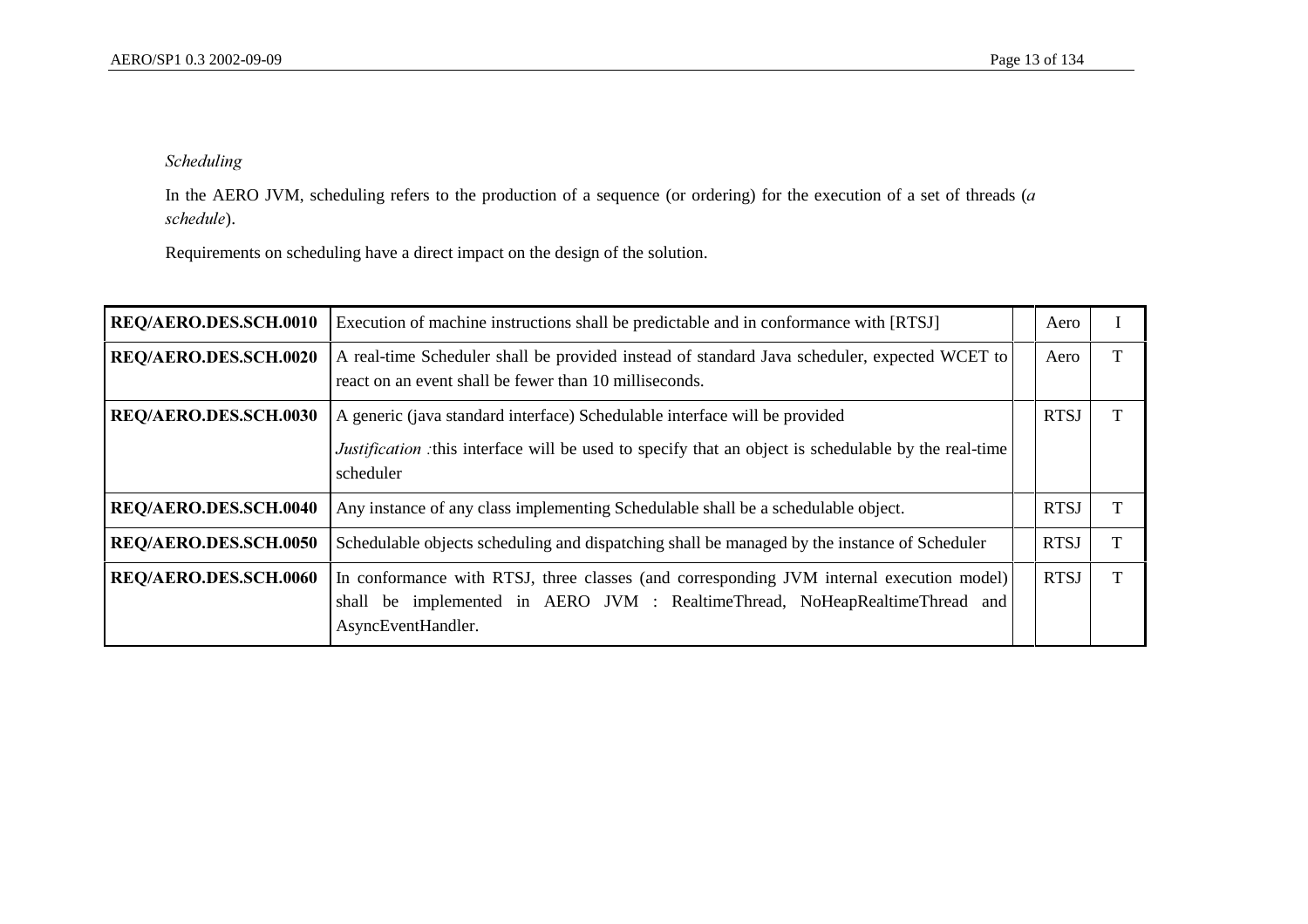#### $Memory$

Real-time constraints introduce the concept of memory area. A memory area represents an area of memory that may be used for the allocation of objects. Some memory areas exist outside the heap and place restrictions on what the system and garbage collector may do with objects allocated within. Objects in some memory areas are never garbage collected; however the garbage collector must be capable of scanning these memory areas for references any object within the heap to preserve the integrity of the heap.

| REQ/AERO.DES.MEM.0010 | To be compliant with [RTSJ] four types of memory areas shall be provided : scoped, physical,<br>immortal and heap                                                                                                             |  | <b>RTSJ</b> |              |
|-----------------------|-------------------------------------------------------------------------------------------------------------------------------------------------------------------------------------------------------------------------------|--|-------------|--------------|
|                       | Justification:                                                                                                                                                                                                                |  |             |              |
|                       | Scoped memory provides a mechanism for dealing with a class of objects that<br>have lifetime defined by syntactic scope                                                                                                       |  |             |              |
|                       | Physical memory allows java objects to be created within specific physical<br>memory regions that have particular important characteristics, such as memory<br>that has substantially faster access                           |  |             |              |
|                       | Immortal memory represents an area of memory containing objects that, once<br>allocated, exist until the end of the application, <i>i.e.</i> , the objects are immortal                                                       |  |             |              |
|                       | Heap memory represents an area of memory that is the heap. The determinant of<br>lifetime of objects on the heap is unchanged (compare with standard Java<br>implementation), the lifetime is still determined by visibility. |  |             |              |
| REQ/AERO.DES.MEM.0020 | AERO-VM shall provide support for memory allocation budgets for threads using memory areas.                                                                                                                                   |  | Aero        | $\mathbf{A}$ |
|                       | Maximum memory area consumption and maximum allocation rates for individual real-time                                                                                                                                         |  |             |              |
|                       | threads shall be specified by the user when the thread is created                                                                                                                                                             |  |             |              |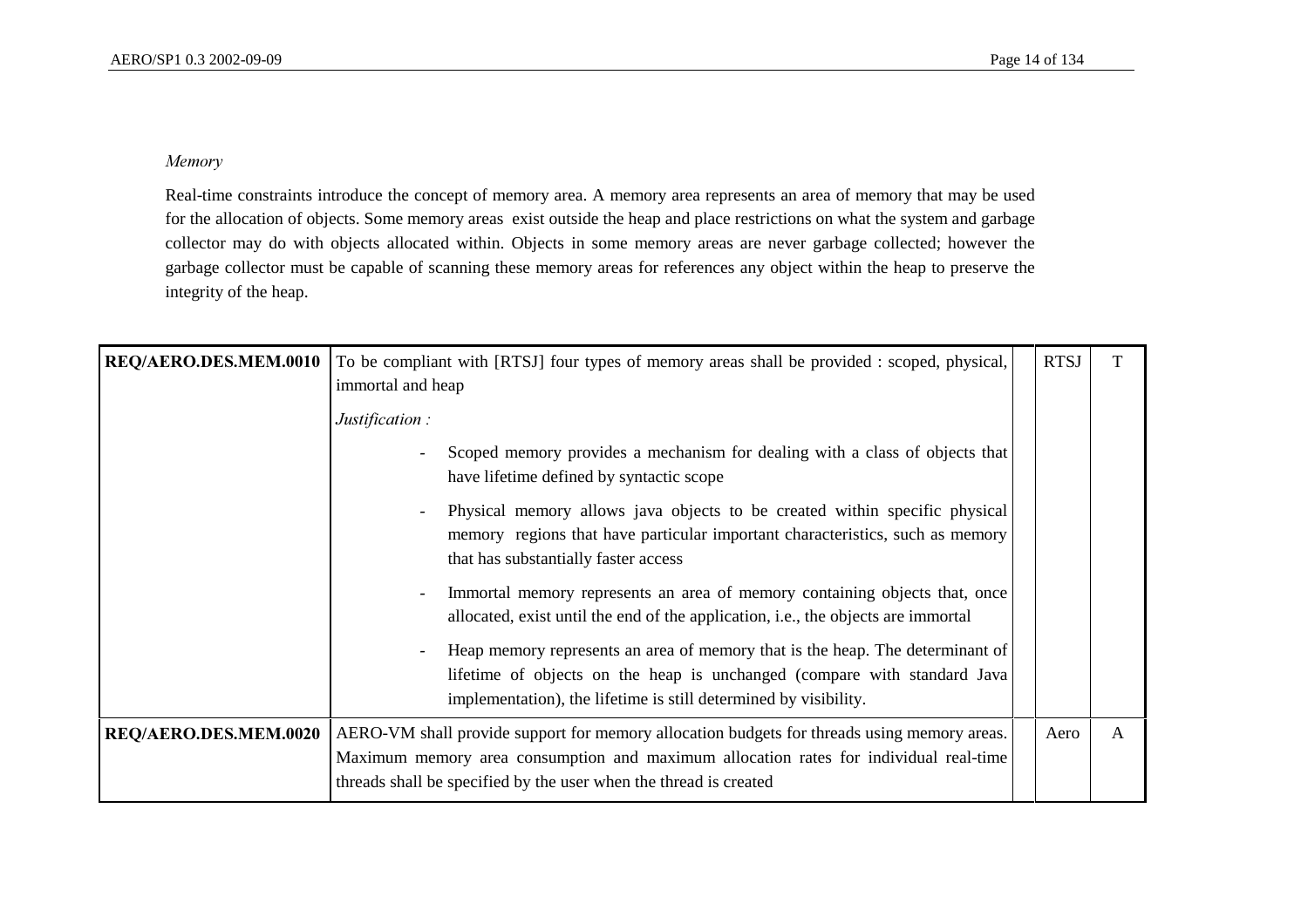| REQ/AERO.DES.MEM.0030 | AERO-VM shall provide deterministic real-time garbage collection based on a known and<br>proven technique.                                                                                                                   | Aero | A |
|-----------------------|------------------------------------------------------------------------------------------------------------------------------------------------------------------------------------------------------------------------------|------|---|
| REQ/AERO.DES.MEM.0040 | AERO-VM garbage collection shall be exact (in contrast to being conservative), i.e. all<br>unreachable objects must be reclaimed.                                                                                            | Aero |   |
| REQ/AERO.DES.MEM.0050 | It must be possible to predict the amount of garbage collection work needed by any piece of<br>code, i.e. it must be possible to calculate the WCET of any piece of code regardless if contains<br>memory management or not. | Aero |   |
| REQ/AERO.DES.MEM.0060 | Given a maximum memory usage and the amount of available memory, it must be possible to<br>prove that the system never runs out of memory.                                                                                   | Aero | A |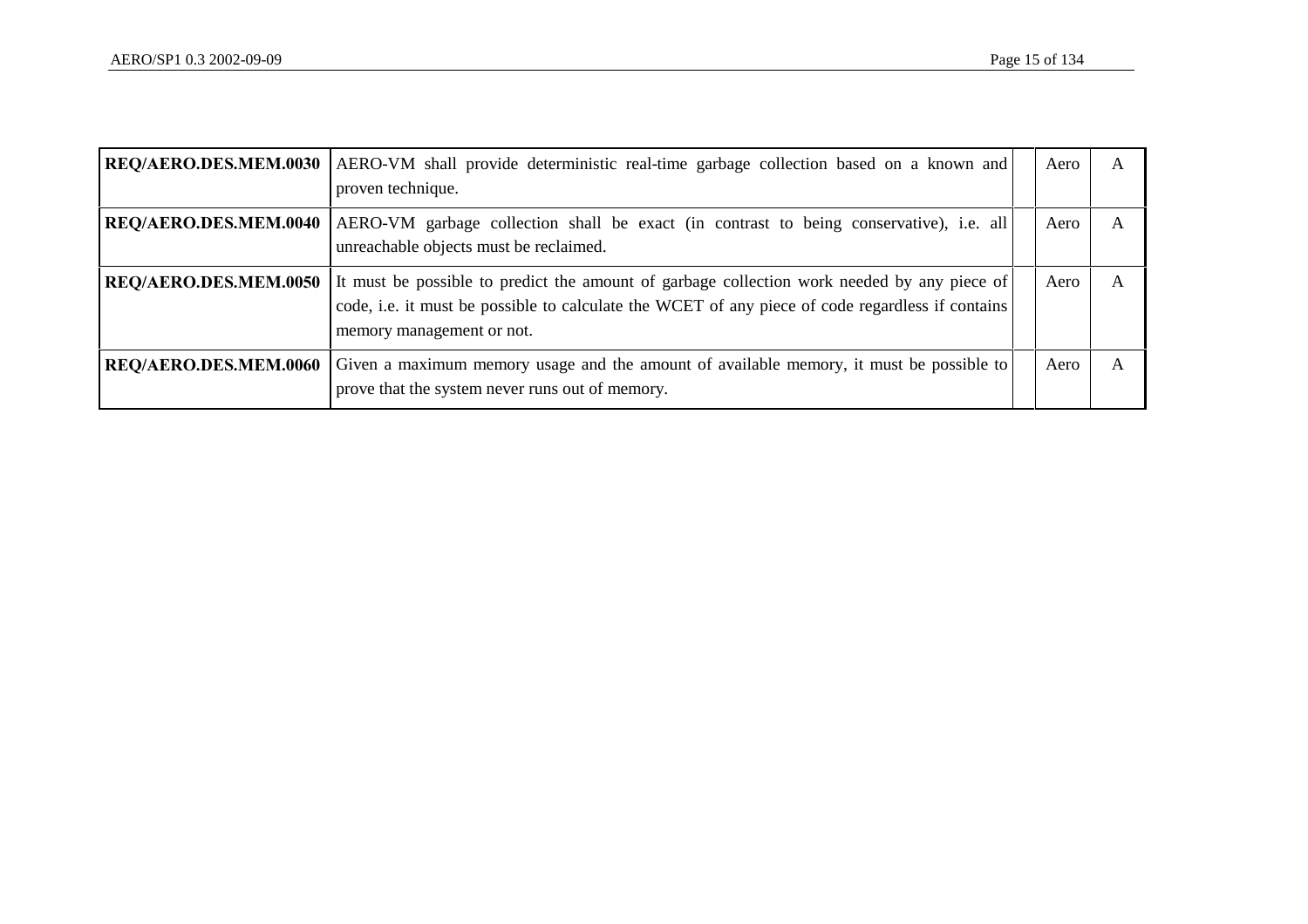#### Thread

| REQ/AERO.DES.THR.0010        | To provide robust execution model and performance, all java threads provided by the AERO-VM<br>shall be real-time threads.                                                                                                                                          | Aero        |   |
|------------------------------|---------------------------------------------------------------------------------------------------------------------------------------------------------------------------------------------------------------------------------------------------------------------|-------------|---|
| REQ/AERO.DES.THR.0020        | Threads waiting to acquire a resource shall be released in execution eligibility order based on<br>their priorities.<br>Remark:<br>Calling a thread with lower priority means to increase priority of this thread temporarily to not be<br>stopped during the call. | <b>RTSJ</b> |   |
| <b>REQ/AERO.DES.THR.0030</b> | Threads waiting to enter synchronized blocks shall be granted access to the synchronized block<br>in execution eligibility order                                                                                                                                    | <b>RTSJ</b> | T |
| REQ/AERO.DES.THR.0040        | A blocked thread that becomes ready to run shall be given access to the processor in execution<br>eligibility order                                                                                                                                                 | <b>RTSJ</b> | T |
| REQ/AERO.DES.THR.0050        | A thread that performs a 'yield' shall be given access to the processor after waiting threads of the<br>same execution eligibility                                                                                                                                  | <b>RTSJ</b> | т |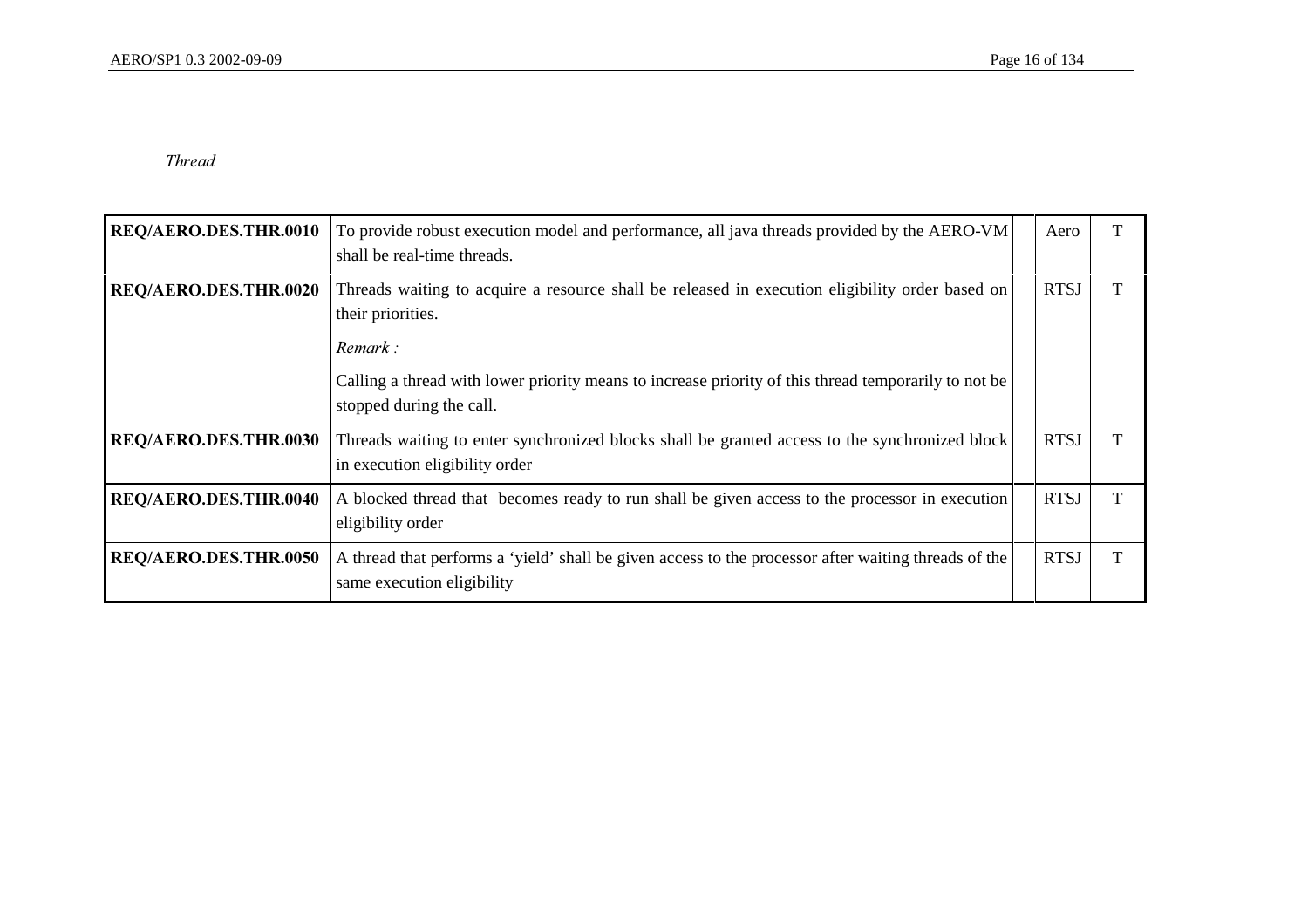#### $A$ synchronous Event handling

Real-time systems typically interact closely with the real world. With respect to the execution of logic, the real world is asynchronous. We thus felt compelled to include efficient mechanisms for programming disciplines that would accommodate this inherent asynchrony. The real-time specification generalizes the Java language's mechanism of asynchronous event handling. Required classes represent things that can happen and logic that executes when those things happen. A notable feature is that the execution of the logic is scheduled and dispatched by an implemented scheduler.

| REQ/AERO.DES.ASY.0010 | Asynchronous event facility shall be provided. In conformance with [RTSJ] two classes shall be<br>available : AsyncEvent and AsyncEventHandler                                                                                                                                  | <b>RTSJ</b> | T |
|-----------------------|---------------------------------------------------------------------------------------------------------------------------------------------------------------------------------------------------------------------------------------------------------------------------------|-------------|---|
| REQ/AERO.DES.ASY.0020 | AsyncEvent object shall manage the unblocking of handlers when event is fired, and the set of<br>handlers associated with the event (cf. corresponding API)                                                                                                                     | <b>RTSJ</b> | T |
| REQ/AERO.DES.ASY.0030 | AsyncEventHandler object shall be a java runnable event handler object with parameters to<br>control execution of handler once the associated AsyncEvent is fired.                                                                                                              | <b>RTSJ</b> | T |
| REQ/AERO.DES.ASY.0040 | When an event is fired, the handler shall be executed asynchronously, scheduled according to the<br>associated parameters (cf. corresponding API)                                                                                                                               | <b>RTSJ</b> | T |
| REQ/AERO.DES.ASY.0050 | The system must cope well with situations where there are 100 instances of AsyncEvent and<br>AsyncEventHandler. The number of fired (in process) handlers is expected to be smaller.                                                                                            | <b>RTSJ</b> | T |
| REQ/AERO.DES.ASY.0060 | New Timer class shall be a specialized form of an AsyncEventHandler that represents an event<br>whose occurrence is driven by time.                                                                                                                                             | <b>RTSJ</b> | T |
| REQ/AERO.DES.ASY.0070 | There must be two forms of Timers to be compliant with [RTSJ]: the OneShotTimer and the<br>PeriodicTime. Instance of OneShotTimer fire once, at the specified time. Periodic timers fire off<br>at the specified time, and then periodically according to a specified interval. | <b>RTSJ</b> | T |
| REQ/AERO.DES.ASY.0080 | A specific object must drive timers: Clock that represents the real-time clock. The Clock class                                                                                                                                                                                 | <b>RTSJ</b> | т |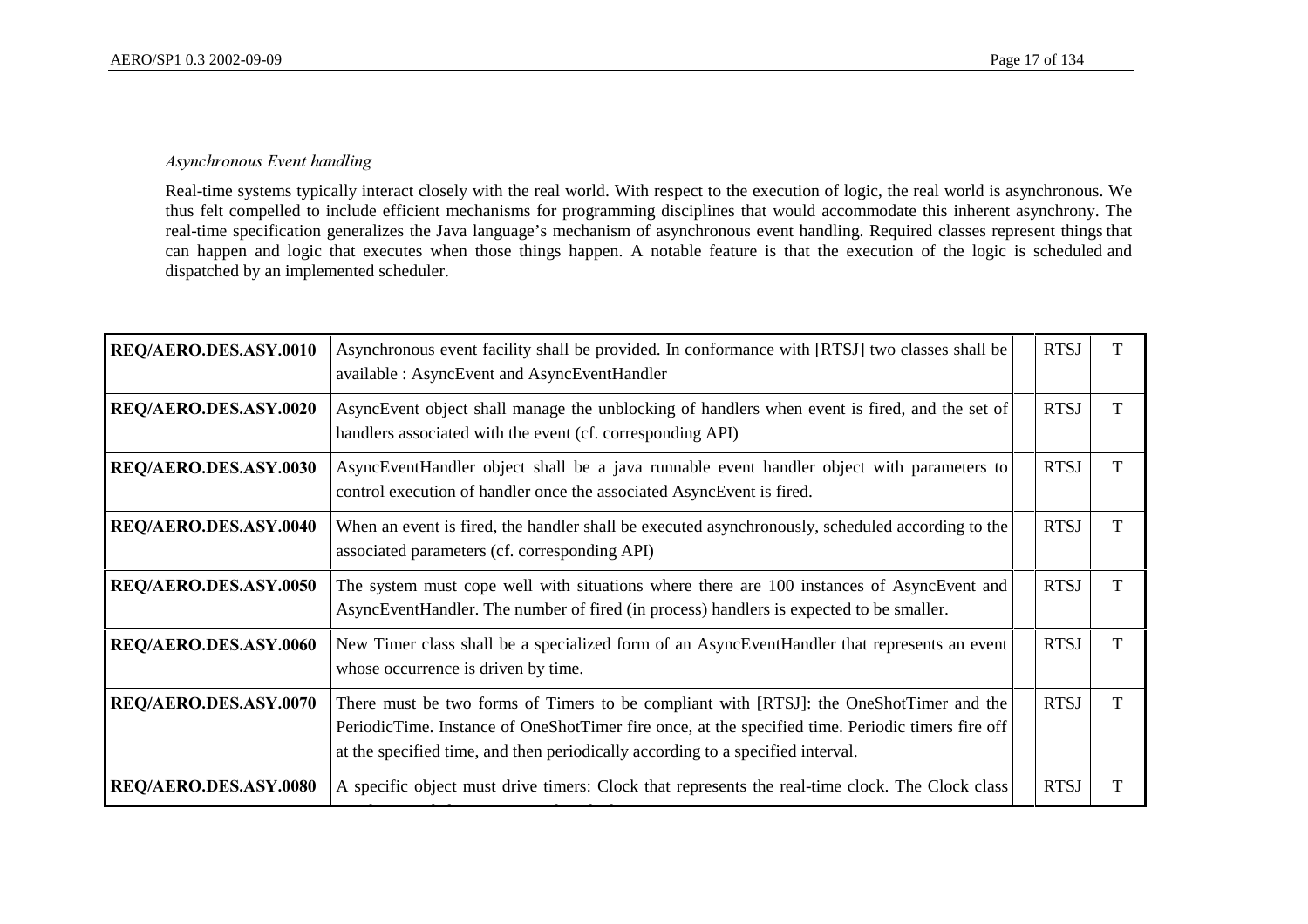|                              | may be extended to represent other clocks.                                         |      |  |
|------------------------------|------------------------------------------------------------------------------------|------|--|
| <b>REO/AERO.DES.ASY.0090</b> | In conformance with [RTSJ], the clock class provide the getRealtimeClock() method. | RTS. |  |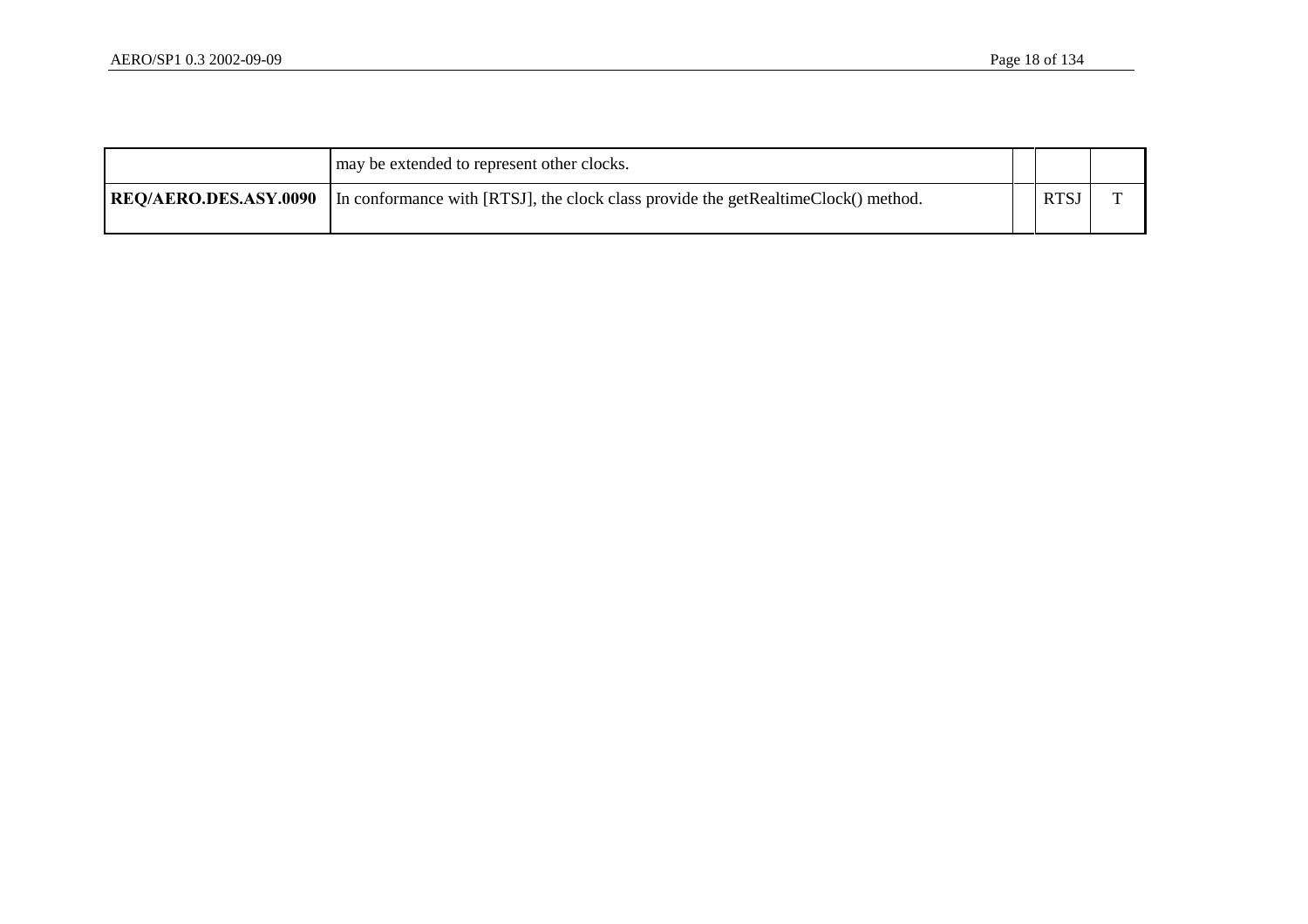### $A$ synchronous Transfer of Control(ATC)

Sometimes the real world changes so drastically (and asynchronously) that the current point of logic execution should be immediately and efficiently transferred to another location. A mechanism which extends Java's exception handling shall be include to allow applications to programmatically change the locus of control of another Java thread. It is important to note that in the RTSJ this asynchronous transfer of control is restricted to logic specifically written with the assumption that its locus of control may asynchronously change.

| REQ/AERO.DES.ASY.0100 | A mechanism shall be providing through which an ATC can be explicitly triggered in a target<br>thread. This triggering may be direct (from a source thread) or indirect (through an asynchronous<br>event handler)                                                                                                                                                            | <b>RTSJ</b> |  |
|-----------------------|-------------------------------------------------------------------------------------------------------------------------------------------------------------------------------------------------------------------------------------------------------------------------------------------------------------------------------------------------------------------------------|-------------|--|
| REQ/AERO.DES.ASY.0110 | A thread shall explicitly indicate its susceptibility to ATC.                                                                                                                                                                                                                                                                                                                 | <b>RTSJ</b> |  |
|                       | Remark: Since legacy code or library methods might have been written assuming no ATC, by<br>default ATC should be turned off (more precisely, it should be deferred as long as control is in<br>such code).                                                                                                                                                                   |             |  |
| REQ/AERO.DES.ASY.0120 | Even if a thread allows ATC, some code sections shall be executed to completion and thus ATC<br>is deferred in such sections.                                                                                                                                                                                                                                                 | <b>RTSJ</b> |  |
|                       | <i>Justification: The ATC-deferred sections are synchronized methods and statements.</i>                                                                                                                                                                                                                                                                                      |             |  |
| REQ/AERO.DES.ASY.0130 | Code that responds to an ATC shall not return to the point in the thread where the ATC was<br>triggered; that is, an ATC is an unconditional transfer of control. Presumptive semantics, which<br>returns control from the handler to the point of interruption, are not needed since they can be<br>achieved through other mechanisms (in particular, an AsyncEventHandler). | <b>RTSJ</b> |  |
| REQ/AERO.DES.ASY.0140 | It must be possible to trigger an ATC based on any asynchronous event including an external<br>happening or an explicit event firing from another thread. In particular, it must be possible to<br>base an ATC on a timer going off.                                                                                                                                          | <b>RTSJ</b> |  |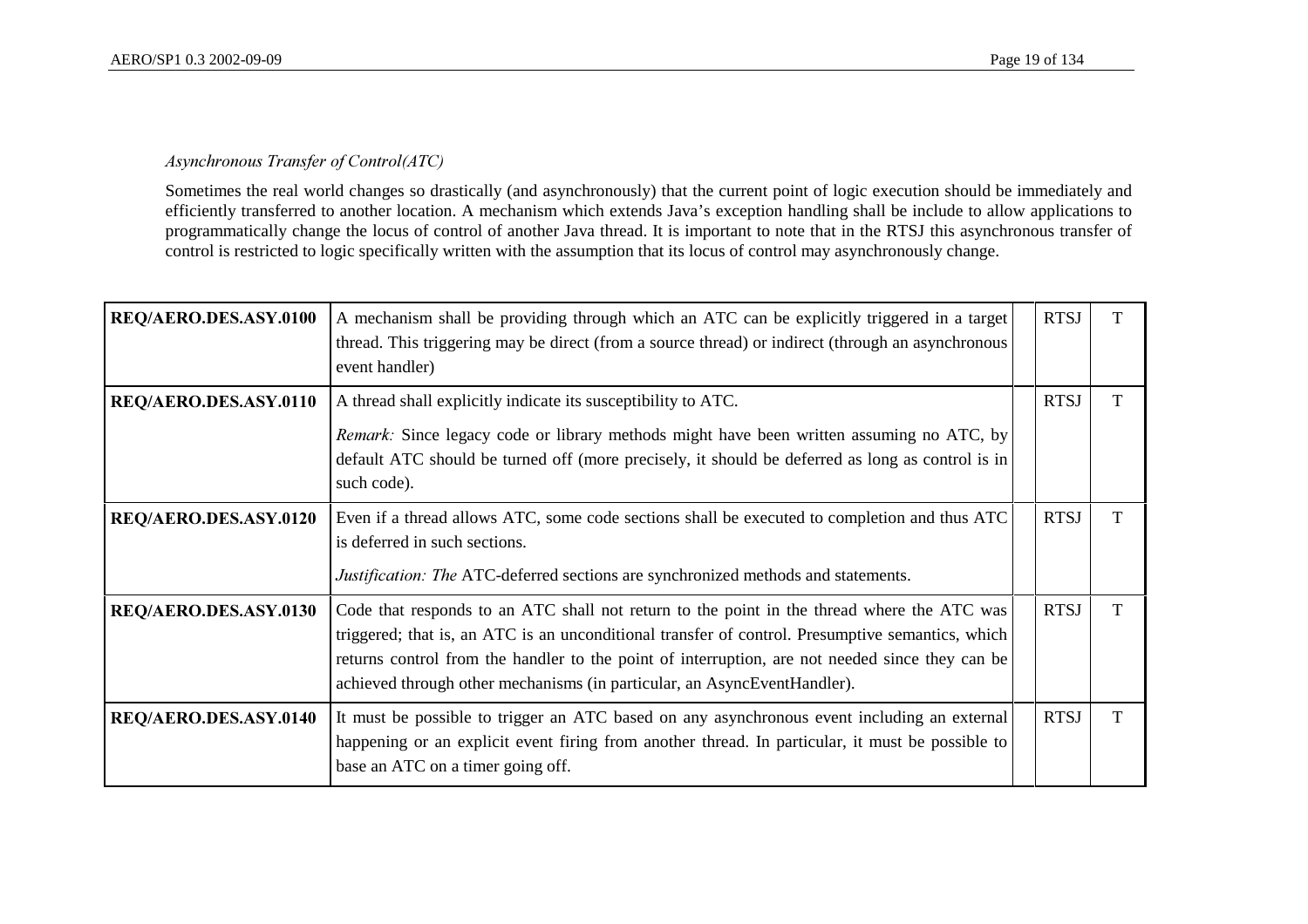| REQ/AERO.DES.ASY.0150 | Through ATC it shall be possible to abort a thread but in another manner that does not carry the<br>dangers of the Thread class's stop() and destroy() methods.                                                                                                                                                                                                                                                                                                                                                                                                                                                              | <b>RTSJ</b> |   |
|-----------------------|------------------------------------------------------------------------------------------------------------------------------------------------------------------------------------------------------------------------------------------------------------------------------------------------------------------------------------------------------------------------------------------------------------------------------------------------------------------------------------------------------------------------------------------------------------------------------------------------------------------------------|-------------|---|
| REQ/AERO.DES.ASY.0160 | If ATC is modeled by exception handling, there shall be some way to ensure that an<br>asynchronous exception is only caught by the intended handler and not, for example, by an all-<br>purpose handler that happens to be on the propagation path                                                                                                                                                                                                                                                                                                                                                                           | <b>RTSJ</b> |   |
| REQ/AERO.DES.ASY.0170 | Nested ATCs must work in conformance with RSTJ.<br>Remarks:<br>For example, consider two nested ATC-based timers and assume that the outer timer has a<br>shorter timeout than the nested, inner timer. If the outer timer times out while control is in the<br>nested code of the inner timer, then the nested code must be aborted (as soon as it is outside an<br>ATC deferred section), and control must then transfer to the appropriate catch clause for the outer<br>timer. An implementation that either handles the outer timeout in the nested code, or that waits<br>for the longer (nested) timer, is incorrect. | <b>RTSJ</b> | T |
| REQ/AERO.DES.ASY.0190 | ATC must be implemented without inducing an overhead for programs that do not use it                                                                                                                                                                                                                                                                                                                                                                                                                                                                                                                                         | <b>RTSJ</b> | A |
| REQ/AERO.DES.ASY.0200 | If code with a timeout completes before the timeout's deadline, the timeout shall be<br>automatically stopped and corresponding resources returned to the system                                                                                                                                                                                                                                                                                                                                                                                                                                                             | <b>RTSJ</b> | T |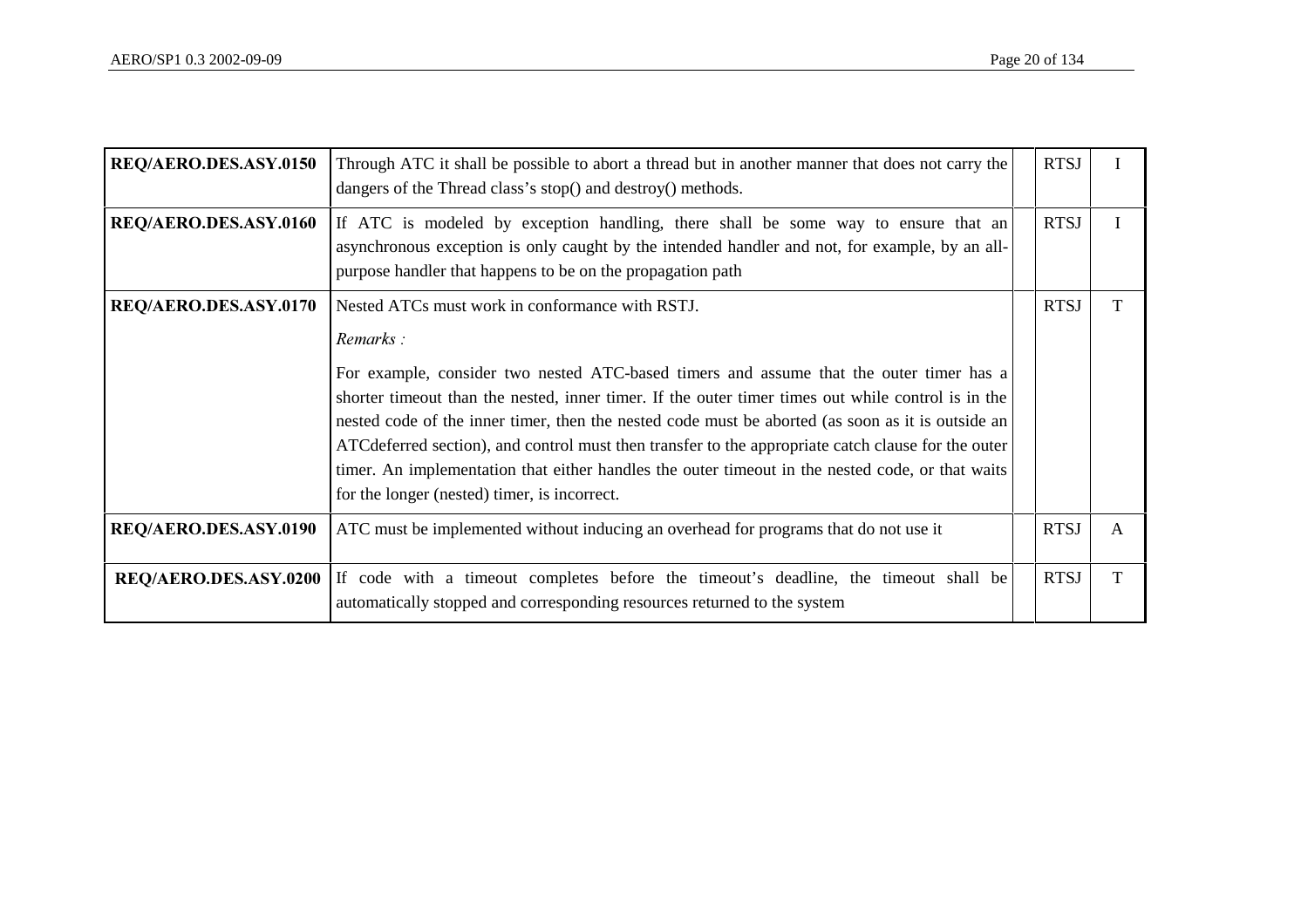#### *Asynchronous Thread Termination*

Again, due to the sometimes drastic and asynchronous changes in the real-world, application logic may need to arrange for a real-time Java thread to expeditiously and safely transfer its control to its outermost scope and thus end in a normal manner. Note that unlike the traditional, unsafe, and deprecated Java mechanism for stopping threads, as defined in [RTSJ] mechanism for asynchronous event handling and transfer of control is safe.

Earlier versions of the Java language supplied mechanisms for achieving these effects: in particular the methods stop() and destroy() in class Thread. However, since stop() could leave shared objects in an inconsistent state, stop() has been deprecated. A goal was to meet the requirements of asynchronous thread termination without introducing the dangers of the stop() or destroy() methods.

The [RTSJ] accommodates safe asynchronous thread termination through a combination of the asynchronous event handling and the asynchronous transfer of control mechanisms. If the significantly long or blocking methods of a thread are made interruptible the corresponding algorithm can consist of a number of asynchronous event handlers that are bound to external events.

| REQ/AERO.DES.ASY.0210 | When an asynchronous event occurs the handlers shall invoke interrupt() on appropriate threads.                                                                                                                                                                                                                                                                                                                        | <b>RTSJ</b> |  |
|-----------------------|------------------------------------------------------------------------------------------------------------------------------------------------------------------------------------------------------------------------------------------------------------------------------------------------------------------------------------------------------------------------------------------------------------------------|-------------|--|
| REQ/AERO.DES.ASY.0220 | Threads that are terminated will then clean up by having all of the interruptible methods transfer<br>control to appropriate catch clauses as control enters those methods (either by invocation or by<br>the return bytecode). This continues until the run() method of the thread returns.<br><i>Remark</i> : This idiom provides a quick (if coded to be so) but orderly clean up and termination of<br>the thread. | RTS.        |  |
| REQ/AERO.DES.ASY.0230 | The system shall comprise 10 asynchronous event handlers as appropriate. This number could be<br>change at AERO-VM generation.                                                                                                                                                                                                                                                                                         | Aero        |  |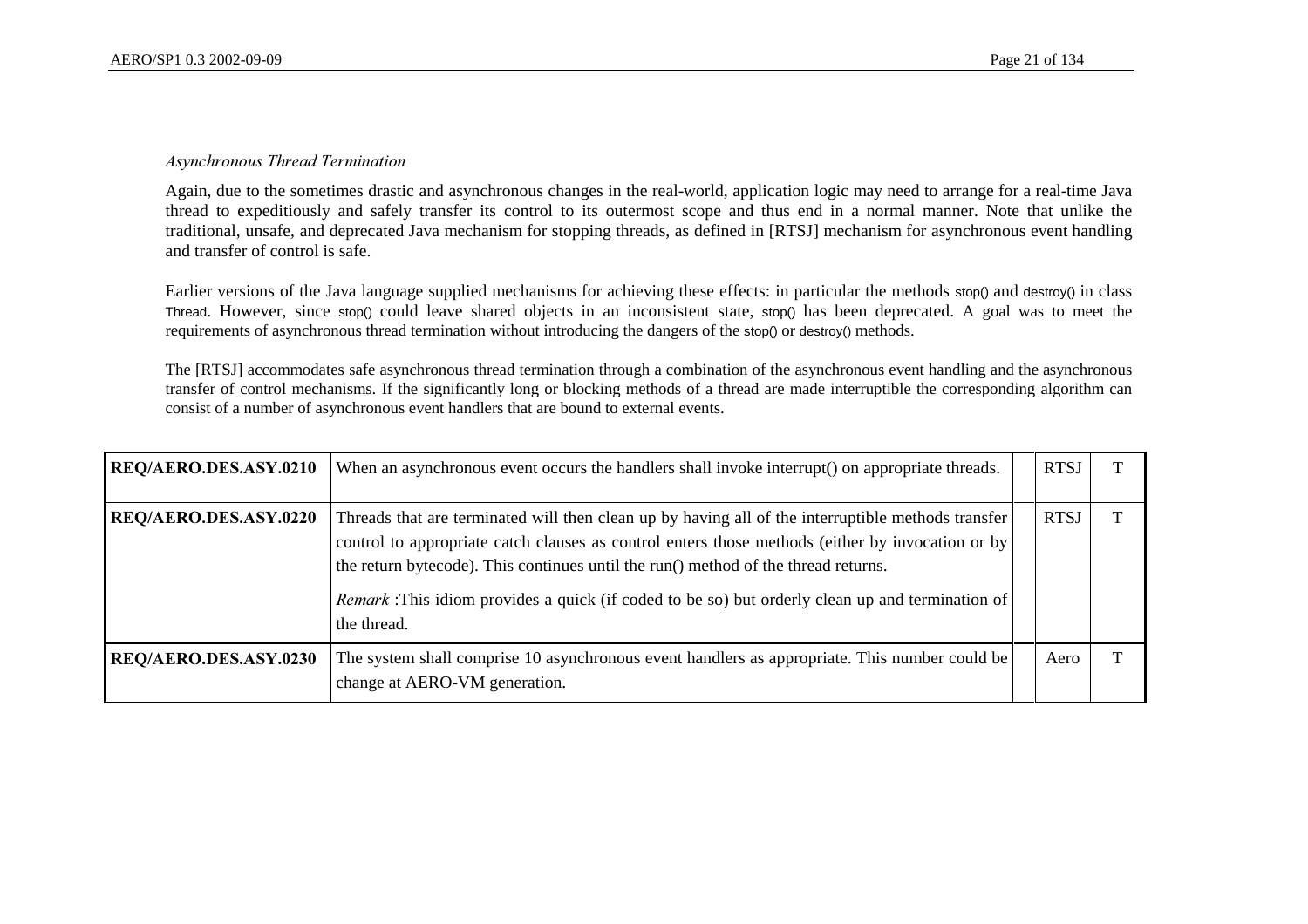#### **Exceptions & Errors**

Real-time problematic require to introduce several new exceptions, and some new treatment of exceptions surrounding asynchronous transfer of control and memory allocators.

|                       | In conformance with RTSJ, new exceptions compare with standard Java and associated                                                                                                                                                                                                                                                                                                                                                                                                                                                                                                                                                                                                                                                                                                                                                                                                                                                                                                                                                                                                                                                                                                                                                                                                                                                                                                                                                                                                                                                                                                                                      | <b>RTSJ</b> | T |
|-----------------------|-------------------------------------------------------------------------------------------------------------------------------------------------------------------------------------------------------------------------------------------------------------------------------------------------------------------------------------------------------------------------------------------------------------------------------------------------------------------------------------------------------------------------------------------------------------------------------------------------------------------------------------------------------------------------------------------------------------------------------------------------------------------------------------------------------------------------------------------------------------------------------------------------------------------------------------------------------------------------------------------------------------------------------------------------------------------------------------------------------------------------------------------------------------------------------------------------------------------------------------------------------------------------------------------------------------------------------------------------------------------------------------------------------------------------------------------------------------------------------------------------------------------------------------------------------------------------------------------------------------------------|-------------|---|
| REQ/AERO.DES.EXE.0010 | mechanisms shall be implanted:<br>- AsynchronouslyInterruptedException: Generated when a thread is asynchronously<br>interrupted.<br>DuplicateFilterException: PhysicalMemoryManager can only accomodate one filter<br>$\overline{\phantom{a}}$<br>object for each type of memory. It throws this exception if an attempt is made to register<br>more than one filter for a type of memory.<br><i>InaccessibleAreaException:</i> Thrown when an attempt is made to execute or allo- cate<br>$\overline{\phantom{a}}$<br>from an allocation context that is not accessible on the scope stack of the current thread.<br>MITViolationException: Thrown by the fire() method of an instance of AsyncEvent<br>$\overline{\phantom{a}}$<br>when the bound instance of AsyncEventHandler with a Release Parameter type of<br>SporadicParameters has mitViolationExcept behavior and the minimum interarrival time<br>gets violated.<br><i>MemoryScopeException:</i> Thrown by the wait-free queue implementation when an object<br>$\overline{\phantom{a}}$<br>is passed that is not compatible with both ends of the queue.<br>MemoryTypeConflictException: Thrown when the PhysicalMemoryManager is given<br>$\overline{\phantom{a}}$<br>conflicting specification for memory. The conflict can be between two types in an array<br>of memory type specifiers, or when the specified base address does not fall in the<br>requested memory type.<br>OffsetOutOfBoundsException: Generated by the physical memory classes when the<br>$\overline{\phantom{a}}$<br>given offset is out of bounds.<br>$\overline{\phantom{a}}$ |             |   |
|                       | $SizeOutOfBoundsException$ : Generated by the physical memory classes when the given<br>size is out of bounds.                                                                                                                                                                                                                                                                                                                                                                                                                                                                                                                                                                                                                                                                                                                                                                                                                                                                                                                                                                                                                                                                                                                                                                                                                                                                                                                                                                                                                                                                                                          |             |   |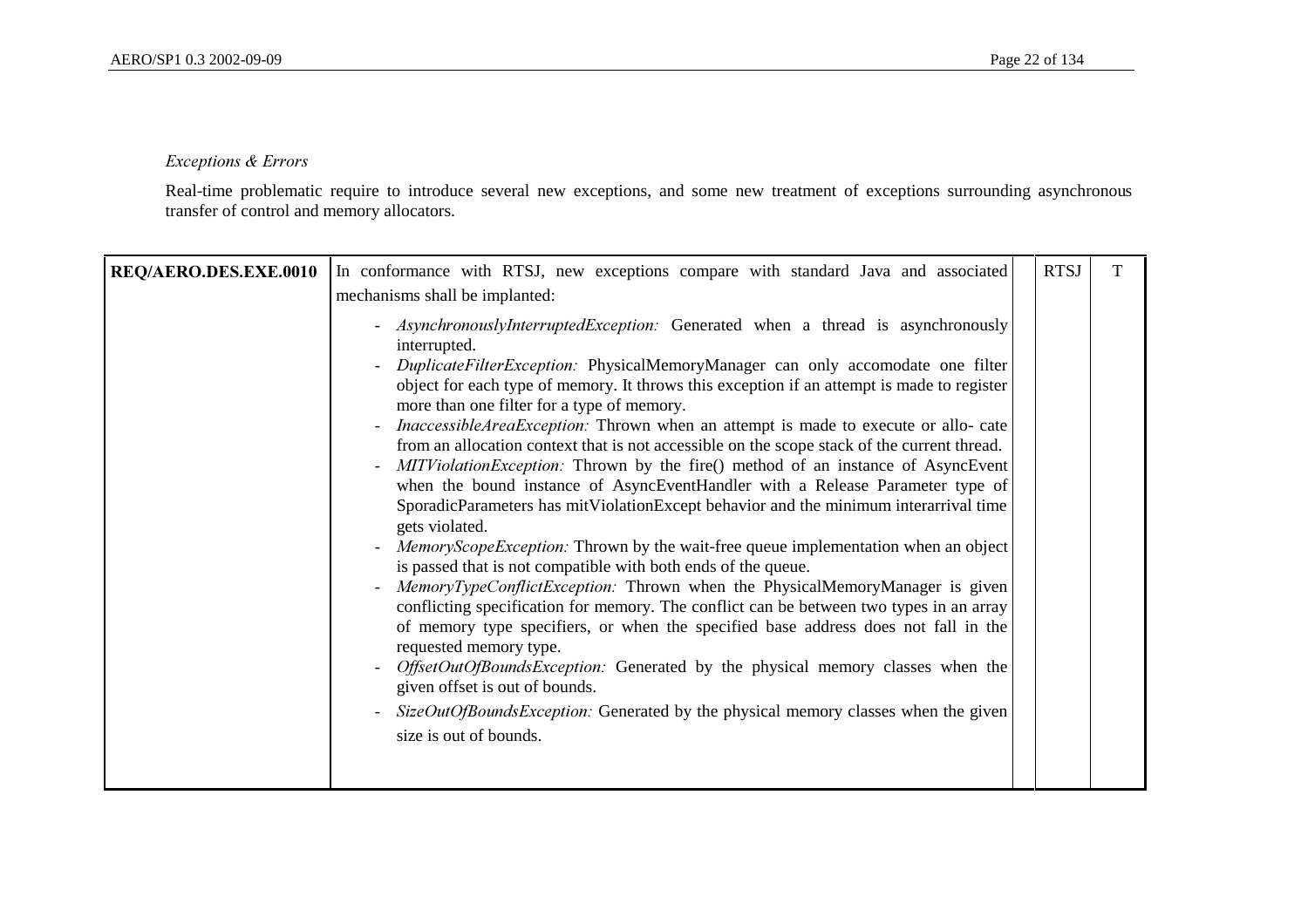| REQ/AERO.DES.EXE.0020 | New runtime exceptions and associated mechanisms shall be implanted :                                                                                                                                                                                                                                                                                                                                                                                                                                                                                                                                                                                     |  | <b>RTSJ</b> |  |
|-----------------------|-----------------------------------------------------------------------------------------------------------------------------------------------------------------------------------------------------------------------------------------------------------------------------------------------------------------------------------------------------------------------------------------------------------------------------------------------------------------------------------------------------------------------------------------------------------------------------------------------------------------------------------------------------------|--|-------------|--|
|                       | UnsupportedPhysicalMemoryException: Generated by the physical memory classes<br>when the requested physical memory is unsupported.<br>- MemoryInUseException: Thrown when an attempt is made to allocate a range of<br>physical or virtual memory that is already in use.<br>- ScopedCycleException: Thrown when a user tries to enter a ScopedMemory that is<br>already accessible (ScopedMemory is present on stack) or when a user tries to create<br>ScopedMemory cycle spanning threads (tries to make cycle in the VM ScopedMemory<br>tree structure).<br>- UnknownHappeningException: Thrown when bindTo() is called with an illegal<br>happening. |  |             |  |
| REQ/AERO.DES.EXE.0030 | New error and associated mechanisms shall be implanted :                                                                                                                                                                                                                                                                                                                                                                                                                                                                                                                                                                                                  |  | <b>RTSJ</b> |  |
|                       | - ResourceLimitError: Thrown if an attempt is made to exceed a system resource limit,<br>such as the maximum number of locks.                                                                                                                                                                                                                                                                                                                                                                                                                                                                                                                             |  |             |  |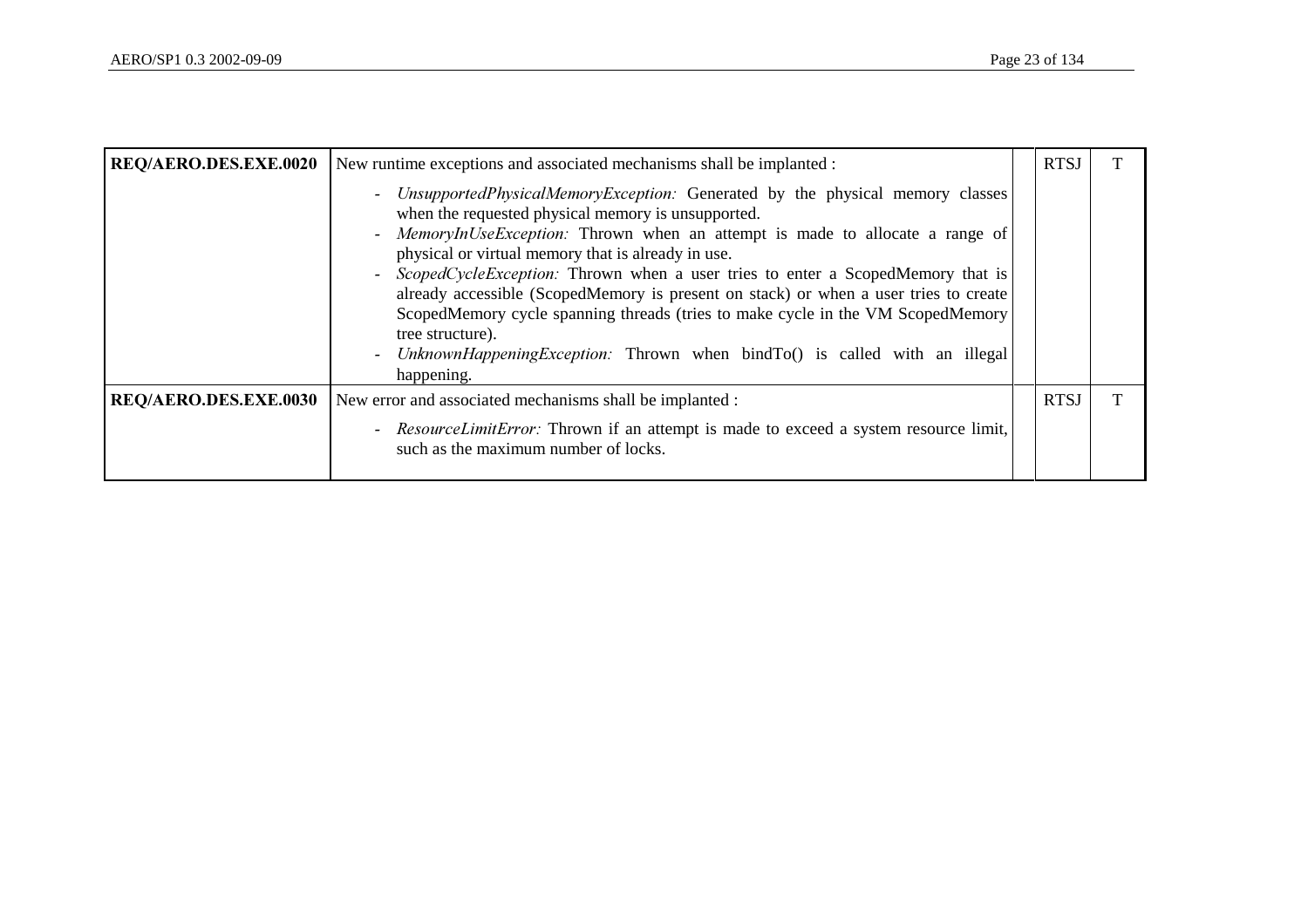| <b>Function</b>              | <b>Standard JVM core</b> | Required<br>in<br><b>AERO-VM</b> | <b>Remarks</b>                                     |
|------------------------------|--------------------------|----------------------------------|----------------------------------------------------|
| General                      |                          |                                  |                                                    |
| Dynamic class loading        | Yes                      | Yes                              |                                                    |
| Garbage collector            | Yes                      | Yes                              | Specific GC for real-time                          |
| Memory manager               | Yes                      | Yes                              |                                                    |
| Security manager             | Yes                      | Yes                              |                                                    |
| Just-in-Time compiler        | N <sub>o</sub>           | N <sub>0</sub>                   |                                                    |
| Single JVM                   | N <sub>o</sub>           | Yes                              | Use a single instance to run any java applications |
| Scheduling                   |                          |                                  |                                                    |
| Predictable execution        | No                       | Yes                              |                                                    |
| Real-time scheduler          | N <sub>o</sub>           | Yes                              |                                                    |
| Schedulable interface        | Yes                      | Yes                              |                                                    |
| Specific thread              | No                       | Yes                              | RealtimeThread, NoHeapRealtimeThread               |
| Asynchronous handler         | No                       | Yes                              |                                                    |
| Memory                       |                          |                                  |                                                    |
| Memory types                 | N <sub>o</sub>           | Yes                              |                                                    |
| Memory allocation for thread | <b>No</b>                | Yes                              |                                                    |
| Real-time GC                 | No                       | Yes                              |                                                    |
|                              |                          |                                  |                                                    |
|                              |                          |                                  |                                                    |

 $JVM$  conformance table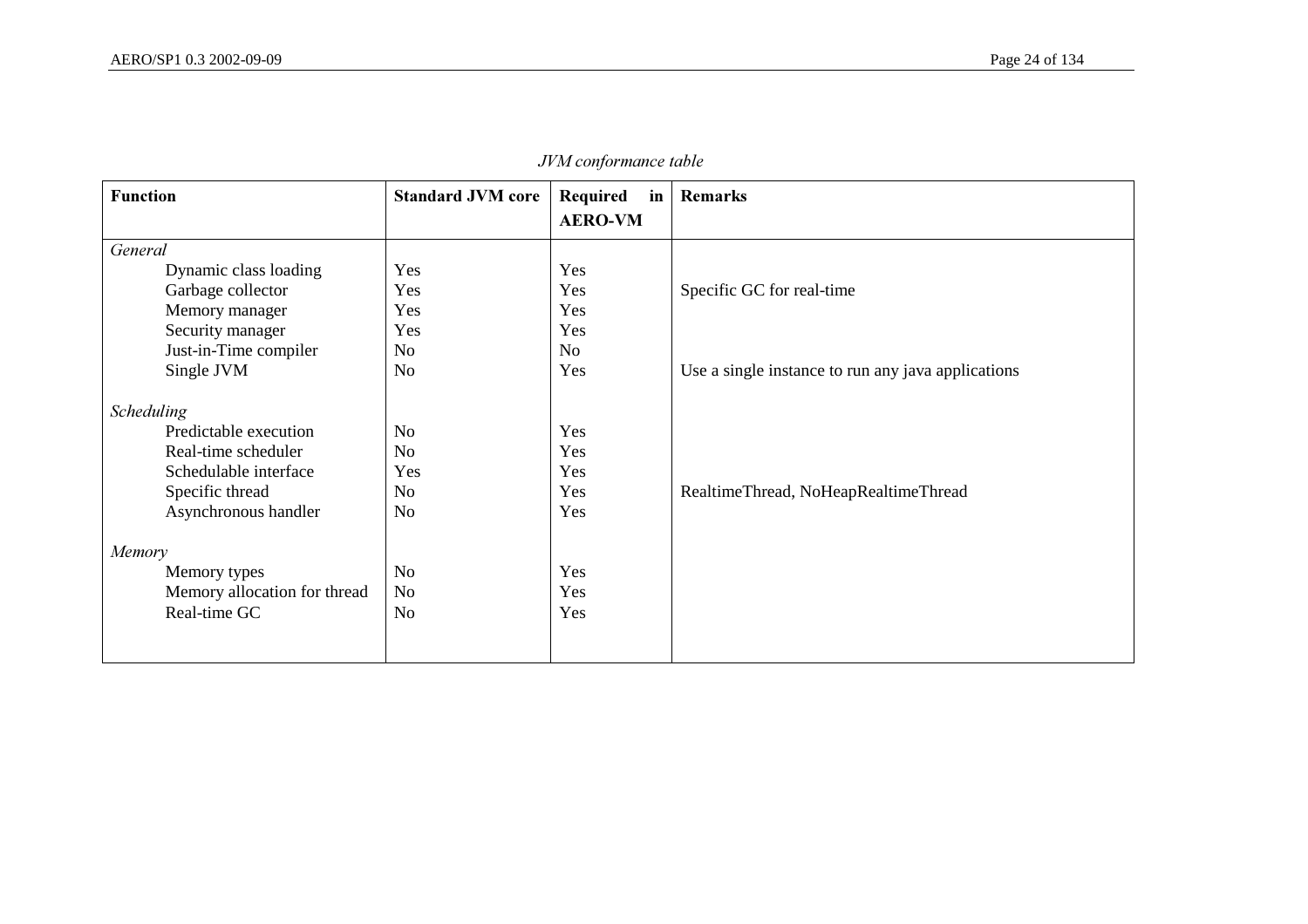| <b>Function</b>                   | <b>Standard JVM core</b> | <b>AERO-VM</b> | <b>Remarks</b>                                              |
|-----------------------------------|--------------------------|----------------|-------------------------------------------------------------|
| <b>Thread</b><br>Classical thread | Yes                      | Yes            | Classical thread as assimilated to real-time one in AERO-VM |
| Real-time thread                  | N <sub>o</sub>           | Yes            |                                                             |
| Asynchronous                      |                          |                |                                                             |
| Asynchronous event class          | No                       | Yes            |                                                             |
| Asynchronous handler              | N <sub>o</sub>           | Yes            |                                                             |
| Timer                             | Yes                      | Yes            | Standard Timer class is not a real-time implementation      |
| PeriodicTimer                     | No                       | Yes            |                                                             |
| <b>ATC</b>                        | N <sub>o</sub>           | Yes            |                                                             |
| Asynchronous thread term.         | Partially                | Yes            | Standard thread termination is not deterministic            |
| <b>Exception &amp; Errors</b>     |                          |                |                                                             |
| Standard mechanism                | Yes                      | Yes            |                                                             |
| Standard class                    | Yes                      | Yes            |                                                             |
| Asynchronous exceptions           | No                       | Yes            |                                                             |
| Asynchronous error                | No                       | Yes            |                                                             |
|                                   |                          |                |                                                             |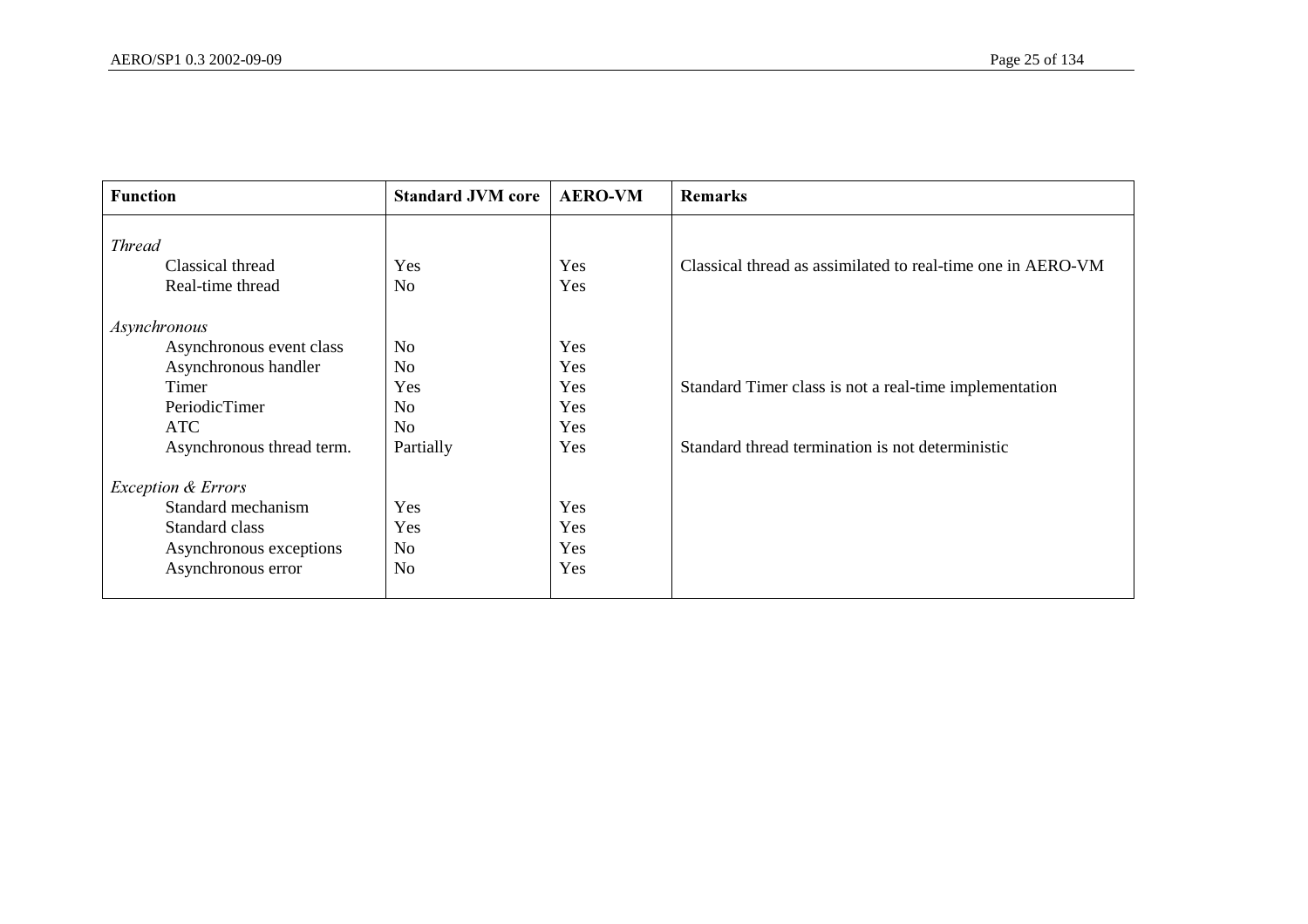#### 3.1.2 Real-time

#### *Init*

This specification accommodates the variation in underlying system variation in a number of ways. One of the most important is the concept of optionally required classes e.g., the POSIX signal handler class. This class provides a commonality that can be relied upon by program logic that intends to execute on implementations that themselves execute on POSIX compliant systems. The RealtimeSystem class functions in similar capacity to java.lang.System. Similarly, the RealtimeSecurity class functions similarly to java.lang.SecurityManager.

| <b>REQ/AERO.RT.INI.0010</b> | The POSIX signal handler class shall be available (AERO JVM executes on an underlying platform) | Aero       |  |
|-----------------------------|-------------------------------------------------------------------------------------------------|------------|--|
|                             | that provides a subset of signals named with the POSIX names).                                  |            |  |
| <b>REQ/AERO.RT.INI.0020</b> | The Realtime Security class is required as defined in [RTSJ]                                    | <b>RTS</b> |  |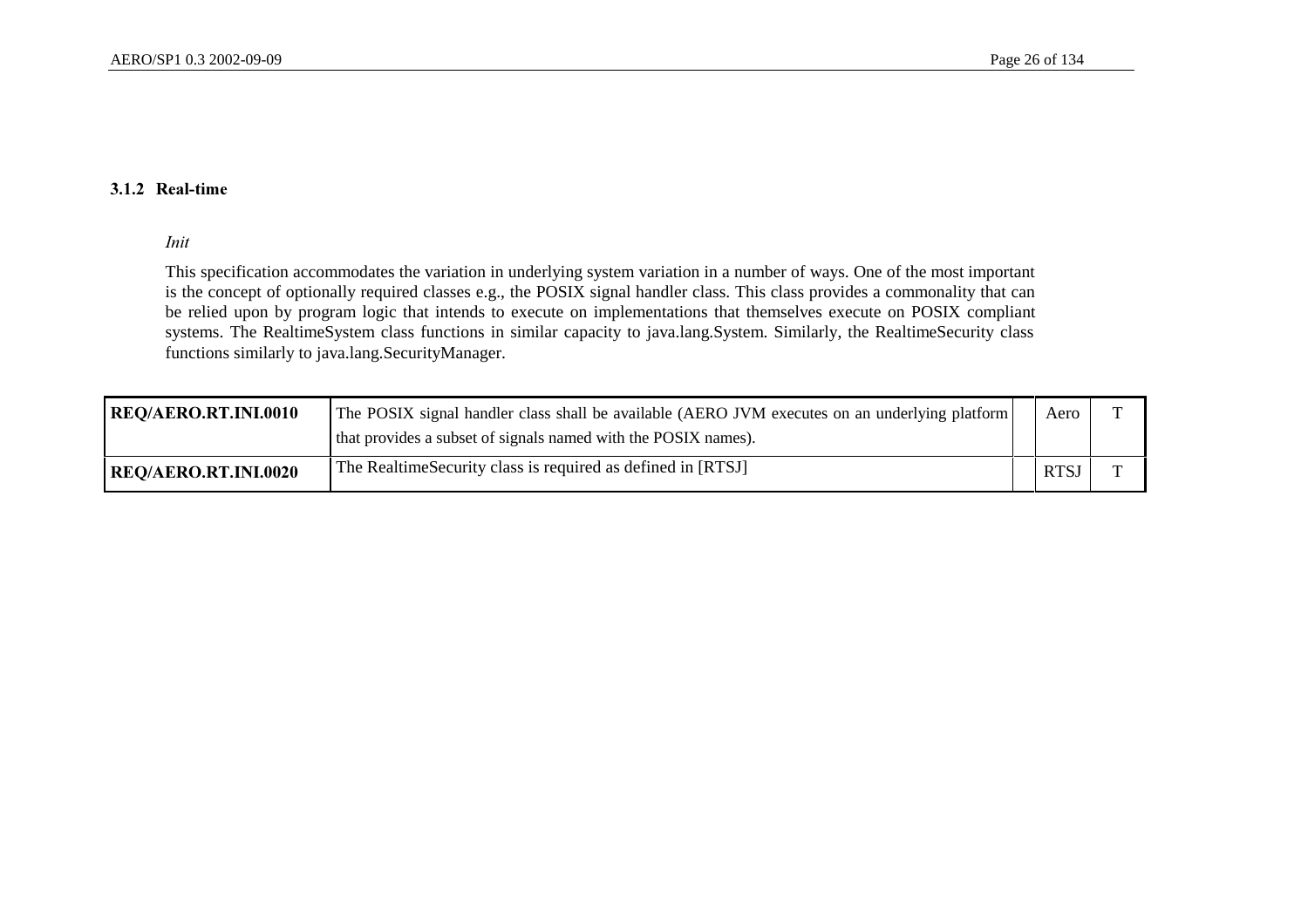### *Thread*

The Java platform's priority-preemptive dispatching model is very similar to the dispatching model found in the majority of commercial real-time operating systems. However, the dispatching semantics were purposefully relaxed in order to allow execution on a wide variety of operating systems. Thus, it is appropriate to specify RealtimeParameters and Memory Parameters provided to the RealtimeThread constructor allow for number of common real-time thread types, including periodic threads. The NoHeapRealtimeThread class is provided in order to allow time-critical threads to execute in preference to the garbage collector. The memory access and assignment semantics of the NoHeapRealtimeThread are designed to guarantee that the execution of such threads does not lead to an inconsistent heap state.

| REQ/AERO.RT.THR.0010 | Specific classes shall be provided to allow creation of threads that have more precise scheduling<br>semantics than java.lang.thread                                                                                                                                  | <b>RTSJ</b> |  |
|----------------------|-----------------------------------------------------------------------------------------------------------------------------------------------------------------------------------------------------------------------------------------------------------------------|-------------|--|
| REQ/AERO.RT.THR.0020 | This classes shall allow the use of areas of memory other than the heap for the allocation of<br>objects. They must allow the definition of methods for handling asynchronously interrupted and<br>provide the scheduling semantics for handling asynchronous events. | <b>RTSJ</b> |  |
| REQ/AERO.RT.THR.0030 | The default scheduling policy shall manage the execution of instances of Object that implement<br>the interface Schedulable.                                                                                                                                          | <b>RTSJ</b> |  |
| REQ/AERO.RT.THR.0040 | Any scheduling policy presents in an implementation shall be available to instances of objects<br>which implement the interface Schedulable                                                                                                                           | <b>RTSJ</b> |  |
| REQ/AERO.RT.THR.0050 | The function of allocating objects in memory areas defined by instances of ScopedMemory or its<br>subclasses shall be available only to logic within instances of RealtimeThread,<br>NoHeapRealtimeThread, AsyncEventHandler and BoundAsyncEventHandler.              | <b>RTSJ</b> |  |
| REQ/AERO.RT.THR.0060 | The invocation of methods that throw AsynchronouslyInterruptedException shall have effect<br>only when the invocation occurs in the context of instances of RealtimeThread,<br>NoHeapRealtimeThread, AsyncEventHandler and BoundAsyncEventHandler.                    | <b>RTSJ</b> |  |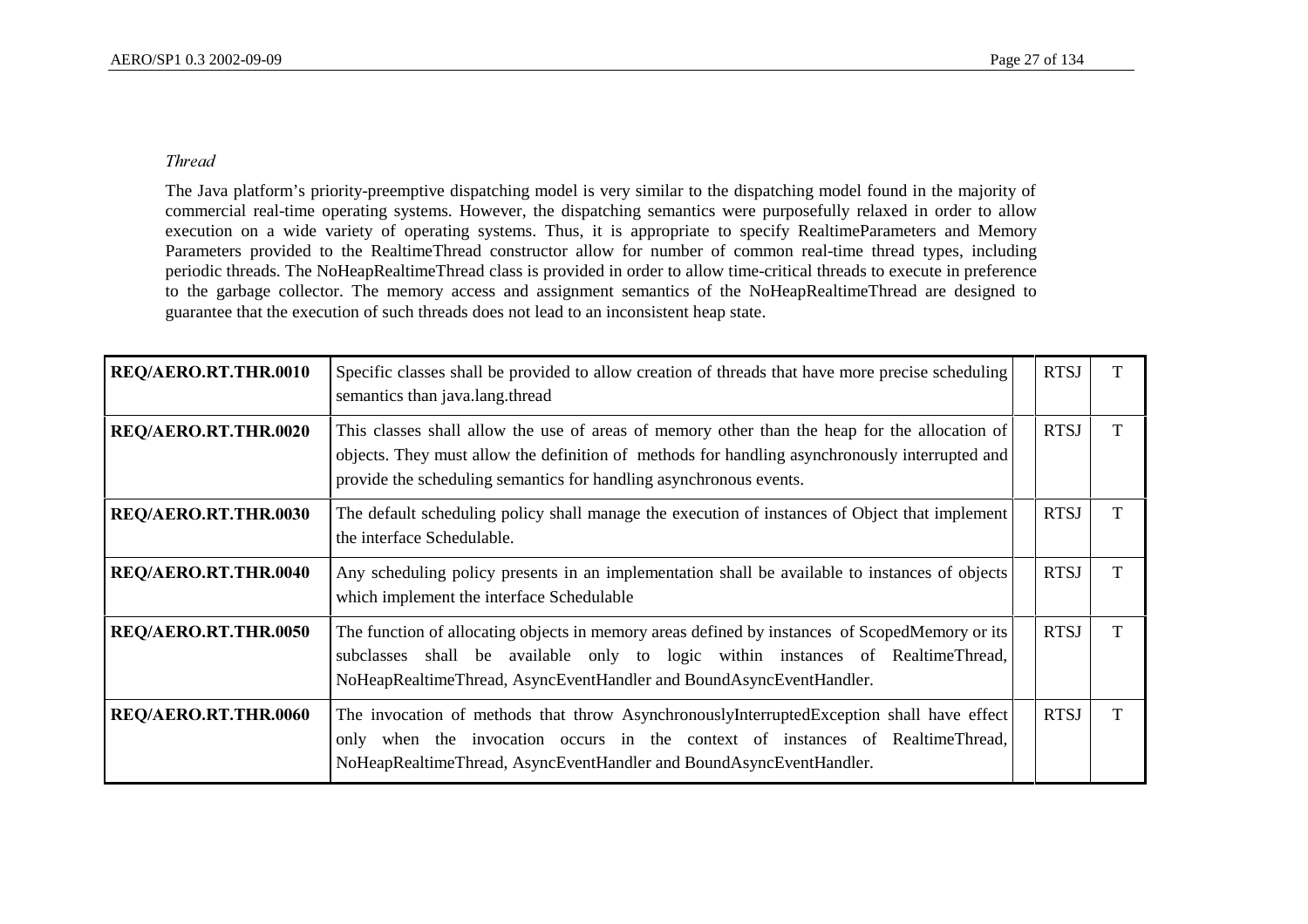|                      | Remark:                                                                                                                                                                                                                                                                                                                                                                                                                                              |             |   |
|----------------------|------------------------------------------------------------------------------------------------------------------------------------------------------------------------------------------------------------------------------------------------------------------------------------------------------------------------------------------------------------------------------------------------------------------------------------------------------|-------------|---|
|                      | Chosen AERO-VM implementation is fully compliant of RTSJ requirement.                                                                                                                                                                                                                                                                                                                                                                                |             |   |
| REQ/AERO.RT.THR.0070 | In the specific case in which an instance of NoHeapRealtimeThread and instance of either<br>RealtimeThread or Thread synchronize on the same object an exception to the immediately<br>previous statement applies. This exception has the effect of causing an instance of<br>NoHeapRealtimeThread to wait for the garbage collector; exception is transferred to the<br>immediate previous bytecode instruction, that produce a bytecode exception. | <b>RTSJ</b> | T |
| REQ/AERO.RT.THR.0080 | If GC implementation is made at thread level, RealtimeThread class instance shall have an<br>execution eligibility lower than garbage collector.                                                                                                                                                                                                                                                                                                     | <b>RTSJ</b> | I |
|                      | Remark : GC implementation may be not at thread level                                                                                                                                                                                                                                                                                                                                                                                                |             |   |
| REQ/AERO.RT.THR.0090 | Changing values in SchedulingParameters, ProcessingParameters, ReleaseParameters,<br>ProcessingGroupParameters, or use of Thread.setPriority() must not affect the correctness of any<br>implemented priority inversion avoidance algorithm.                                                                                                                                                                                                         | <b>RTSJ</b> | T |
| REQ/AERO.RT.THR.0100 | Instances of objects which implement the interface Schedulable shall inherit the scope stack of<br>the thread invoking the constructor.<br><i>Justification</i> : If the thread invoking the constructor does not have a scope stack then the scope<br>stack of the new object will have one entry which will be the current allocation of context of the<br>thread invoking the constructor (RTJS requirement).                                     | <b>RTSJ</b> | I |
| REQ/AERO.RT.THR.0110 | Instances of objects which implement the interface Schedulable shall have an initial entry in their<br>scope stack. This entry will be either: the memory area given as a parameter to the constructor,<br>or, if no memory area is given, the allocation context of the thread invoking the constructor.                                                                                                                                            | <b>RTSJ</b> | I |
| REQ/AERO.RT.THR.0120 | The default parameter values for an object implementing the interface Schedulable must be the<br>parameter values of the thread invoking the constructor.                                                                                                                                                                                                                                                                                            | <b>RTSJ</b> | I |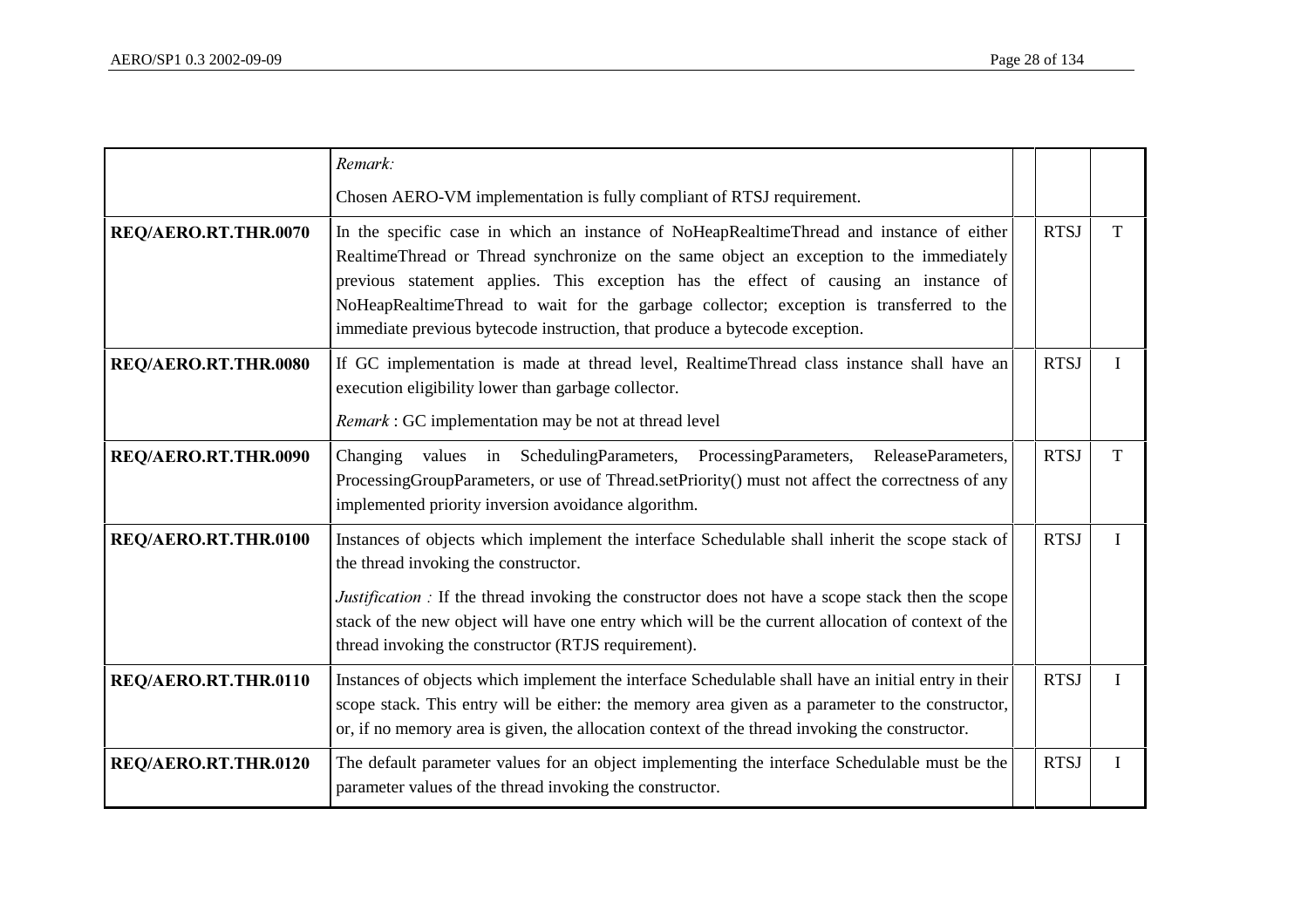|                      | <i>Justification</i> : If the thread invoking the constructor does not have parameter values then the<br>default values are those values associated with the instance if Scheduler which will manage the<br>object. |             |  |
|----------------------|---------------------------------------------------------------------------------------------------------------------------------------------------------------------------------------------------------------------|-------------|--|
| REQ/AERO.RT.THR.0130 | Instance of objects implementing the interface Schedulable shall be placed in memory<br>represented by instances of ImmortalMemory, HeapMemory, LTPhysicalMemory,<br>VTPhysicalMemory, or ImmortalPhysicalMemory.   | <b>RTSJ</b> |  |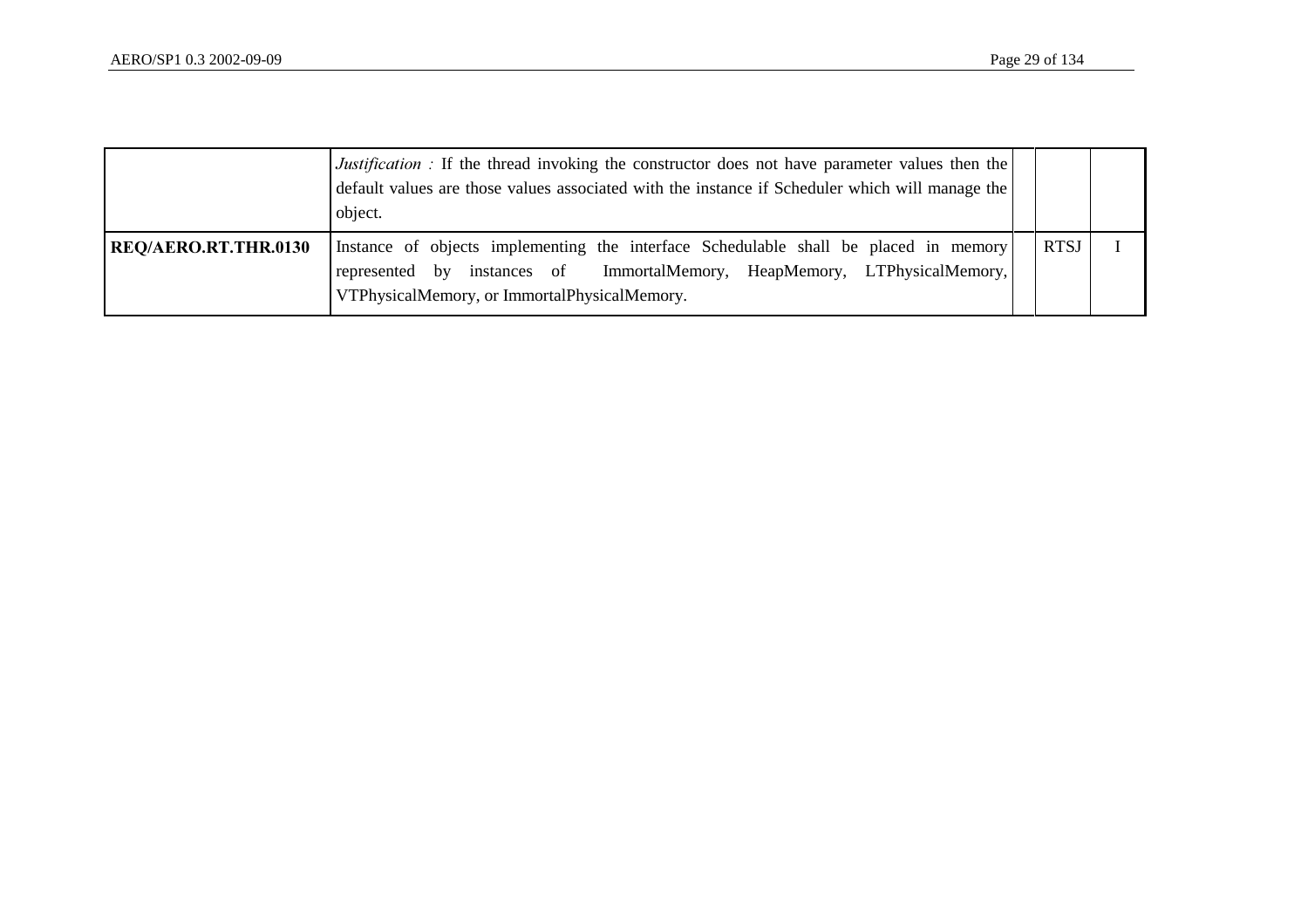#### *Scheduling*

As specified the required semantics and requirements of this section establish a scheduling policy that is very similar to the scheduling policies found on the vast majority of real-time operating systems and kernels in commercial use today. The specification accommodates existing practice, which is a stated goal of the effort.

The semantics of the classes, constructors, methods, and fields within allow for the natural extension of the scheduling policy by implementations that provide different scheduler objects. Some research shows that, given a set of reasonable common assumptions, 32 unique priority levels are a reasonable choice for close-to-optimal scheduling efficiency when using the rate-monotonic priority assignment algorithm (256 priority levels better provide better efficiency). [RTSJ] requires at least 28 unique priority levels as a compromise noting that implementations of this specification will exist on systems with logic executing outside of the Java Virtual Machine and may need priorities above, below, or both for system activities.

| REQ/AERO.RT.SCH.0010 | The base scheduler shall support at least 28 unique values in the priority Level field of an<br>instance of PriorityParameters (RTJS minimum compliance requirement)                                                                                                                                                                                                                                                                                                                                   | <b>RTSJ</b> |  |
|----------------------|--------------------------------------------------------------------------------------------------------------------------------------------------------------------------------------------------------------------------------------------------------------------------------------------------------------------------------------------------------------------------------------------------------------------------------------------------------------------------------------------------------|-------------|--|
|                      | <i>Justification</i> : current onboard interpreter use 3 priorities                                                                                                                                                                                                                                                                                                                                                                                                                                    |             |  |
| REQ/AERO.RT.SCH.0020 | Higher values in the priority Level field of an instance of Priority Parameters must have a higher<br>execution eligibility                                                                                                                                                                                                                                                                                                                                                                            | <b>RTSJ</b> |  |
| REQ/AERO.RT.SCH.0030 | In unique means that if two schedulable objects have different values in the priorityLevel field in<br>their respective instance of PriorityParameters, the schedulable object with the higher value shall<br>always execute in preference to the schedulable object with the lower value when both are ready<br>to execute.                                                                                                                                                                           | <b>RTSJ</b> |  |
| REQ/AERO.RT.SCH.0040 | Native priorities which are lower than the 28 required real-time priorities shall be available.<br>These are to be used for regular Java threads (ie instance of threads which are not instances of<br>RealtimeThread, NoHeapRealtimeThread or AsyncEventHandler classes or subclasses). The ten<br>traditional Java thread priorities shall have an arbitrary mapping into the native priorities. These<br>ten traditional Java thread priorities and the required minimum 28 unique real-time thread | <b>RTSJ</b> |  |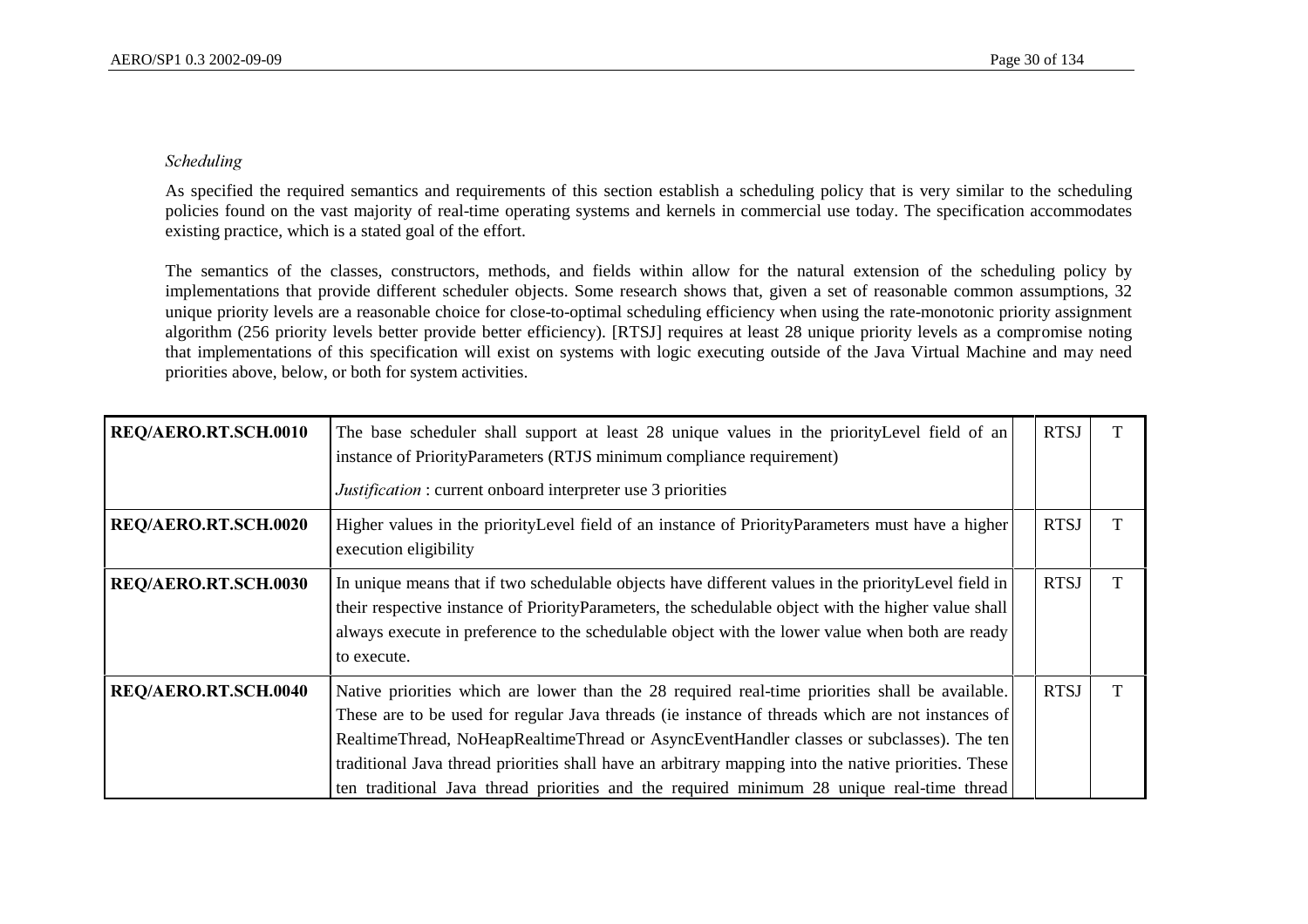|                      | priorities shall be from the same space. Assignment of any of this (minimum) 38 priorities to<br>real-time threads or traditional Java threads is "legal". It is the responsibility of application logic<br>to make rational priority assignments (RTJS requirement).                                                                                                                                                                 |             |   |
|----------------------|---------------------------------------------------------------------------------------------------------------------------------------------------------------------------------------------------------------------------------------------------------------------------------------------------------------------------------------------------------------------------------------------------------------------------------------|-------------|---|
| REQ/AERO.RT.SCH.0050 | The dispatching mechanism must allow the pre-emption of the execution of schedulable objects<br>at a point not governed by the pre-empted object.                                                                                                                                                                                                                                                                                     | <b>RTSJ</b> | A |
| REQ/AERO.RT.SCH.0060 | For schedulable objects managed by the base scheduler no part of the system shall change the<br>execution eligibility for any reason other than implementation of a priority inversion algorithm.<br>This does not preclude additional schedulers from changing the execution eligibility of<br>schedulable objects.                                                                                                                  | <b>RTSJ</b> | T |
| REQ/AERO.RT.SCH.0070 | All instances of RelativeTime used in instances of ProcessingParameters, Scheduling Parameters,<br>and ReleaseParameters shall be measured from the time at which the associated thread (or first<br>such thread) is started.                                                                                                                                                                                                         | <b>RTSJ</b> | T |
| REQ/AERO.RT.SCH.0080 | PriorityScheduler.getNormPriority() shall be set to ((Priority-Scheduler.getMaxPriority() -<br>PriorityScheduler.getMinPriority $()$ /3) + PriorityScheduler.getMinPriority $()$ .                                                                                                                                                                                                                                                    | <b>RTSJ</b> | L |
| REQ/AERO.RT.SCH.0090 | If instances of RealtimeThread or NoHeapRealtimeThread are constructed without a reference to<br>a SchedulingParameters object a SchedulingParameters object must be created and assigned the<br>values of the current thread. This does not imply that other schedulers should follow this rule.<br>Other schedulers are free to define the default scheduling parameters in the absence of a given<br>Scheduling-Parameters object. | <b>RTSJ</b> | T |
| REQ/AERO.RT.SCH.0100 | Feasibility algorithm is not required, the function shall return success whenever the feasibility<br>algorithm is executed<br><i>Justification</i> : the [RTSJ] does not require any particular feasibility algorithm be implemented in<br>the Scheduler object.                                                                                                                                                                      | Aero        | I |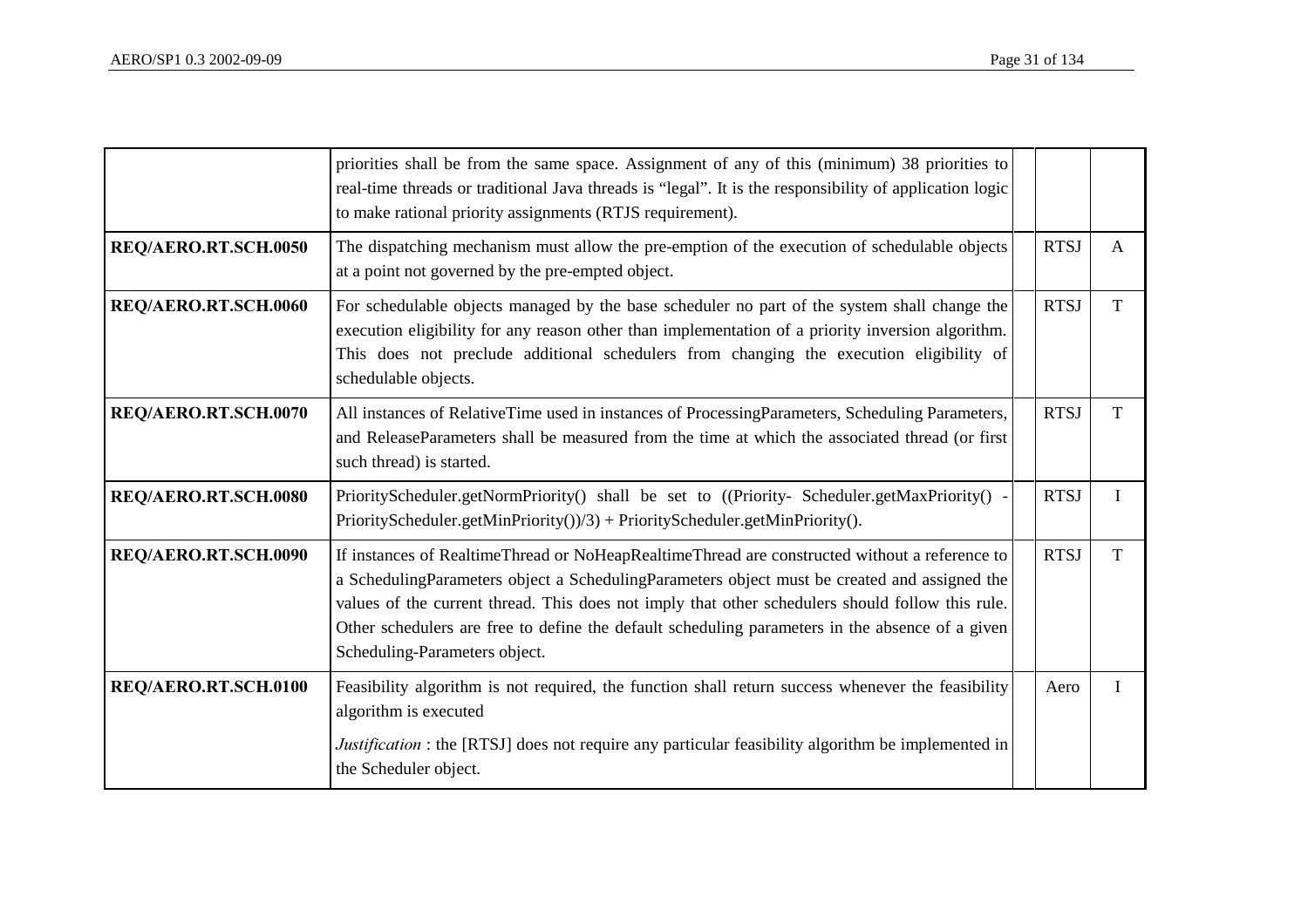| REQ/AERO.RT.SCH.0110 | For instances of AsyncEventHandler with a release parameters object of type Sporadic<br>Parameters implementations are required to maintain a list of times at which instances of<br>AsyncEvent occurred. The ith time may be removed from the queue after the ith execution of the<br>handleAsyncEvent method.                                                                                                                                                                           | <b>RTSJ</b> | т |
|----------------------|-------------------------------------------------------------------------------------------------------------------------------------------------------------------------------------------------------------------------------------------------------------------------------------------------------------------------------------------------------------------------------------------------------------------------------------------------------------------------------------------|-------------|---|
| REQ/AERO.RT.SCH.0120 | If the instance of AsyncEvent has more than one instance of AsyncEvent-Handler with release<br>parameters objects of type SporadicParameters attached and the execution of AsyncEvent.fire()<br>introduces the requirement to throw at least one type of exception, then all instance of<br>AsyncEventHandler not affected by the exception shall be handled normally.                                                                                                                    | <b>RTSJ</b> | T |
| REQ/AERO.RT.SCH.0130 | If the instance of AsyncEvent has more than one instance of AsyncEvent-Handler with release<br>parameters objects of type SporadicParameters attached and the execution of AsyncEvent.fire()<br>introduces the simultaneous requirement to throw more than one type of exception or error then<br>MITViolation-Exception must have precedence over ResourceLimitExceeded.                                                                                                                 | <b>RTSJ</b> | T |
| REQ/AERO.RT.SCH.0140 | The following hold for the PriorityScheduler:<br>1. A blocked thread that becomes ready to run is added to the tail of any runnable queue<br>for that priority.<br>2. For a thread whose effective priority is changed as a result of explicitly setting<br>priorityLevel this thread or another thread is added to the tail of the runnable queue for<br>the new priority Level.<br>3. A thread that performs a yield() goes to the tail of the runnable queue for its<br>priorityLevel. | <b>RTSJ</b> | T |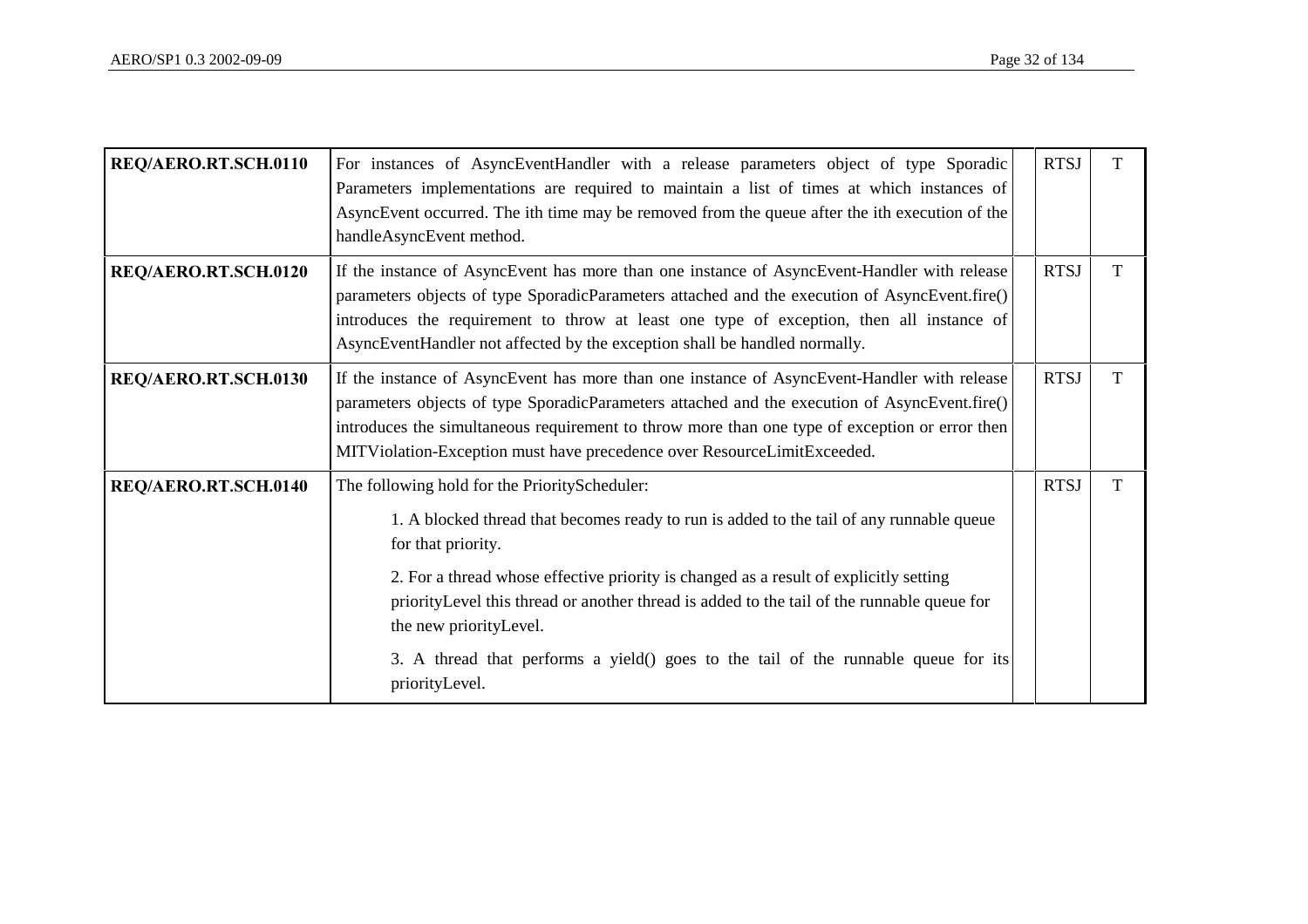#### *Memory*

Languages that employ automatic reclamation of blocks of memory allocated in what is traditionally called the heap by program logic also typically use an algorithm called a garbage collector. Garbage collection algorithms and implementations vary in the amount of nondeterminacy they add to the execution of program logic. To date, experts believes that no garbage collector algorithm or implementation is known that allows preemption at points that leave the inter-object pointers in the heap in a consistent state and are sufficiently close in time to minimize the overhead added to MEMORYAREA task switch latencies to a sufficiently small enough value which could be considered appropriate for all real-time systems.

Thus, this specification provides the above-described areas of memory to allow program logic to allocate objects in a Java-like style, ignore the reclamation of those objects, and not incur the latency of the implemented garbage collection algorithm.

#### *The Single Parent Rule*

Every push of a scoped memory type on a scope stack requires reference to the single parent rule, which requires that every scoped memory area have no more than one parent.

The parent of a scoped memory area is (for a stack that grows up):

- If the memory area is not currently on any scope stack, it has no parent
- If the memory area is the outermost (lowest) scoped memory area on any scope stack, its parent is the *primordial scope*.
- For all other scoped memory areas, the parent is the first scoped memory are below it on the scope stack.

Except for the *primordial scope*, which represents both heap and immortal memory, only scoped memory areas are visible to the single parent rule. The operational effect of the single parent rule is that once a scoped memory area is assigned a parent none of the above operations can change the parent and thus an ordering imposed by the first assignments of parents of a series of nested scoped memory areas is the only nesting order allowed until control leaves the scopes; then a new nesting order is possible. Thus a thread attempting to enter a scope can only do so by entering in the established nesting order.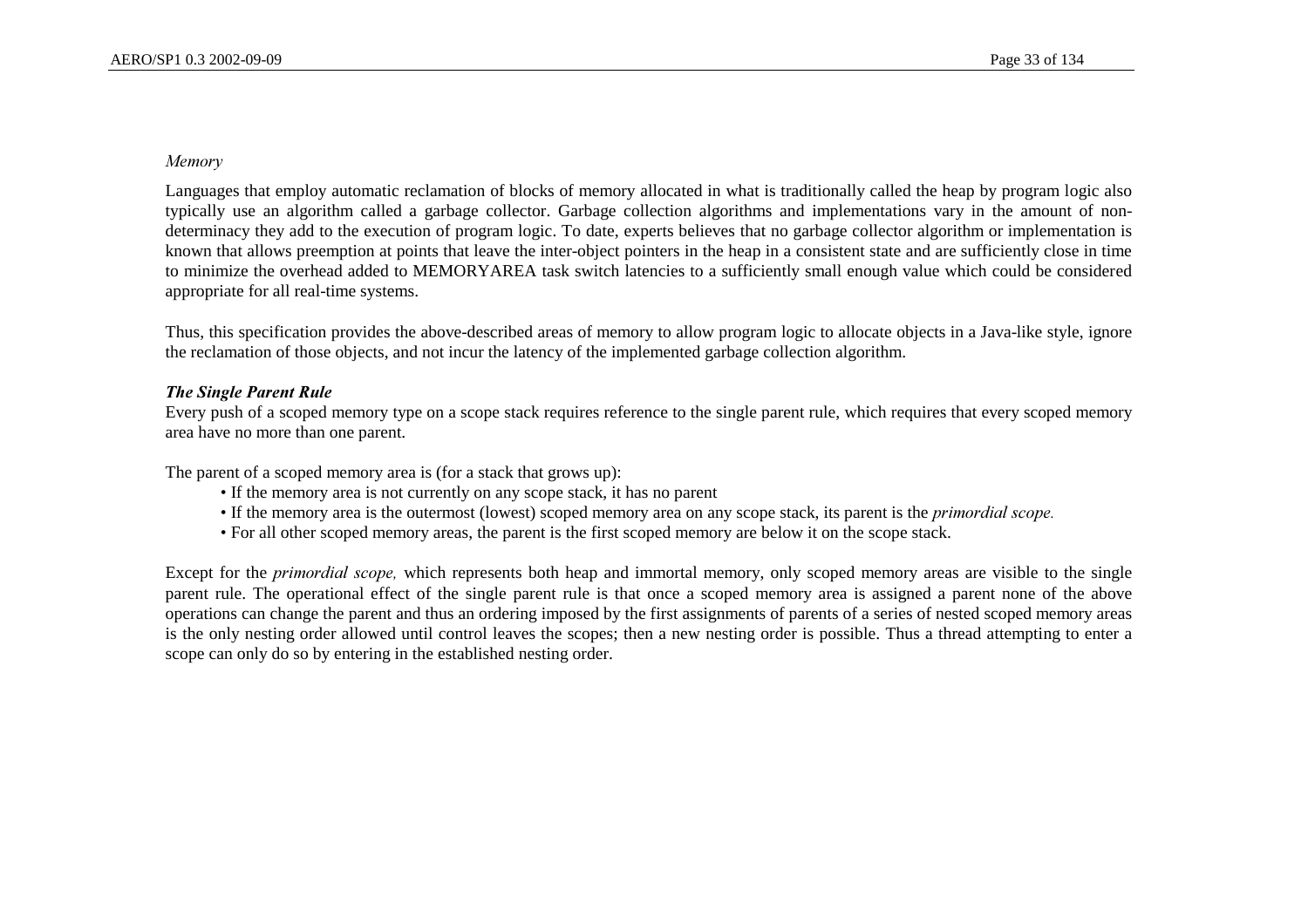| REQ/AERO.RT.MEM.0010 | Some MemoryArea classes are required to have linear (in object size) allocation time.                                                                                                                                                                                                                                                                                                                                                                                                                                                                                                                                                                                                                                                            | <b>RTSJ</b> |   |
|----------------------|--------------------------------------------------------------------------------------------------------------------------------------------------------------------------------------------------------------------------------------------------------------------------------------------------------------------------------------------------------------------------------------------------------------------------------------------------------------------------------------------------------------------------------------------------------------------------------------------------------------------------------------------------------------------------------------------------------------------------------------------------|-------------|---|
|                      | <i>Justification</i> : The linear time attribute requires that, ignoring performance variations due to<br>hardware caches or similar optimizations and execution of any static initialises, the execution<br>time of new must be bounded by a polynomial, $f(n)$ , where n is the size of the object and for all<br>$n>0$ , $f(n) \leq Cn$ for constant C.                                                                                                                                                                                                                                                                                                                                                                                       |             |   |
| REQ/AERO.RT.MEM.0020 | The structure of enclosing scopes is accessible through a set of methods on RealtimeThread.<br>These methods allow the outer scopes to be accessed like an array.                                                                                                                                                                                                                                                                                                                                                                                                                                                                                                                                                                                | <b>RTSJ</b> |   |
|                      | <i>Remark</i> : The algorithms for maintaining the scope structure are given in "Maintaining the Scope"<br>Stack." Of the RTSJ                                                                                                                                                                                                                                                                                                                                                                                                                                                                                                                                                                                                                   |             |   |
|                      | <i>Justification</i> : A memory scope is represented by an instance of the ScopedMemory class. When a<br>new scope is entered, by calling the enter() method of the instance or by starting an instance of<br>RealtimeThread or NoHeapRealtimeThread whose constructors were given a reference to an<br>instance of ScopedMemory, all subsequent uses of the new keyword within the program logic of<br>the scope will allocate the memory from the memory represented by that instance of<br>ScopedMemory. When the scope is exited by returning from the enter() method of the instance of<br>Scoped-Memory, all subsequent uses of the new operation will allocate the memory from the<br>area of memory associated with the enclosing scope. |             |   |
| REQ/AERO.RT.MEM.0030 | The parent of a scoped memory area must be the memory area in which the object representing<br>the scoped memory area is allocated.                                                                                                                                                                                                                                                                                                                                                                                                                                                                                                                                                                                                              | <b>RTSJ</b> | T |
| REQ/AERO.RT.MEM.0040 | The <i>single parent rule</i> requires that a scope memory area must have exactly zero or one parent.                                                                                                                                                                                                                                                                                                                                                                                                                                                                                                                                                                                                                                            | <b>RTSJ</b> | T |
| REQ/AERO.RT.MEM.0050 | Memory scopes that are made current by entering them or passing them as the initial memory<br>area for a new thread must satisfy the single parent rule.                                                                                                                                                                                                                                                                                                                                                                                                                                                                                                                                                                                         | <b>RTSJ</b> | T |
| REQ/AERO.RT.MEM.0060 | Each instance of the class ScopedMemory or its subclasses must maintain a reference count of                                                                                                                                                                                                                                                                                                                                                                                                                                                                                                                                                                                                                                                     | <b>RTSJ</b> |   |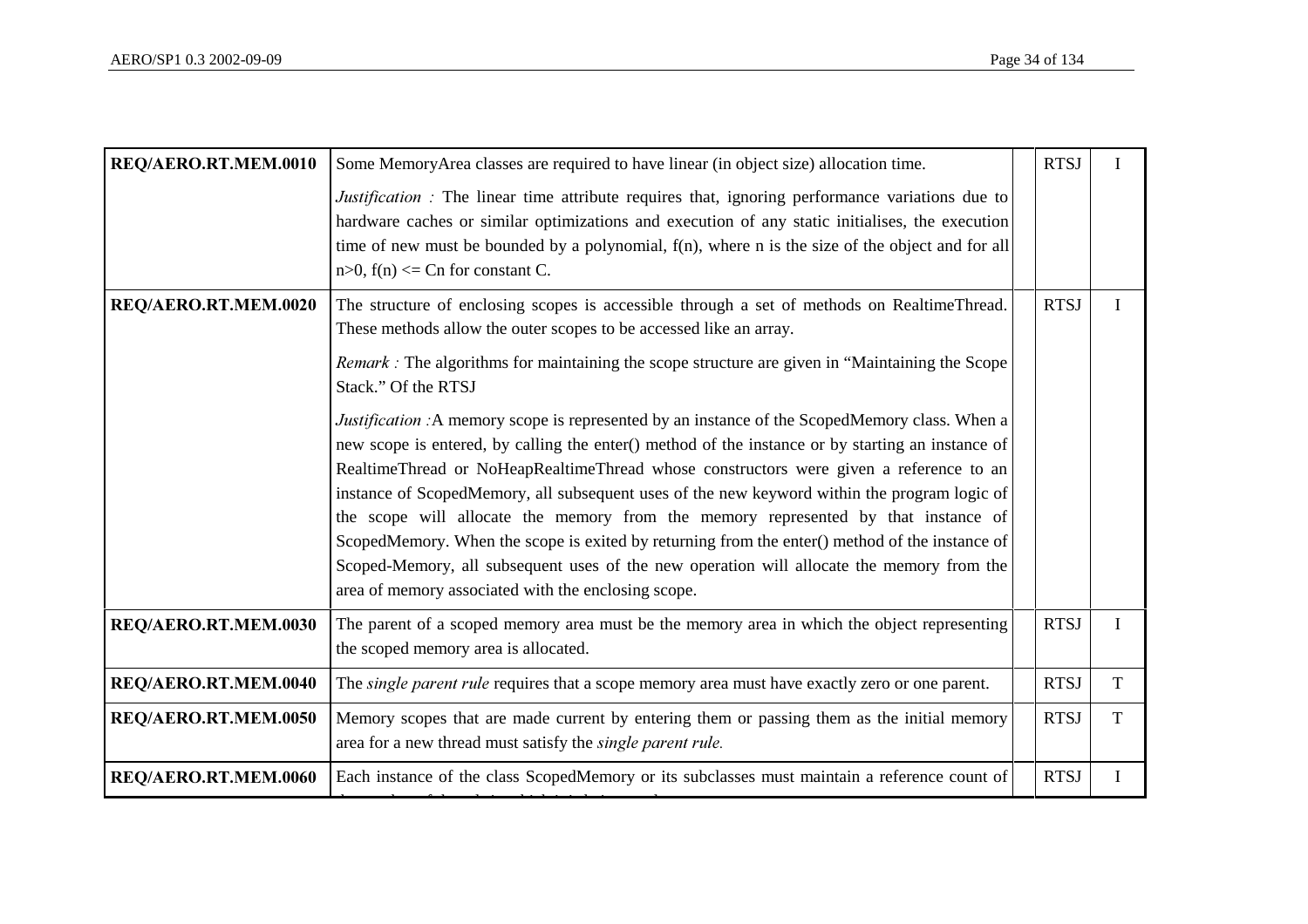|                      | the number of threads in which it is being used.<br>Remark : When the reference count for an instance of the class ScopedMemory is decremented<br>from one to zero, all objects within that area are considered unreachable and are candidates for<br>reclamation. The finalizers for each object in the memory associated with an instance of<br>ScopedMemory are executed to completion before any statement in any thread attempts to access<br>the memory area again. |             |   |
|----------------------|---------------------------------------------------------------------------------------------------------------------------------------------------------------------------------------------------------------------------------------------------------------------------------------------------------------------------------------------------------------------------------------------------------------------------------------------------------------------------|-------------|---|
| REQ/AERO.RT.MEM.0070 | Objects created in any immortal memory area shall live for the duration of the application. Their<br>finalizers are only run when the application is terminated.                                                                                                                                                                                                                                                                                                          | <b>RTSJ</b> |   |
| REQ/AERO.RT.MEM.0080 | The addresses of objects in any MemoryArea that is associated with a NoHeap-RealtimeThread<br>must remain fixed while they are alive.                                                                                                                                                                                                                                                                                                                                     | <b>RTSJ</b> | I |
| REQ/AERO.RT.MEM.0090 | Each instance of the virtual machine must have exactly one instance of the class<br><b>ImmortalMemory</b>                                                                                                                                                                                                                                                                                                                                                                 | <b>RTSJ</b> |   |
| REQ/AERO.RT.MEM.0100 | Each instance of the virtual machine must have exactly one instance of the class HeapMemory.                                                                                                                                                                                                                                                                                                                                                                              | <b>RTSJ</b> |   |
| REQ/AERO.RT.MEM.0110 | Each instance of the virtual machine shall behave as if there is an area of memory into which all<br>placed and which is unexceptionally<br><b>Class</b><br>objects<br>referenceable<br>by<br>are<br>NoHeapRealtimeThreads.                                                                                                                                                                                                                                               | <b>RTSJ</b> | I |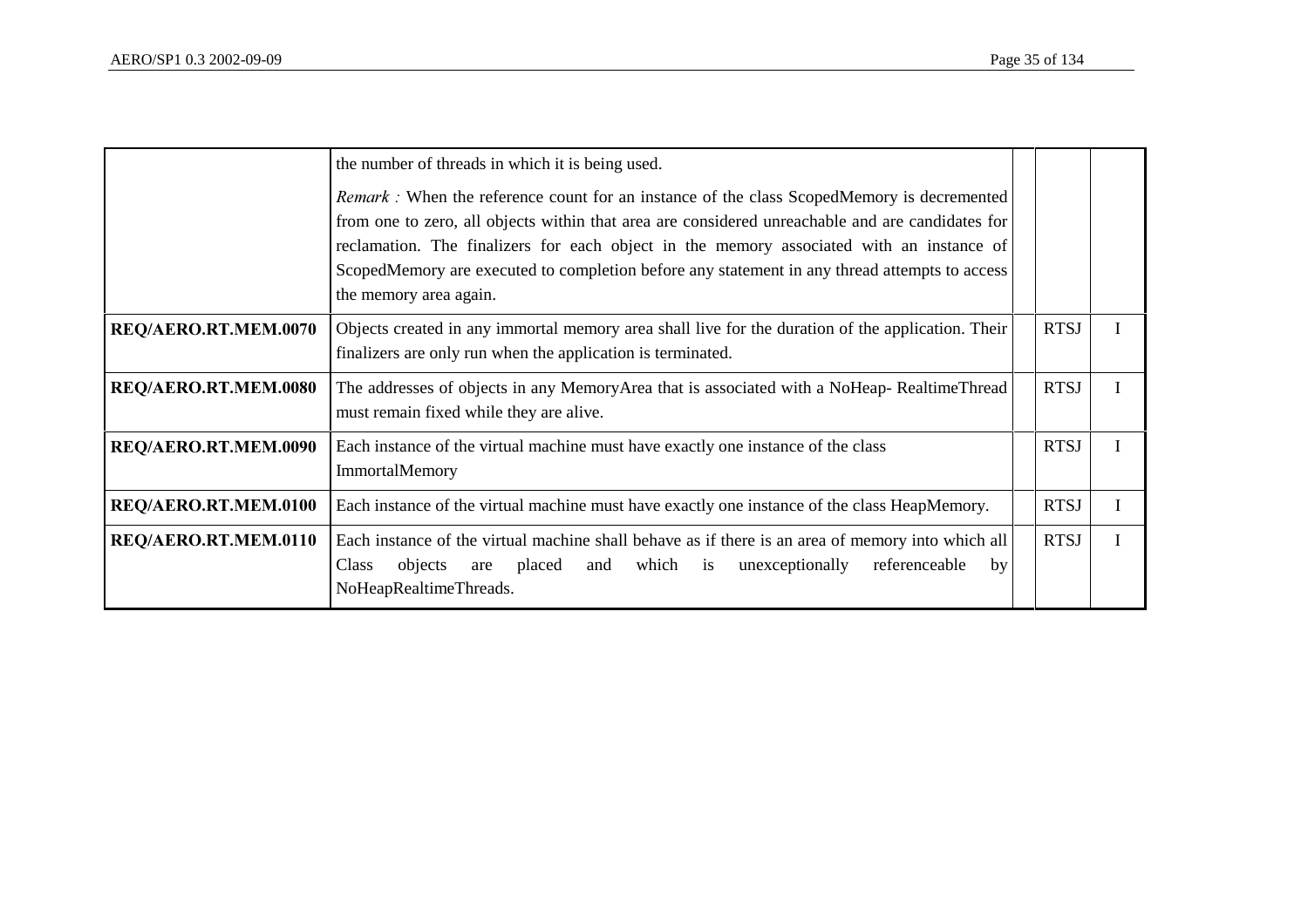| REQ/AERO.RT.MEM.0120 |                       | Strict assignment rules placed on assignments to or from memory areas must prevent the creation<br>of dangling pointers, and thus maintain the pointer safety of Java. The restrictions are listed in<br>the following table: |                         |                                                                                                      |  | <b>RTSJ</b> |   |
|----------------------|-----------------------|-------------------------------------------------------------------------------------------------------------------------------------------------------------------------------------------------------------------------------|-------------------------|------------------------------------------------------------------------------------------------------|--|-------------|---|
|                      |                       | <b>Reference to Heap</b>                                                                                                                                                                                                      | <b>Ref. To Immortal</b> | <b>Ref. To Scoped</b>                                                                                |  |             |   |
|                      | Heap                  | <b>Yes</b>                                                                                                                                                                                                                    | <b>Yes</b>              | No                                                                                                   |  |             |   |
|                      | Immortal              | Yes                                                                                                                                                                                                                           | Yes                     | No.                                                                                                  |  |             |   |
|                      | <b>Scoped</b>         | <b>Yes</b>                                                                                                                                                                                                                    | Yes                     | Yes if same, outer, shared scope                                                                     |  |             |   |
|                      | <b>Local Variable</b> | Yes                                                                                                                                                                                                                           | Yes                     | Yes if same, outer, shared scope                                                                     |  |             |   |
|                      |                       |                                                                                                                                                                                                                               |                         |                                                                                                      |  |             |   |
| REQ/AERO.RT.MEM.0130 |                       |                                                                                                                                                                                                                               |                         | An implementation must ensure that the above checks are performed on every assignment                |  | <b>RTSJ</b> | A |
|                      | application logic).   |                                                                                                                                                                                                                               |                         | statement before the statement is executed. (This includes the possibility of static analysis of the |  |             |   |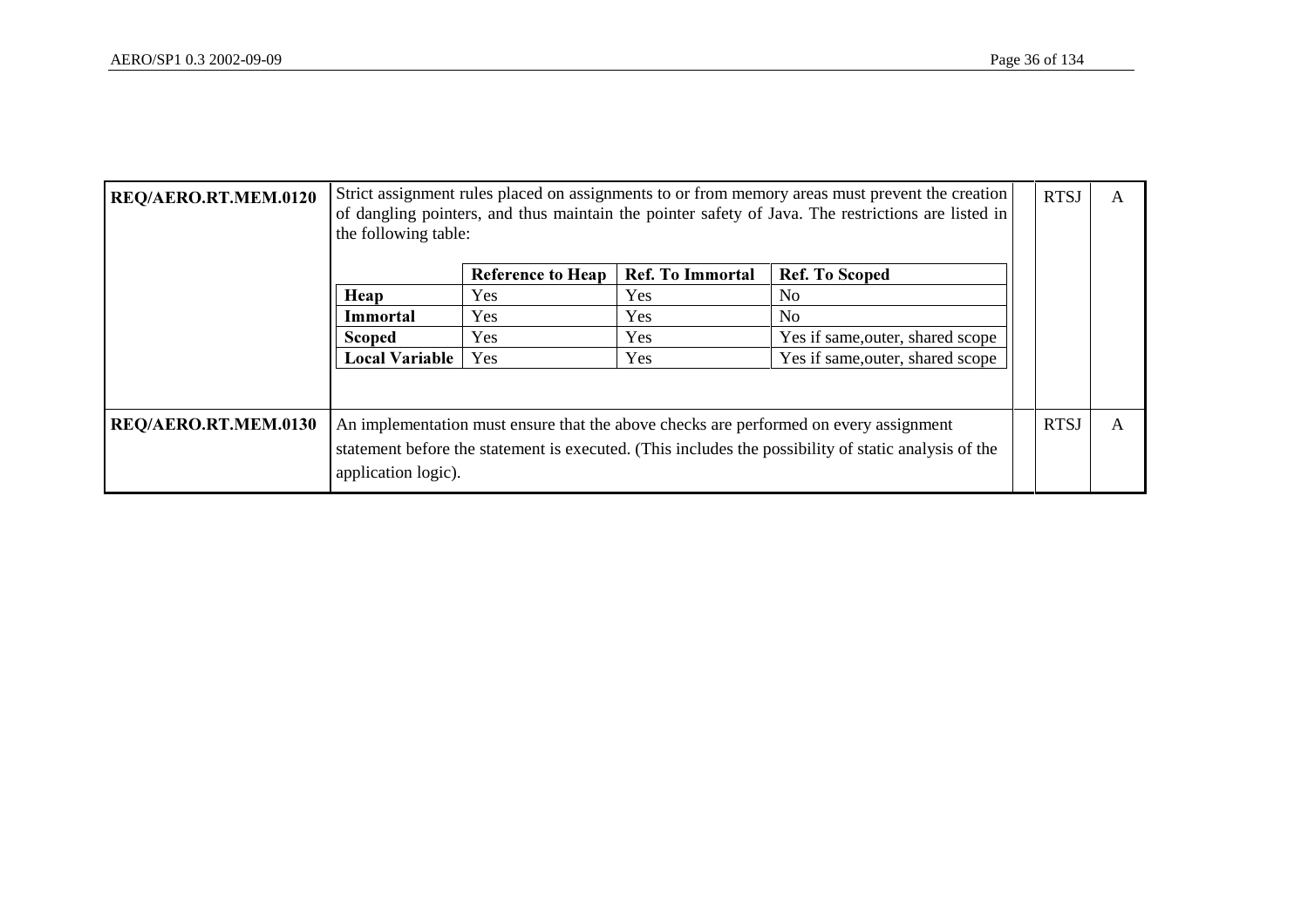#### $S$ *vnchronization*

Java monitors, and especially the synchronized keyword, provide a very elegant means for mutual exclusion synchronization. Thus, rather than invent a new real-time synchronization mechanism, this specification strengthens the semantics of Java synchronization to allow its use in real-time systems. In particular, this specification mandates priority inversion control. Priority inheritance and priority ceiling emulation are both popular priority inversion control mechanisms; however, priority inheritance is more widely implemented in real-time operating systems and so is the default mechanism in this specification.

By design the only mechanism required by [RTSJ] which can enforce mutual exclusion in the traditional sense is the keyword synchronized. Noting that this specification allows the use of synchronized by both instances of java.lang.Thread, RealtimeThread, and NoHeapRealtimeThread and that such flexibility precludes the correct implementation of *any* known priority inversion algorithm when locked objects are accessed by instances of java.lang.Thread and NoHeapRealtimeThread, it is incumbent on the specification to provide alternate means for protected, concurrent data access by both types of threads (protected means access to data without the possibility of corruption). The three wait-free queue classes provide such access.

| <b>REQ/AERO.RT.SYN.0010</b> | Threads waiting to enter synchronized blocks must be priority queue ordered. If threads with the<br>same priority are possible under the active scheduling policy such threads shall be queued in<br>FIFO order.                                                                                | <b>RTSJ</b> |  |
|-----------------------------|-------------------------------------------------------------------------------------------------------------------------------------------------------------------------------------------------------------------------------------------------------------------------------------------------|-------------|--|
| REQ/AERO.RT.SYN.0020        | Any conforming implementation must provide an implementation of the synchronized primitive<br>with default behavior that ensures that there is no unbounded priority inversion. Furthermore,<br>this must apply to code if it is run within the implementation as well as to real-time threads. | <b>RTSJ</b> |  |
| REQ/AERO.RT.SYN.0030        | The Priority Inheritance monitor control policy must be implemented.                                                                                                                                                                                                                            | RTS.        |  |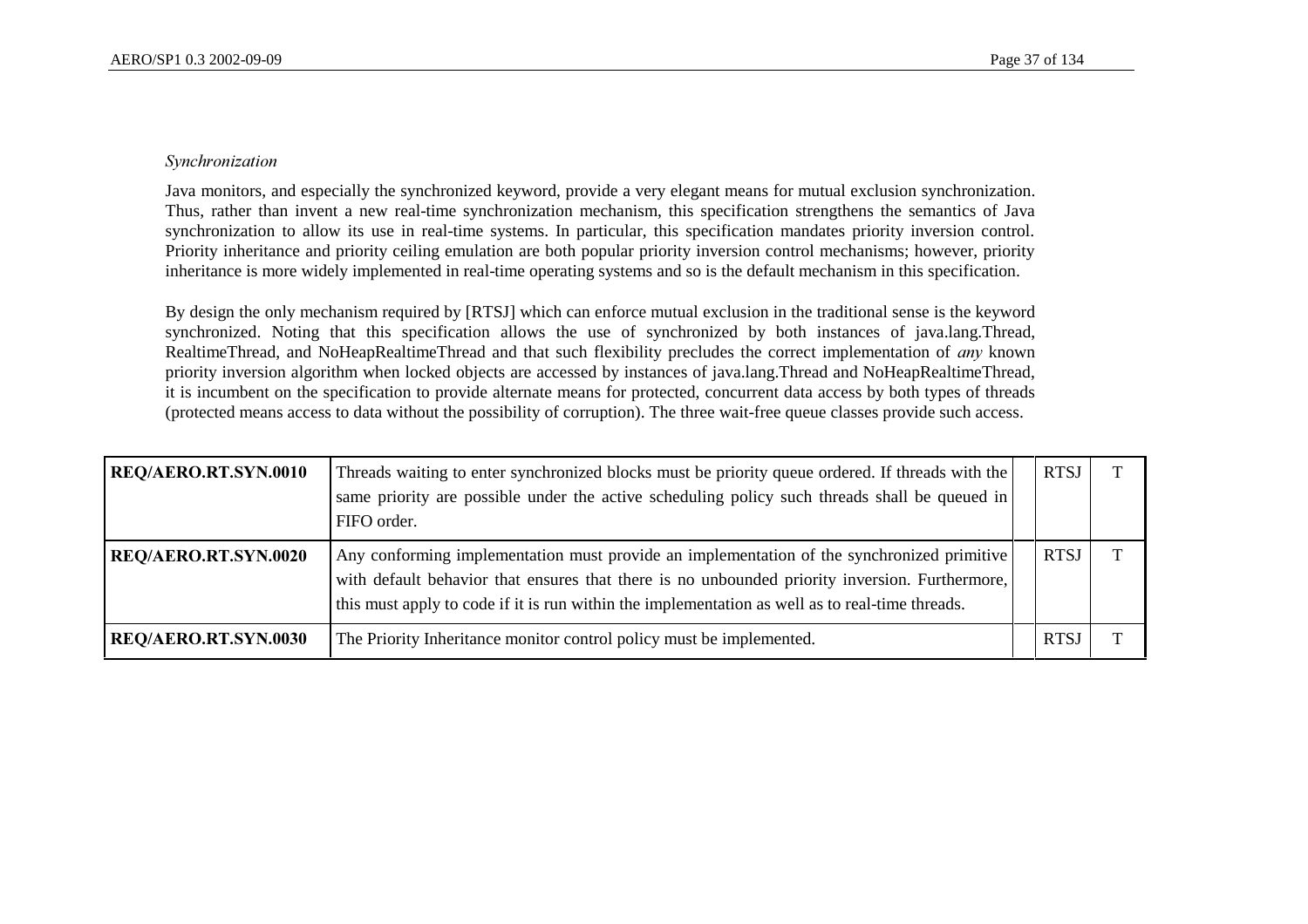## *Time*

Time is the essence of real-time systems, and a method of expressing absolute time with sub-millisecond precision is an absolute minimum requirement. Expressing time in terms of milliseconds has precedent and allows the implementation to provide time-based services, such as timers, using whatever precision it is capable of while the application requirements are expressed to an arbitrary level of precision.

The expression of millisecond constituents is consistent with other Java interfaces. The expression of relative times allows for time-based metaphors such as deadline-based periodic scheduling where the cost of the task is expressed as a relative time and deadlines are usually represented as times relative to the beginning of the period.

| REQ/AERO.RT.GEN.0010 | All time objects must maintain microsecond precision and report their values in terms of<br>millisecond and microsecond constituents.                                                                                                          | Aero        |   |
|----------------------|------------------------------------------------------------------------------------------------------------------------------------------------------------------------------------------------------------------------------------------------|-------------|---|
| REQ/AERO.RT.GEN.0020 | Time objects must be constructed from other time objects, or from millisecond/microseconds<br>values.                                                                                                                                          | Aero        |   |
| REQ/AERO.RT.GEN.0030 | Time objects must provide simple addition and subtraction operations, both for the entire object<br>and for constituent parts.                                                                                                                 | <b>RTSJ</b> |   |
| REQ/AERO.RT.GEN.0040 | Time objects must implement the Comparable interface if it is available. The compare $To()$<br>method must be implemented even if the interface is not available.                                                                              | <b>RTSJ</b> |   |
| REQ/AERO.RT.GEN.0050 | Any method of constructor that accepts a RationalTime of $(x,y)$ must guarantee that its activity<br>occurs exactly x times in every y milliseconds even if the intervals between occurrences of the<br>activity have to be adjusted slightly. | <b>RTSJ</b> | A |
|                      | Remark : the RTSJ does not impose any required distribution on the lengths of the intervals but<br>strongly suggests that implementations attempt to make them of approximately equal lengths.                                                 |             |   |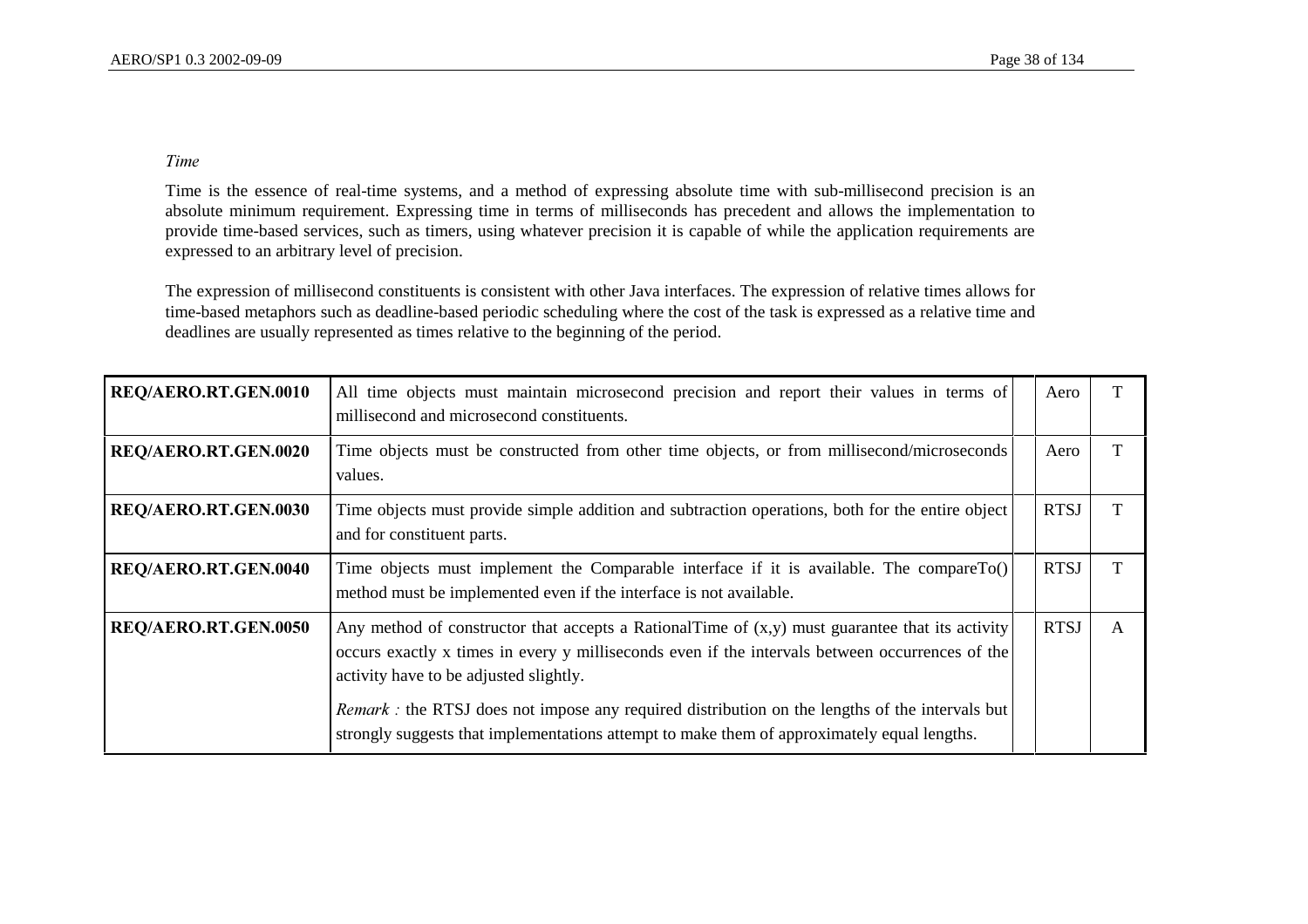#### *Timer*

The importance of the use of one-shot timers for timeout behavior and the vagaries in the execution of code prior to enabling the timer for short timeouts dictate that the triggering of the timer should be guaranteed. The problem is exacerbated for periodic timers where the importance of the periodic triggering outweighs the precision of the start time.

In such cases, it is also convenient to allow, for example, a relative time of zero to be used as the start time for relative timers. In many situations, it is important that a periodic task be represented as a frequency and that the period remain synchronized. In these cases, a relatively simple correction can be enforced by the implementation at the expense of some additional overhead for the timer.

| REQ/AERO.RT.GEN.0060 | The Clock class shall be capable of reporting the achievable resolution of timers based on that<br>clock.                                                                                                                                                                                   | <b>RTSJ</b> |  |
|----------------------|---------------------------------------------------------------------------------------------------------------------------------------------------------------------------------------------------------------------------------------------------------------------------------------------|-------------|--|
| REQ/AERO.RT.GEN.0070 | The OneShotTimer class shall ensure that a one-shot timer is triggered exactly once, regardless<br>of whether or not the timer is enabled after expiration of the indicated time.                                                                                                           | <b>RTSJ</b> |  |
| REQ/AERO.RT.GEN.0080 | The PeriodicTimer class shall allow the period of the timer to be expressed in terms of a<br>RelativeTime or a RationalTime. In the latter case, the implementation shall provide a best effort<br>to perform any correction necessary to maintain the frequency at which the event occurs. | <b>RTSJ</b> |  |
| REQ/AERO.RT.GEN.0090 | If a periodic timer is enabled after expiration of the start time, the first event shall occur<br>immediately and thus mark the start of the first period.                                                                                                                                  | <b>RTSJ</b> |  |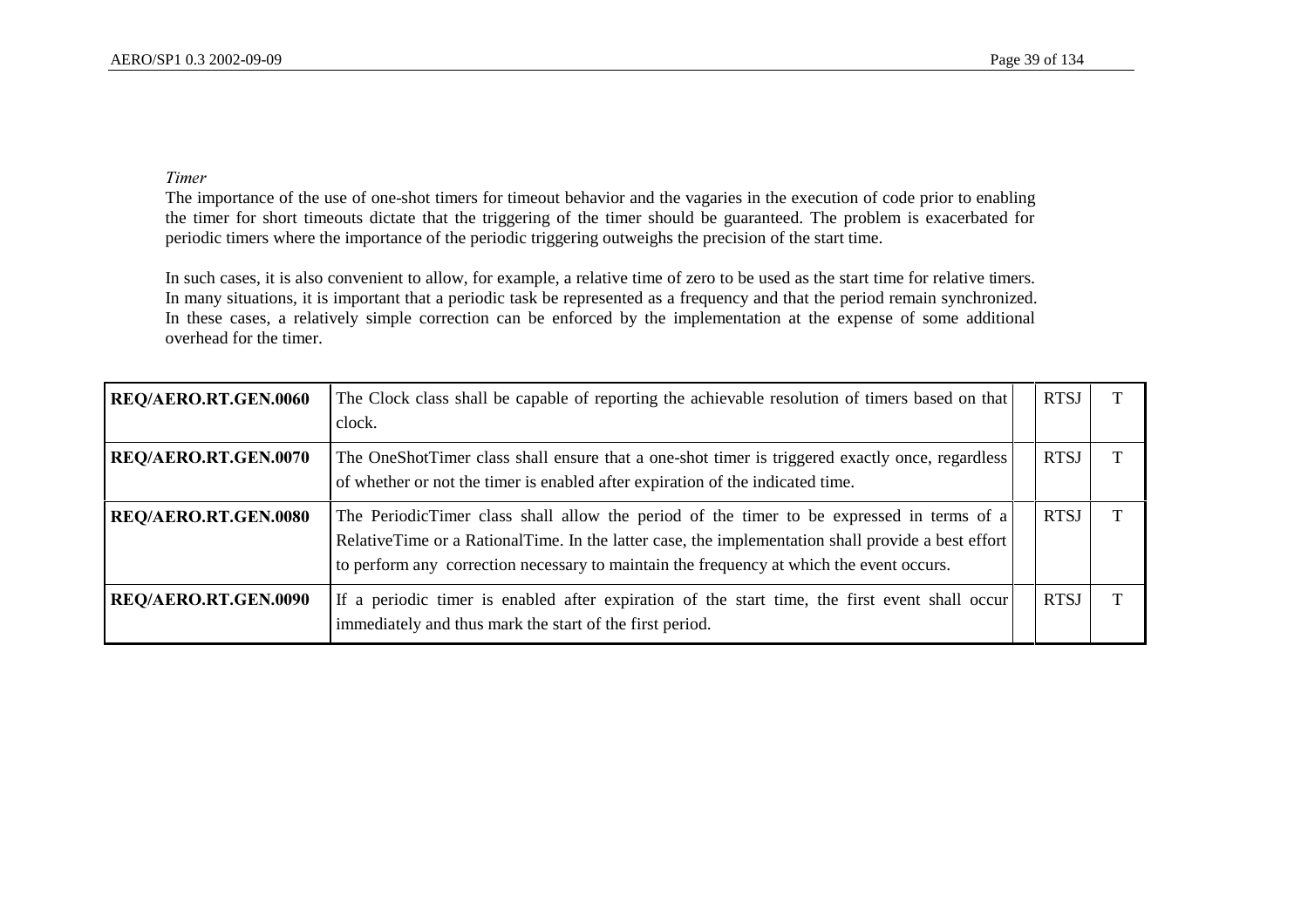#### $A$ synchrony

The design of the asynchronous event handling was intended to provide the necessary functionality while allowing efficient implementations and catering to a variety of real-time applications. In particular, in some real-time systems there may be a large number of potential events and event handlers (numbering in the thousands or perhaps even the tens of thousands), although at any given time only a small number will be used. Thus it would not be appropriate to dedicate a thread to each event handler. The [RTSJ] addresses this issue by allowing the programmer to specify an event handler either as not bound to a specific thread (the class AsyncEventHandler) or alternatively as bound to a thread (BoundAsyncEventHandler).

Events are dataless: the fire method does not pass any data to the handler. This was intentional in the interest of simplicity and efficiency. An application that needs to associate data with an AsyncEvent can do so explicitly by setting up a buffer; it will then need to deal with buffer overflow issues as required by the application. The ability for one thread to trigger an ATC (Asynchronous Transfer of Control) in another thread is necessary in many kinds of real-time applications but must be designed carefully in order to minimize the risks of problems such as data structure corruption and deadlock. There is, invariably, a tension between the desire to cause an ATC to be immediate, and the desire to ensure that certain sections of code are executed to completion. One basic solution was to allow ATC in a method only if the method explicitly permits this. The default of no ATC is reasonable, since legacy code might be written expecting no ATC, and asynchronously aborting the execution of such a method could lead to unpredictable results. Since the natural way to model ATC is with an exception (AsynchronouslyInterruptedException, or AIE), the way that a method indicates its susceptibility to ATC is by including AIE on its throws clause. Causing this exception to be thrown in a thread t as an effect of calling t.interrupt() was a natural extension of the semantics of interrupt as currently defined by java.lang.Thread.

One ATC-deferred section is synchronized code. This is a context that needs to be executed completely in order to ensure a program operates correctly. If synchronized code were aborted, a shared object could be left in an inconsistent state. Constructors and finally clauses are subject to interruption. If a constructor is aborted, an object might be only partially initialized. If a finally clause is aborted, needed cleanup code might not be performed. It is the programmer's responsibility to ensure that executing these constructs does not induce unwanted ATC latency. Note that by making synchronized code ATCdeferred, this specification avoids the problems that caused Thread.stop() to be deprecated and that have made the use of Thread.destroy() prone to deadlock. A potential problem with using the exception mechanism to model ATC is that a method with a "catch-all" handler (for example a catch clause identifying Exception or even Throwable as the exception class) can inadvertently intercept an exception intended for a caller. This problem is avoided by having special semantics for catching an instance of AIE. Even though a catch clause may catch an AIE, the exception will be propagated unless the handler invokes the happened method from AIE. Thus, if a thread is asynchronously interrupted while in a try block that has a handler such as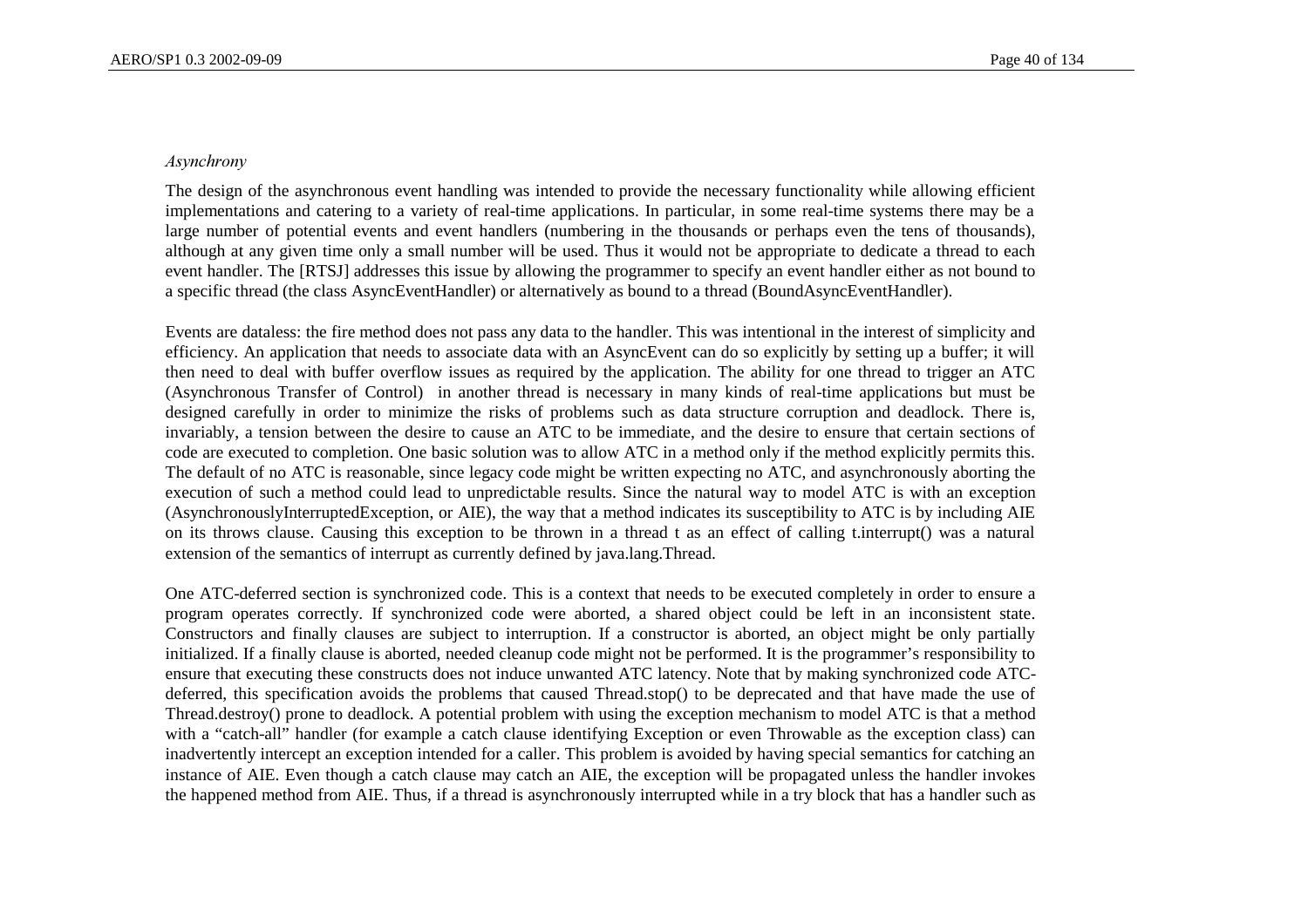catch (Throwable e){ return; } then the AIE instance will still be propagated to the caller. This specification does not provide a special mechanism for terminating a thread; ATC can be used to achieve this effect. This means that, by default, a thread cannot be terminated; it needs to invoke methods that have AIE in their throws clauses. Allowing termination as the default would have been questionable, bringing the same insecurities that are found in Thread.stop() and Thread.destroy().

The following terms and abbreviations will be used:

*\$7&*- Asynchronous Transfer of Control

*AIE* - Asynchronously Interrupted Exception (a subclass of java.lang.InterruptedException).

*AI-method* - (Asynchronously Interruptible) A method is said to be asynchronously interruptible if it includes AIE in its throws clause. *ATC-deferred section* - a synchronized method, a synchronized statement, or any method or constructor without AIE in its throws clause.

| REQ/AERO.RT.ASY.0010 | The Java Real Time approach to ATC shall be designed to be based on exceptions and it shall be<br>an extension of the current Java language rules for java.lang. Thread.interrupt().                                                                                                                                  | <b>RTSJ</b> |  |
|----------------------|-----------------------------------------------------------------------------------------------------------------------------------------------------------------------------------------------------------------------------------------------------------------------------------------------------------------------|-------------|--|
| REQ/AERO.RT.ASY.0020 | When an instance of AsyncEvent occurs (by either program logic or a happening), all run()<br>methods of instances of the AsyncEventHandler class that have been added to the instance of<br>AsyncEvent by the execution of addHandler() must be scheduled for execution. This action may<br>or may not be idempotent. | <b>RTSJ</b> |  |
| REQ/AERO.RT.ASY.0030 | Every occurrence of an event shall increment a counter in each associated handler.                                                                                                                                                                                                                                    | <b>RTSJ</b> |  |
| REQ/AERO.RT.ASY.0040 | Handlers shall elect to execute logic for each occurrence of the event or not.                                                                                                                                                                                                                                        | <b>RTSJ</b> |  |
| REQ/AERO.RT.ASY.0050 | Instances of AsyncEvent and AsyncEventHandler must be created and used by any program<br>logic.                                                                                                                                                                                                                       | <b>RTSJ</b> |  |
| REQ/AERO.RT.ASY.0060 | More than one instance of AsyncEventHandler must be added to an instance of AsyncEvent.                                                                                                                                                                                                                               | <b>RTSJ</b> |  |
| REQ/AERO.RT.ASY.0070 | An instance of AsyncEventHandler must be added to more than one instance of AsyncEvent.                                                                                                                                                                                                                               | <b>RTSJ</b> |  |
| REQ/AERO.RT.ASY.0080 | Instances of the class AsynchronouslyInterruptedException shall be generated by execution of<br>program logic and by internal virtual machine mechanisms that are asynchronous to the                                                                                                                                 | <b>RTSJ</b> |  |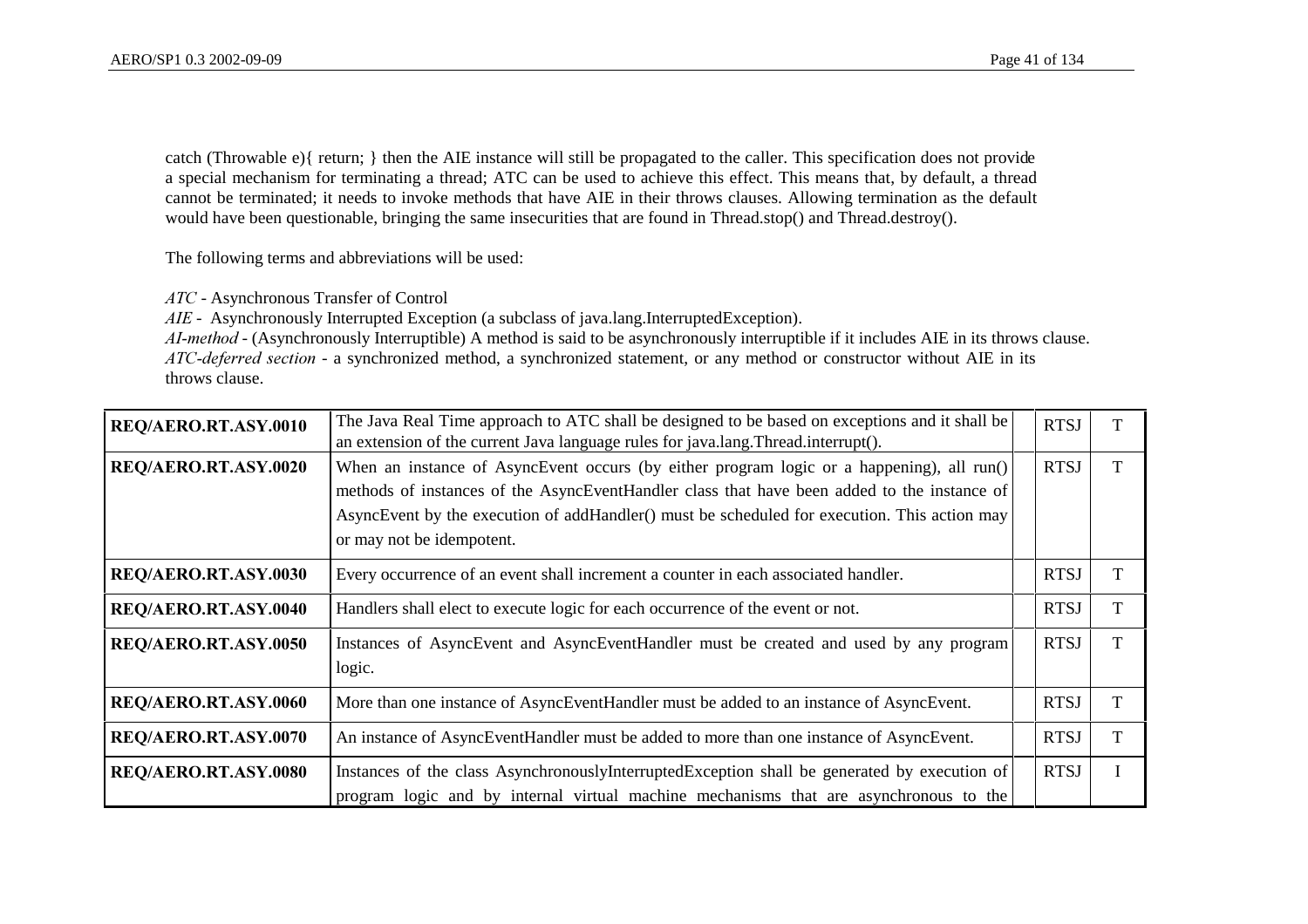|                      | execution of program logic which is the target of the exception.                                                                                                                                                                                                                                                                                                                                                                                                                                                                                                                        |             |   |
|----------------------|-----------------------------------------------------------------------------------------------------------------------------------------------------------------------------------------------------------------------------------------------------------------------------------------------------------------------------------------------------------------------------------------------------------------------------------------------------------------------------------------------------------------------------------------------------------------------------------------|-------------|---|
| REQ/AERO.RT.ASY.0090 | Program logic that exists in methods that throw AsynchronouslyInterrupted-Exception must be<br>subject to receiving an instance of AsynchronouslyInterrupted-Exception at any time during<br>execution except as provided below.                                                                                                                                                                                                                                                                                                                                                        | <b>RTSJ</b> | I |
| REQ/AERO.RT.ASY.0100 | The [RTSJ] specifically requires that blocking methods in java.io.* must be prevented from<br>blocking indefinitely when invoked from a method with AIE in its throws clause.<br><i>Justification</i> : The implementation, when either AIE.fire() or Realtime-Thread.interrupt() shall<br>be called when control is in a java.io.* method invoked from an interruptible method, may either<br>unblock the blocked call, raise an IOException on behalf of the call, or allow the call to complete<br>normally if the implementation determines that the call would eventually unblock. | <b>RTSJ</b> | T |
| REQ/AERO.RT.ASY.0110 | Program logic executing within a synchronized block within a method with<br>AsynchronouslyInterruptedException in its throws clause must not be subject to receiving an<br>instance of AIE.<br><i>Justification</i> : The interrupted state of the execution context is set to pending and the program<br>logic will receive the instance when control passes out of the synchronized block if other<br>semantics in this list so indicate.                                                                                                                                             | <b>RTSJ</b> | T |
| REQ/AERO.RT.ASY.0120 | Constructors must be allowed to include AsynchronouslyInterruptedException in their throws<br>clause and will thus be interruptible.                                                                                                                                                                                                                                                                                                                                                                                                                                                    | <b>RTSJ</b> | T |
| REQ/AERO.RT.ASY.0130 | A thread that is subject to asynchronous interruption (in a method that throws AIE, but not in a<br>synchronized block) must respond to that exception within a bounded number of bytecodes. This<br>worst-case response interval (in bytecode instructions) must be documented.                                                                                                                                                                                                                                                                                                        | <b>RTSJ</b> | A |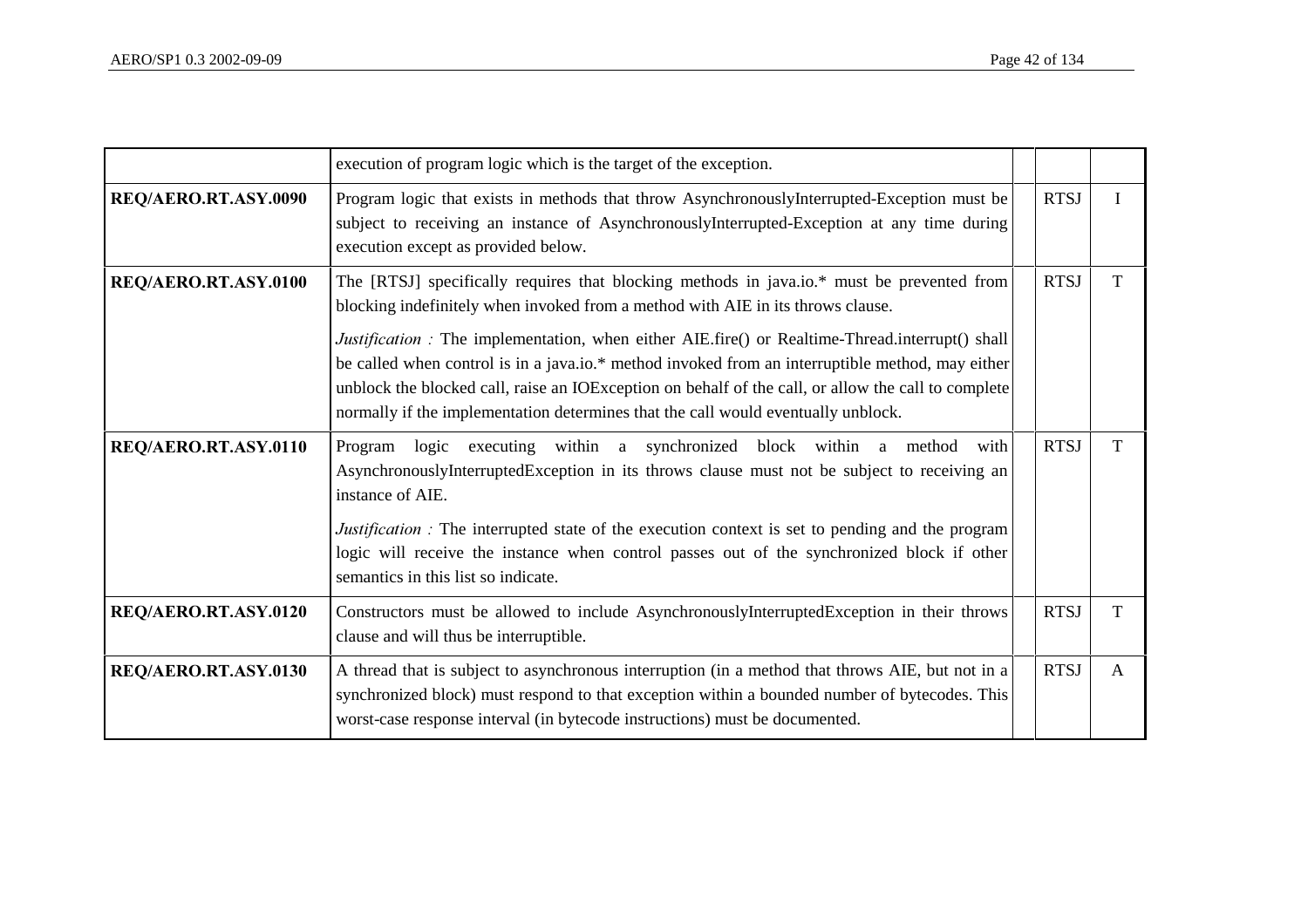| REQ/AERO.RT.ASY.0140 | ATC must work as follows, if t is an instance of RealtimeThread or NoHeapRealtimeThread and<br>t.interrupt() or AIE.fire() is executed by any thread in the system then:<br>1. If control is in an ATC-deferred section, then the AIE is put into a pending state.<br>2. If control is not in an ATC-deferred section, then control is transferred to the nearest<br>dynamically-enclosing catch clause of a try statement that handles this AIE and which is<br>in an ATC-deferred section. See section 11.3 of The Java Language Specification second<br>edition for an explanation of the terms, <i>dynamically enclosingand handles</i> . The RTSJ<br>uses those definitions unaltered.<br>3. If control is in either wait(), sleep(), or join(), the thread is awakened and the fired AIE<br>(which is a subclass of InterruptedException) is thrown. Then ATC follows option 1, or<br>2 as appropriate.<br>4. If control is in a non-AI method, control continues normally until the first attempt to<br>return to an AI method or invoke an AI method. Then ATC follows option 1, or 2 as<br>appropriate. | <b>RTSJ</b> | T           |
|----------------------|------------------------------------------------------------------------------------------------------------------------------------------------------------------------------------------------------------------------------------------------------------------------------------------------------------------------------------------------------------------------------------------------------------------------------------------------------------------------------------------------------------------------------------------------------------------------------------------------------------------------------------------------------------------------------------------------------------------------------------------------------------------------------------------------------------------------------------------------------------------------------------------------------------------------------------------------------------------------------------------------------------------------------------------------------------------------------------------------------------------|-------------|-------------|
|                      | 5. If control is transferred from a non-AI method to an AI method through the action of<br>propagating an exception and if an AIE is pending then when the transition to the AI-<br>method occurs the thrown exception is discarded and replaced by the AIE.                                                                                                                                                                                                                                                                                                                                                                                                                                                                                                                                                                                                                                                                                                                                                                                                                                                     |             |             |
| REQ/AERO.RT.ASY.0150 | If an AIE is in a pending state then this AIE shall be thrown only when:<br>Control enters an AI-method.<br>Control returns to an AI-method.<br>2.<br>2.<br>Control leaves a synchronized block within an AI-method.                                                                                                                                                                                                                                                                                                                                                                                                                                                                                                                                                                                                                                                                                                                                                                                                                                                                                             | <b>RTSJ</b> | T           |
| REQ/AERO.RT.ASY.0160 | When inherited (event class) happened() method is called on an AIE or that AIE is superseded by<br>another the first AIE's state must be made non-pending.                                                                                                                                                                                                                                                                                                                                                                                                                                                                                                                                                                                                                                                                                                                                                                                                                                                                                                                                                       | <b>RTSJ</b> | $\mathbf T$ |
| REQ/AERO.RT.ASY.0170 | If the current AIE is an AIEO and the new AIE is an AIEx associated with any frame on the stack<br>then the new AIE (AIEx) shall be discarded.                                                                                                                                                                                                                                                                                                                                                                                                                                                                                                                                                                                                                                                                                                                                                                                                                                                                                                                                                                   | <b>RTSJ</b> | $\mathbf T$ |
| REQ/AERO.RT.ASY.0180 | If the current AIE is an AIEx and the new AIE is an AIE0, then the current AIE (AIEx) shall be<br>replaced by the new AIE (AIE0).                                                                                                                                                                                                                                                                                                                                                                                                                                                                                                                                                                                                                                                                                                                                                                                                                                                                                                                                                                                | <b>RTSJ</b> | $\mathbf T$ |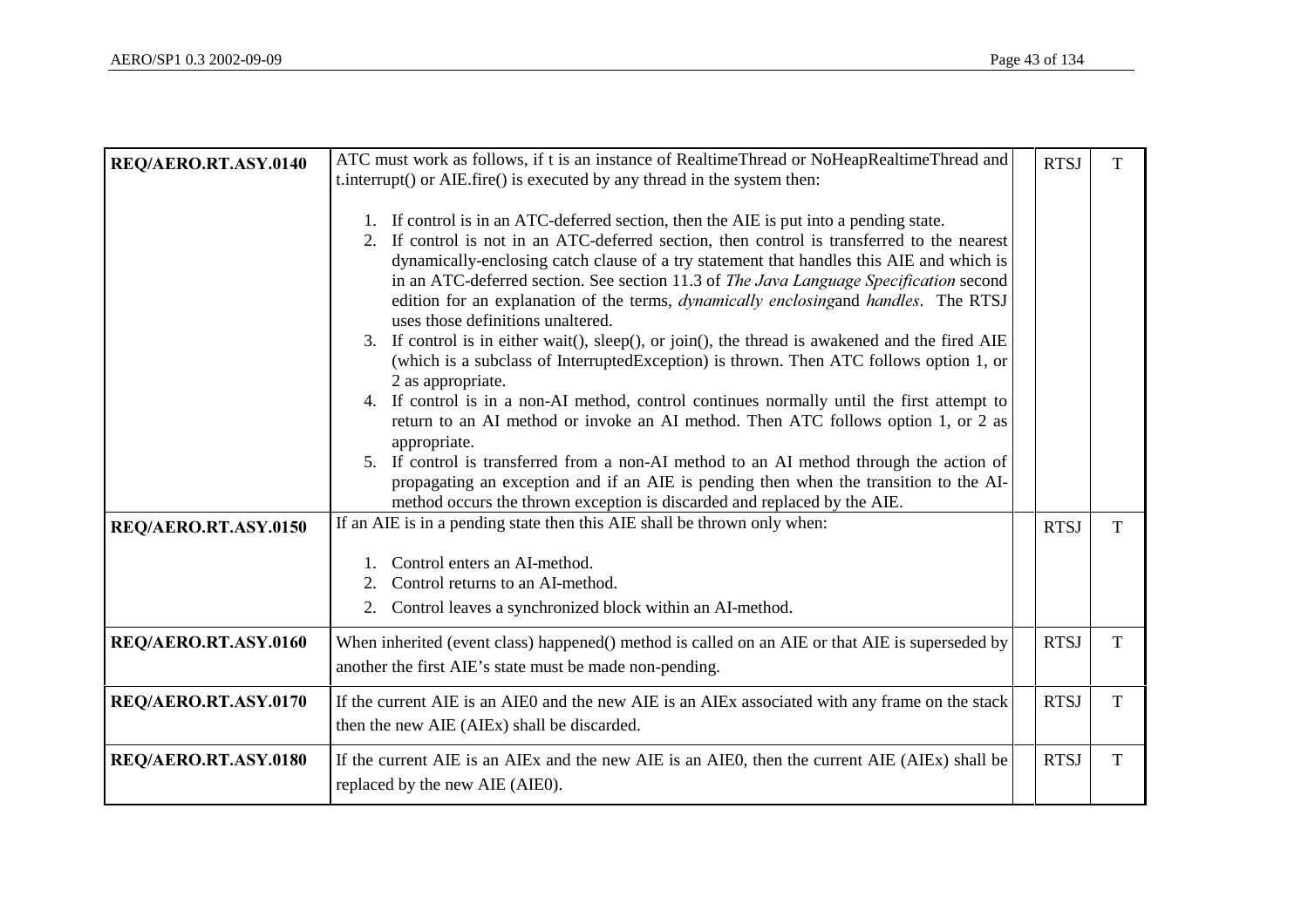| <b>REQ/AERO.RT.ASY.0190</b> | If the current AIE is an AIEx and the new AIE is an AIEy from a frame lower on the stack, then<br>the new AIE (AIEy) must be discarded.                      | <b>RTSJ</b> |  |
|-----------------------------|--------------------------------------------------------------------------------------------------------------------------------------------------------------|-------------|--|
| <b>REQ/AERO.RT.ASY.0200</b> | If the current AIE is an AIEx and the new AIE is an AIEy from a frame higher on the stack, the<br>current AIE (AIEx) must be replaced by the new AIE (AIEy). | <b>RTSJ</b> |  |

*Remark :* 

An AIE may be raised while another AIE is pending or in action. Because AI code blocks are nested by method invocation (a stack-based nesting) there is a natural SEMANTICS AND REQUIREMENTS precedence among active instances of AIE. Let AIE0 be the AIE raised when t.interrupt() is invoked and AIEi ( $i = 1,...,n$ , for n unique instances of AIE) be the AIE raised when AIEi.fire() is invoked. Assume stacks grow down and therefore the phrase "a frame lower on the stack than this frame" refers to a method at a deeper nesting level.

| Match                                                       | No Match                                                                                 |
|-------------------------------------------------------------|------------------------------------------------------------------------------------------|
| Propagate $==$ true clear the pending AIE,<br>return true   | propagate (whether the AIE remains pending<br>is invisible except to the implementation) |
| Propagate $==$ false clear the pending AIE,<br>return false | do not clear the pending AIE, return false                                               |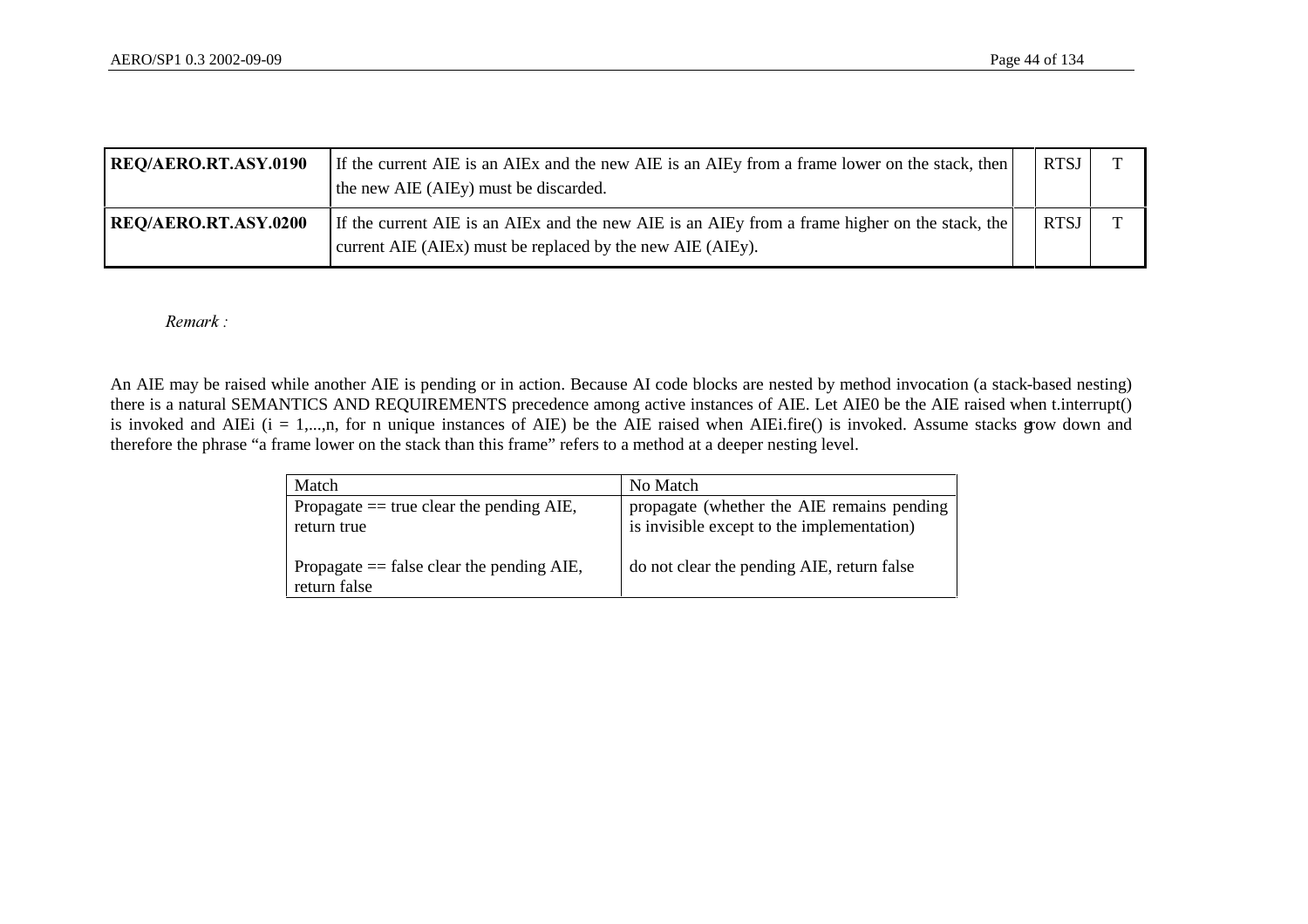## $Exception$

The need for additional exceptions given the new semantics added by the other sections of this specification is obvious. That the specification attaches new, nontraditional, exception semantics to AsynchronouslyInterruptedException is, perhaps, not so obvious.

| REQ/AERO.RT.EXC.0010 | All exceptions, except AsynchronouslyInterruptedException, are required to have semantics<br>exactly as those of their eventual superclass in the java.* hierarchy.                                                                                       | <b>RTSJ</b> |  |
|----------------------|-----------------------------------------------------------------------------------------------------------------------------------------------------------------------------------------------------------------------------------------------------------|-------------|--|
| REQ/AERO.RT.EXC.0020 | Instances of the class AsynchronouslyInterruptedException shall be generated by execution of<br>program logic and by internal virtual machine mechanisms that are asynchronous to the<br>execution of program logic which is the target of the exception. | <b>RTSJ</b> |  |
| REQ/AERO.RT.EXC.0030 | Program logic that exists in methods that throw AsynchronouslyInterrupted-Exception shall be<br>subject to receiving an instance of AsynchronouslyInterrupted-Exception at any time during<br>execution.                                                  | <b>RTSJ</b> |  |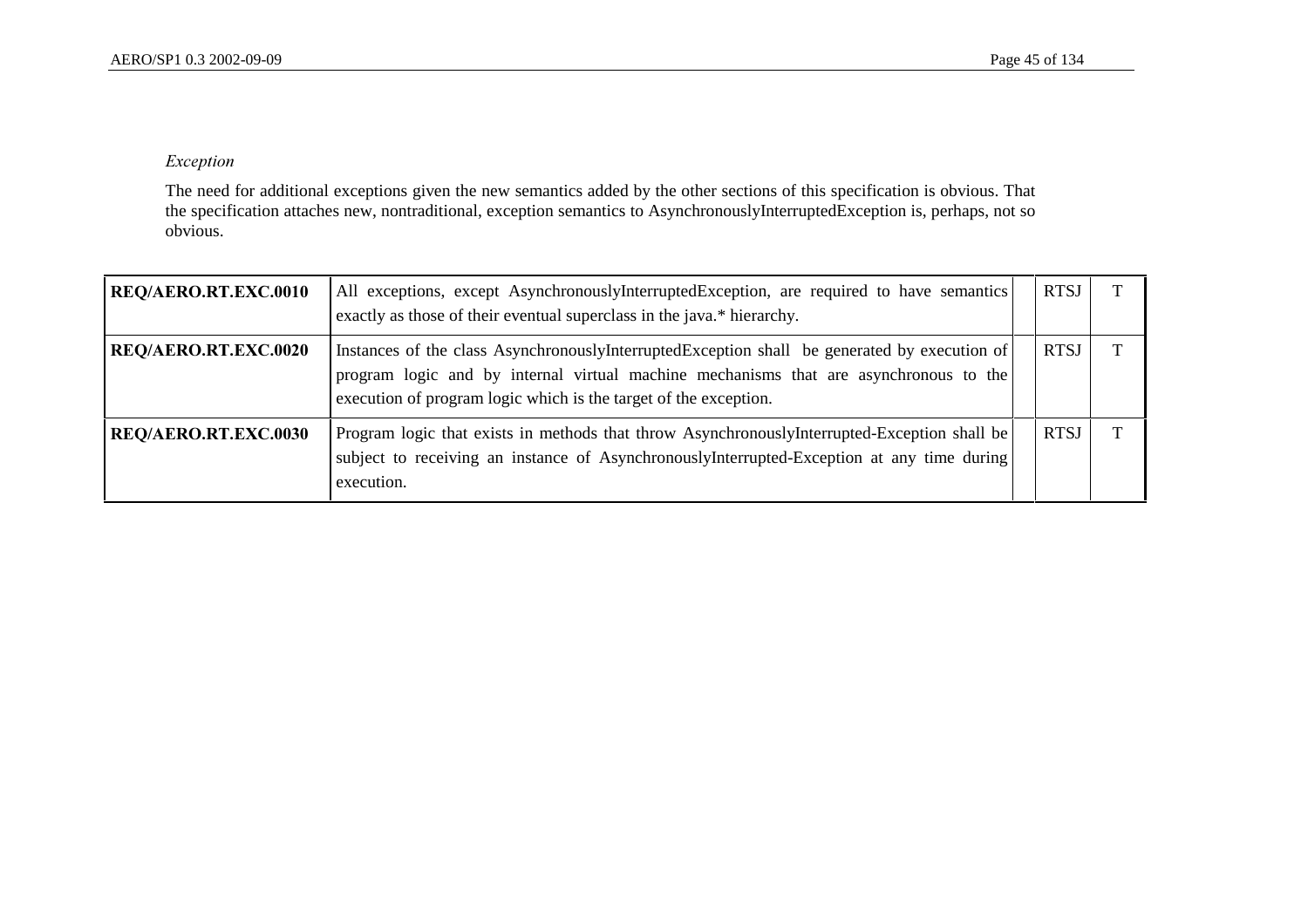# 3.2 API

The Java API helps make Java suitable for networks through its support for platform independence and security. The Java API is set of runtime libraries that give a standard way to access the system resources of a host computer. When writing a Java program, the base mechanism assume the class files of the Java API will be available at any Java virtual machine that may ever have the privilege of running the program. This is a relatively safe assumption because the Java virtual machine and the class files for the Java API are the required components of any implementation of the Java Platform. When running a Java program, the virtual machine loads the Java API class files that are referred to by the program's class files. The combination of all loaded class files (from the program and from the Java API) and any loaded dynamic libraries (containing native methods) constitute the full program executed by the Java virtual machine.

The class files of the Java API are inherently specific to the host platform. The API's functionality must be implemented expressly for a particular platform before that platform can host Java programs. To access the native resources of the host, the Java API calls native methods. As shown in next figure, the class files of the Java API invoke native methods so the Java program doesn't have to. In this manner, the Java API's class files provide a Java program with a standard, platformindependent interface to the underlying host. To the Java program, the Java API looks the same and behaves predictably no matter what platform happens to be underneath. Precisely because the Java virtual machine and Java API are implemented specifically for each particular host platform, Java programs themselves can be platform independent.

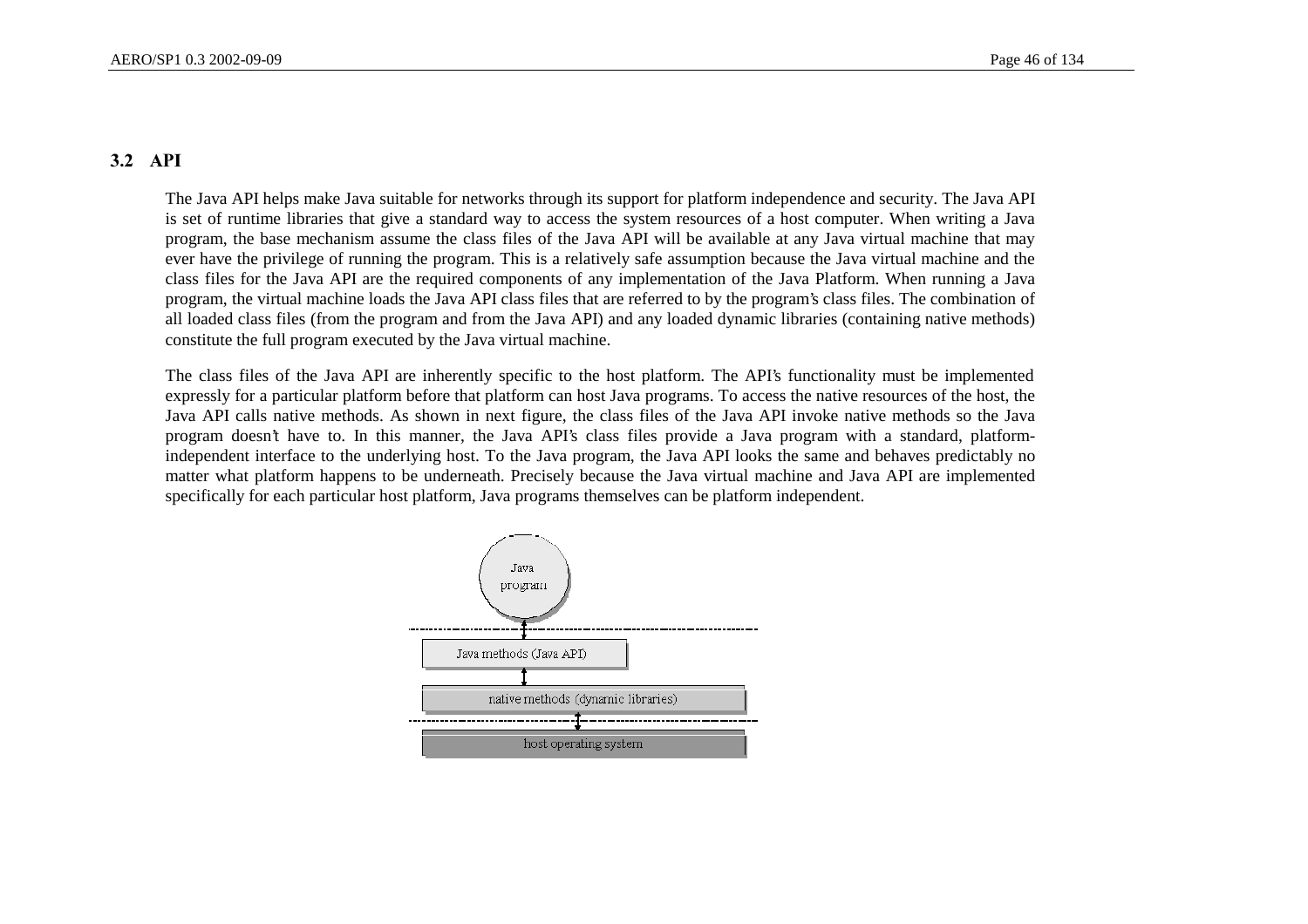The internal design of the Java API is also geared towards platform independence. With the aim of making the execution its best on each platform, the virtual machine will very likely adapt elements of application slightly differently on different platforms. In these ways and many others, the internal architecture of the Java API is aimed at facilitating the platform independence of the Java programs that use it.

In addition to facilitating platform independence, the Java API contributes to Java's security model. The methods of the Java API, before they perform any action that could potentially be harmful (such as writing to the local disk), check for permission. In Java releases prior to 1.2, the methods of the Java API checked permission by querying the *security manager*. The security manager is a special object that defines a custom security policy for the application.

In Java 1.2, the job of the security manager was taken over by the *access controller*, a class that performs stack inspection to determine whether the operation should be allowed. (For backwards compatibility, the security manager still exists in Java 1.2.) By enforcing the security policy established by the security manager and access controller, the Java API helps to establish a safe environment in which potentially unsafe code can run.

API reference to the "fundamental classes" in the Java programming environment. The fundamental classes in the Java Development Kit (JDK) provide a powerful set of tools for creating portable applications; they are an important component of the toolbox used by every Java programmer. This reference covers the classes in the java.lang, java.io, java.net, java.util, java.lang.reflect packages.

But in the space context, not all of them are required; note that the material herein does not cover the classes that comprise the AWT and Swing graphics, such as the classes in the java.math (BigInteger class, not the same APIs that java.lang.math !) java.text, java.util.zip java.rmi, java.sql, and java.security packages.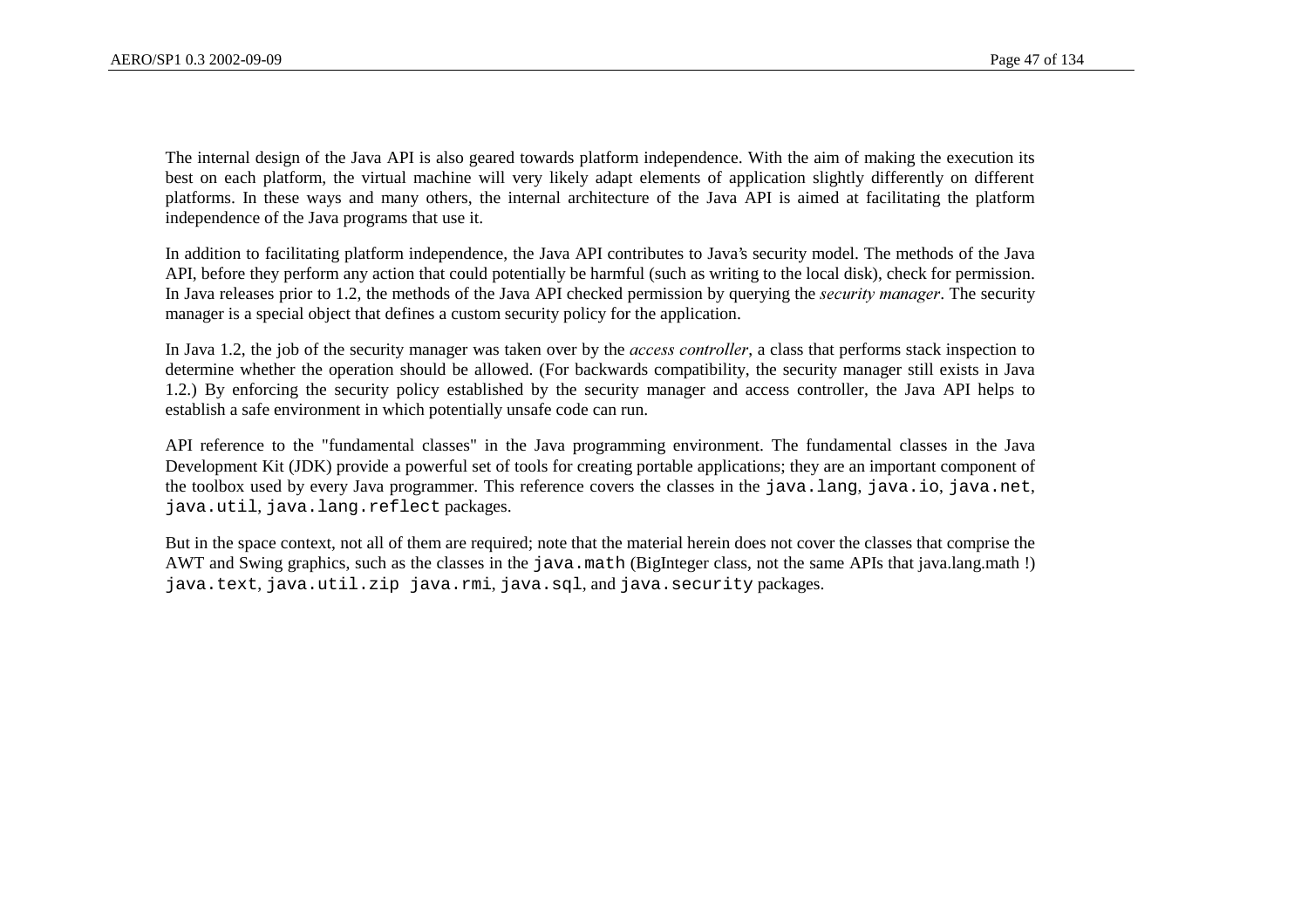# 3.2.1 General requirements

*Basic requirements* 

| REQ/AERO.API.GEN.0010 | The full java core language without restriction shall be available to write embedded application<br>code.                                                                                                                                                                                                      | <b>STD</b> |  |
|-----------------------|----------------------------------------------------------------------------------------------------------------------------------------------------------------------------------------------------------------------------------------------------------------------------------------------------------------|------------|--|
|                       | <i>Remarks</i> : Core language mean the part of the language independent of APIs.                                                                                                                                                                                                                              |            |  |
| REQ/AERO.API.GEN.0020 | The following standard Java API shall be support with restriction detailed in next chapter :                                                                                                                                                                                                                   | Aero       |  |
|                       | java/io<br>$\circ$                                                                                                                                                                                                                                                                                             |            |  |
|                       | java/lang<br>$\circ$                                                                                                                                                                                                                                                                                           |            |  |
|                       | java/lang/ref<br>$\circ$                                                                                                                                                                                                                                                                                       |            |  |
|                       | java/lang/reflect<br>$\circ$                                                                                                                                                                                                                                                                                   |            |  |
|                       | java/net<br>$\circ$                                                                                                                                                                                                                                                                                            |            |  |
|                       | java/util<br>$\circ$                                                                                                                                                                                                                                                                                           |            |  |
|                       | javax/realtime<br>$\circ$                                                                                                                                                                                                                                                                                      |            |  |
| REQ/AERO.API.GEN.0030 | With supported APIs is defined the minimum supported APIs by the AERO JVM. Supported<br>mean that application could use this APIs as required, but not involve to necessary embed all<br>APIs if they're not all required. Only a set of required APIs (take in the minimum supported<br>APIs) could be embed. | Aero       |  |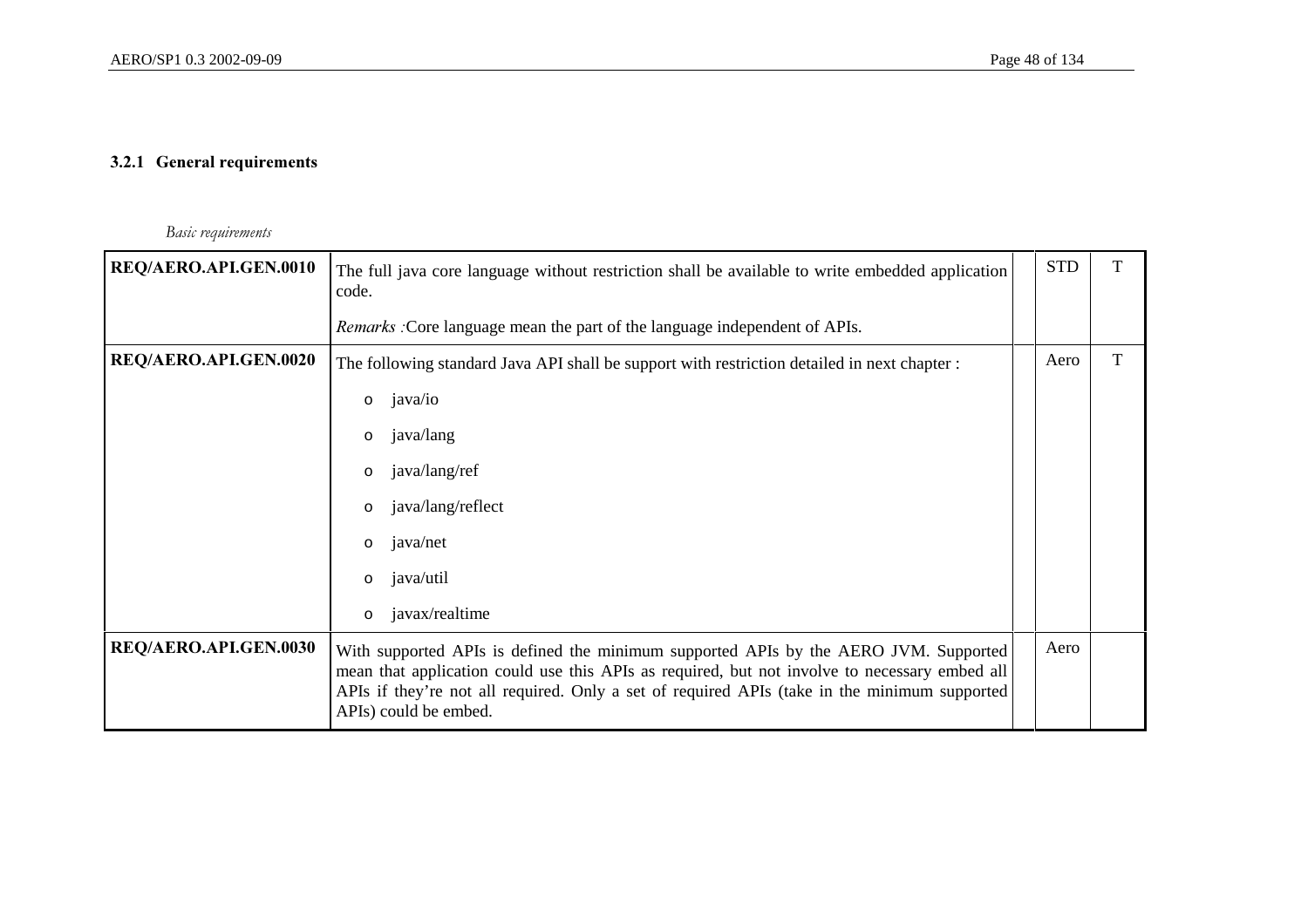| REQ/AERO.API.GEN.0040 | The following set of data types shall be provided:                                                                                  | <b>STD</b> |  |
|-----------------------|-------------------------------------------------------------------------------------------------------------------------------------|------------|--|
|                       | Boolean,                                                                                                                            |            |  |
|                       | Integer (on 32 bits),                                                                                                               |            |  |
|                       | Double integer precision (on 64 bits),                                                                                              |            |  |
|                       | Floating point,                                                                                                                     |            |  |
|                       | Double floating point precision (on 64 bits),                                                                                       |            |  |
|                       | Multi-dimension arrays                                                                                                              |            |  |
| REQ/AERO.API.GEN.0045 | An java application shall be able to compute complex mathematical operations on integer,<br>floating point, long and double values. | <b>STD</b> |  |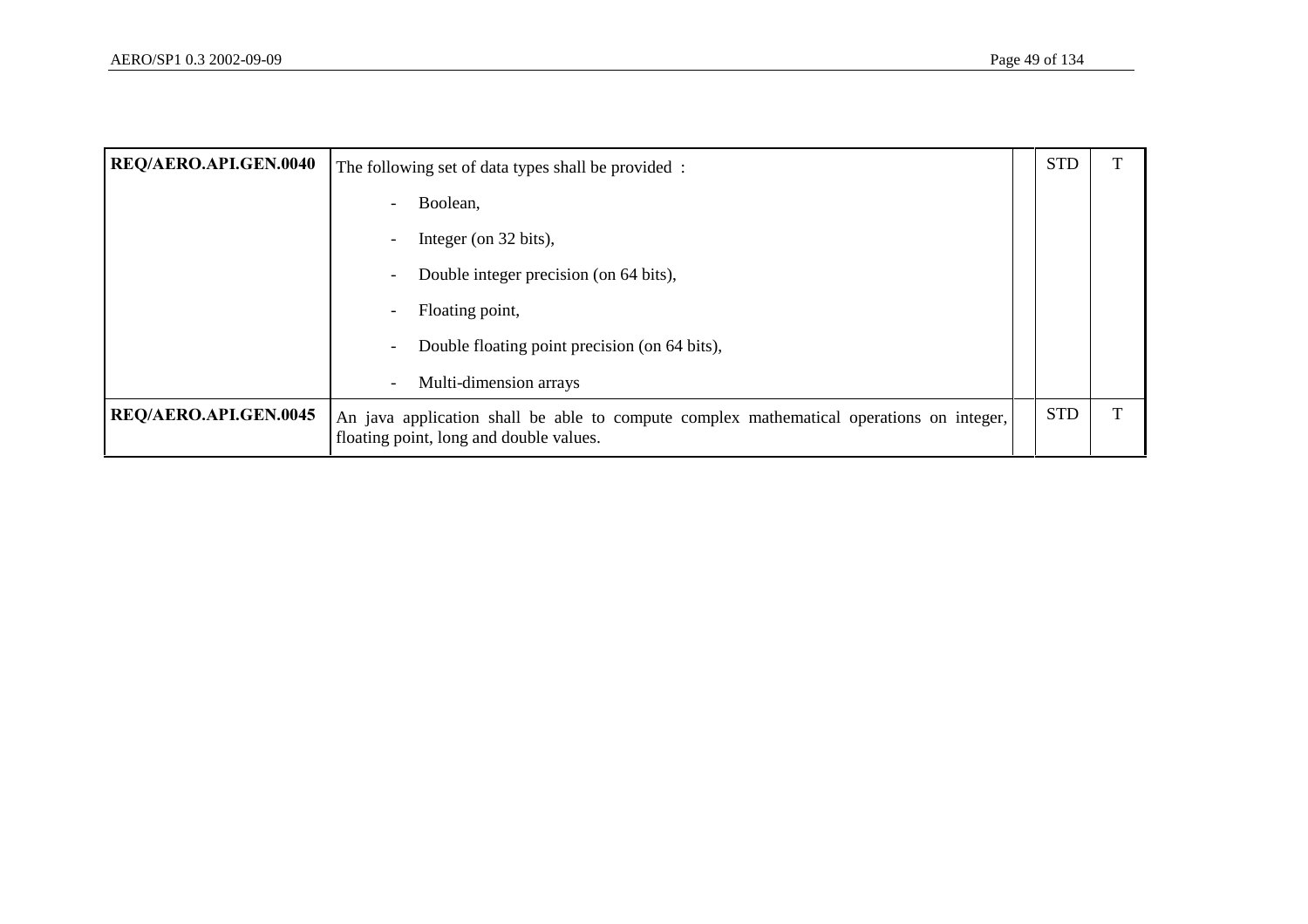#### 3.2.2 Standard API supported in embedded context

#### 3.2.2.1 I/O API

The package java. io contains the classes that handle fundamental input and output operations in Java. The I/O classes can be grouped as follows:

- Classes for reading input from a stream of data.
- Classes for writing output to a stream of data.
- Classes that manipulate files on the local filesystem.
- Classes that handle object serialization.

I/O in Java is based on streams. A stream represents a flow of data or a channel of communication. Java 1.0 supports only byte streams. The InputStream class is the superclass of all of the Java 1.0 byte input streams, while OutputStream is the superclass of all the byte output streams. The drawback to these byte streams is that they do not always handle Unicode characters correctly.

As of Java 1.1, java.io contains classes that represent character streams. These character stream classes handle Unicode characters appropriately by using a character encoding to convert bytes to characters and vice versa. The Reader class is the superclass of all the Java 1.1 character input streams, while  $W\text{inter}$  is the superclass of all character output streams.

The InputStreamReader and OutputStreamWriter classes provide a bridge between byte streams and character streams. By wrapping an InputStreamReader around an InputStream object, the bytes in the byte stream are read and converted to characters using the character encoding scheme specified by the InputStreamReader. Likewise, it is possible to wrap an OutputStreamWriter around any OutputStream object so that it is possible to write characters and have them converted to bytes.

As of Java 1.1, java.io also contains classes to support object serialization. Object serialization is the ability to write the complete state of an object to an output stream, and then later recreate that object by reading in the serialized state from an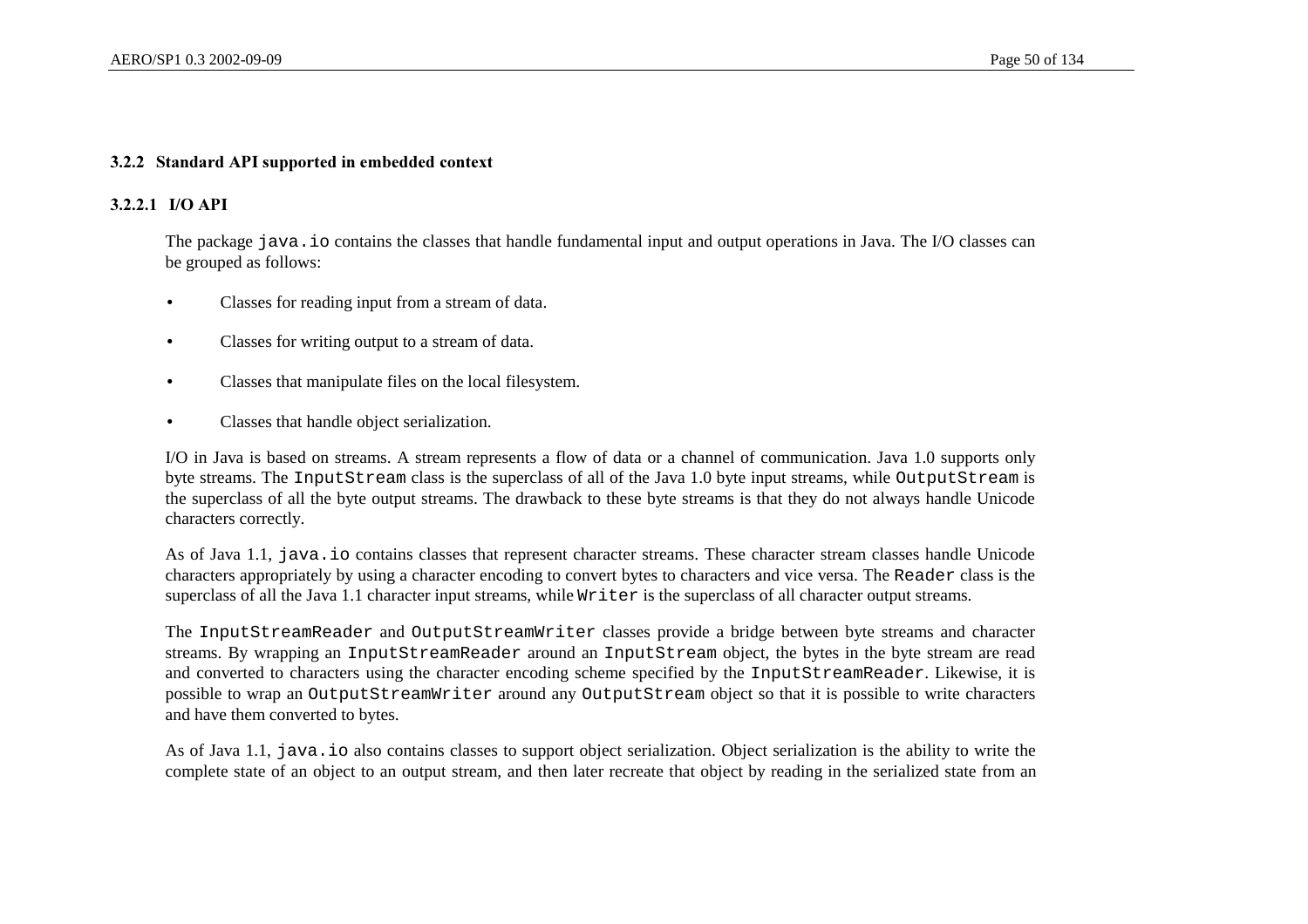input stream. The ObjectOutputStream and ObjectInputStream classes handle serializing and deserializing objects, respectively.

The RandomAccessFile class is the only class that does not use a stream for reading or writing data. As its name implies, RandomAccessFile provides nonsequential access to a file for both reading and writing purposes.

The File class represents a file on the local file system. The class provides methods to identify and retrieve information about a file.

Next figures shows the class hierarchy for the java.io package. The java.io package defines a number of standard I/O exception classes. These exception classes are all subclasses of IOException, as shown in next figures.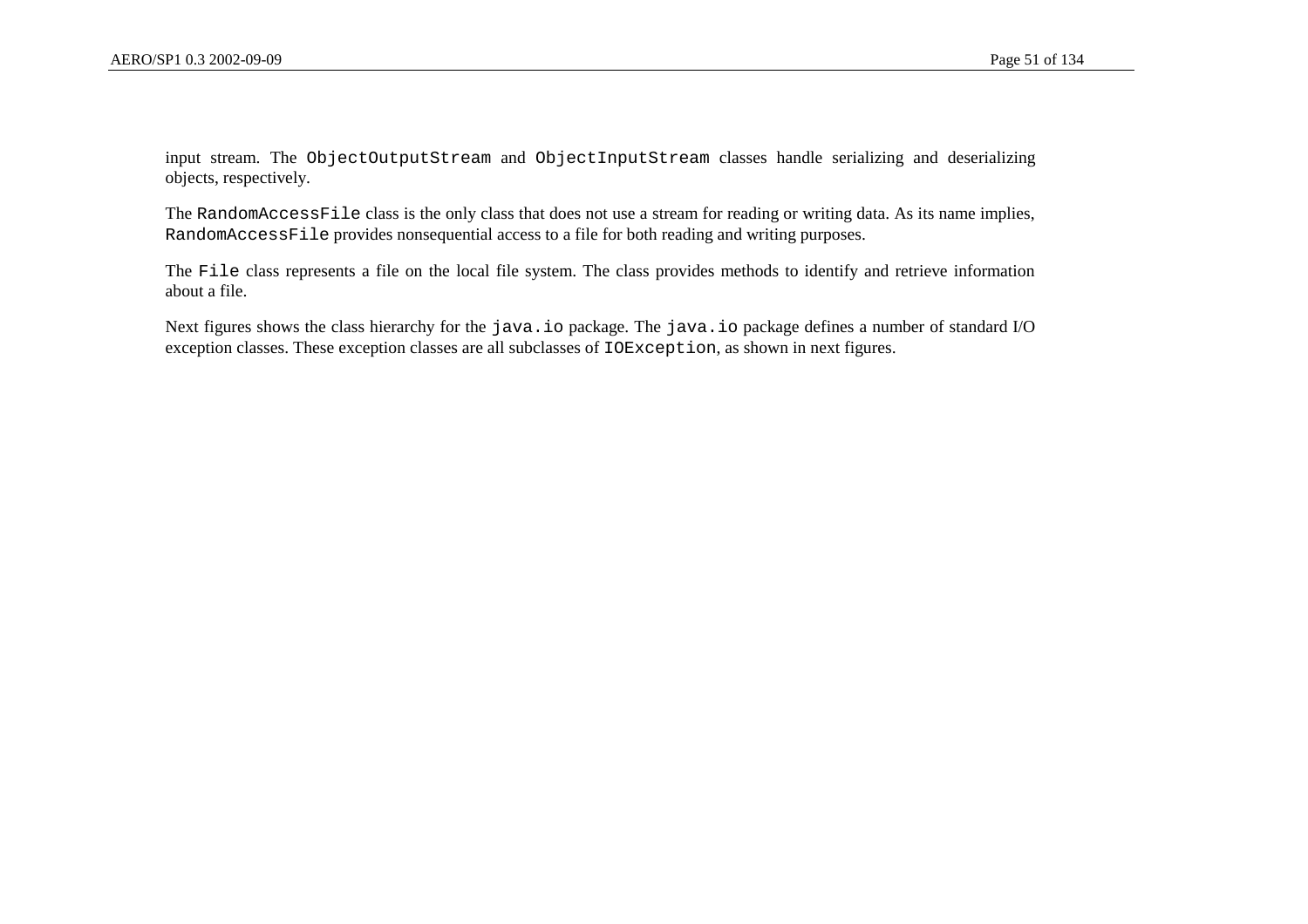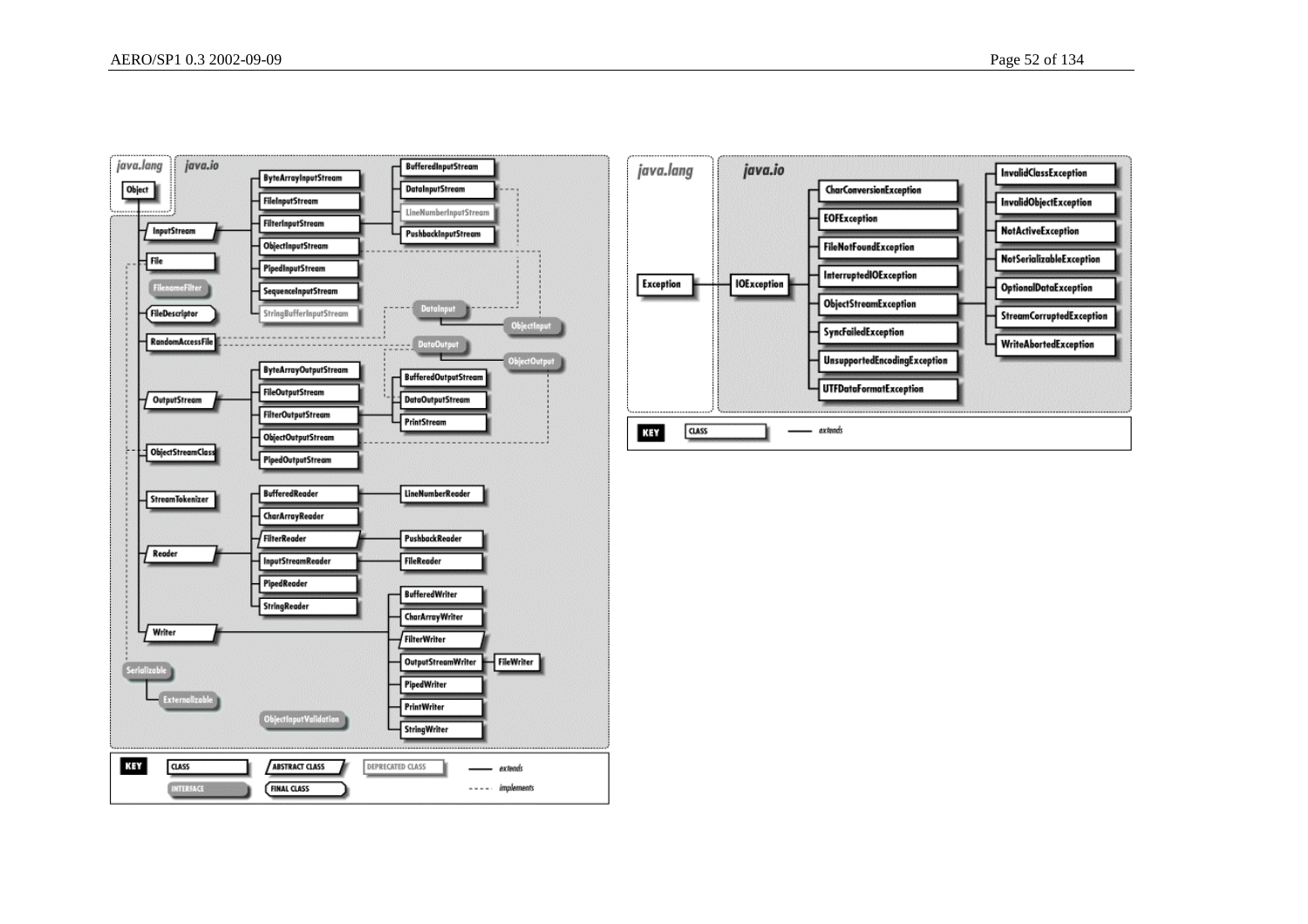Details of standard Java I/O API that shall be supported without restriction.

 The following list of API defines the minimum requirement for supported APIs by the core JVM. Embedded APIs shall be taken into this list without require to take all (except dependable sub APIs).

| REQ/AERO.API.GEN.0050 | The java.io subset of APIs that the AERO JVM shall support without restriction is defined as : | Aero | т |
|-----------------------|------------------------------------------------------------------------------------------------|------|---|
|                       |                                                                                                |      |   |
|                       | java/io/BufferedInputStream                                                                    |      |   |
|                       | java/io/BufferedOutputStream                                                                   |      |   |
|                       | java/io/BufferedWriter                                                                         |      |   |
|                       | java/io/ByteArrayInputStream                                                                   |      |   |
|                       | java/io/ByteArrayOutputStream                                                                  |      |   |
|                       | java/io/CharArrayReader                                                                        |      |   |
|                       | java/io/CharArrayWriter                                                                        |      |   |
|                       | java/io/CharConversionException                                                                |      |   |
|                       | java/io/DataInput                                                                              |      |   |
|                       | java/io/DataInputStream                                                                        |      |   |
|                       | java/io/DataOutput                                                                             |      |   |
|                       | java/io/DataOutputStream                                                                       |      |   |
|                       | java/io/EOFException                                                                           |      |   |
|                       | java/io/Externalizable                                                                         |      |   |
|                       | java/io/FileDescriptor                                                                         |      |   |
|                       | java/io/FileFilter                                                                             |      |   |
|                       | java/io/FileNotFoundException                                                                  |      |   |
|                       | java/io/FileReader                                                                             |      |   |
|                       | java/io/FileWriter                                                                             |      |   |
|                       | java/io/FilenameFilter                                                                         |      |   |
|                       | java/io/FilterInputStream                                                                      |      |   |
|                       | java/io/FilterOutputStream                                                                     |      |   |
|                       | java/io/FilterReader                                                                           |      |   |
|                       | java/io/FilterWriter                                                                           |      |   |
|                       | java/io/IOException                                                                            |      |   |
|                       | java/io/InputStream                                                                            |      |   |
|                       | java/io/InterruptedIOException                                                                 |      |   |
|                       | java/io/InvalidClassException                                                                  |      |   |
|                       | java/io/InvalidObjectException                                                                 |      |   |
|                       | java/io/LineNumberInputStream                                                                  |      |   |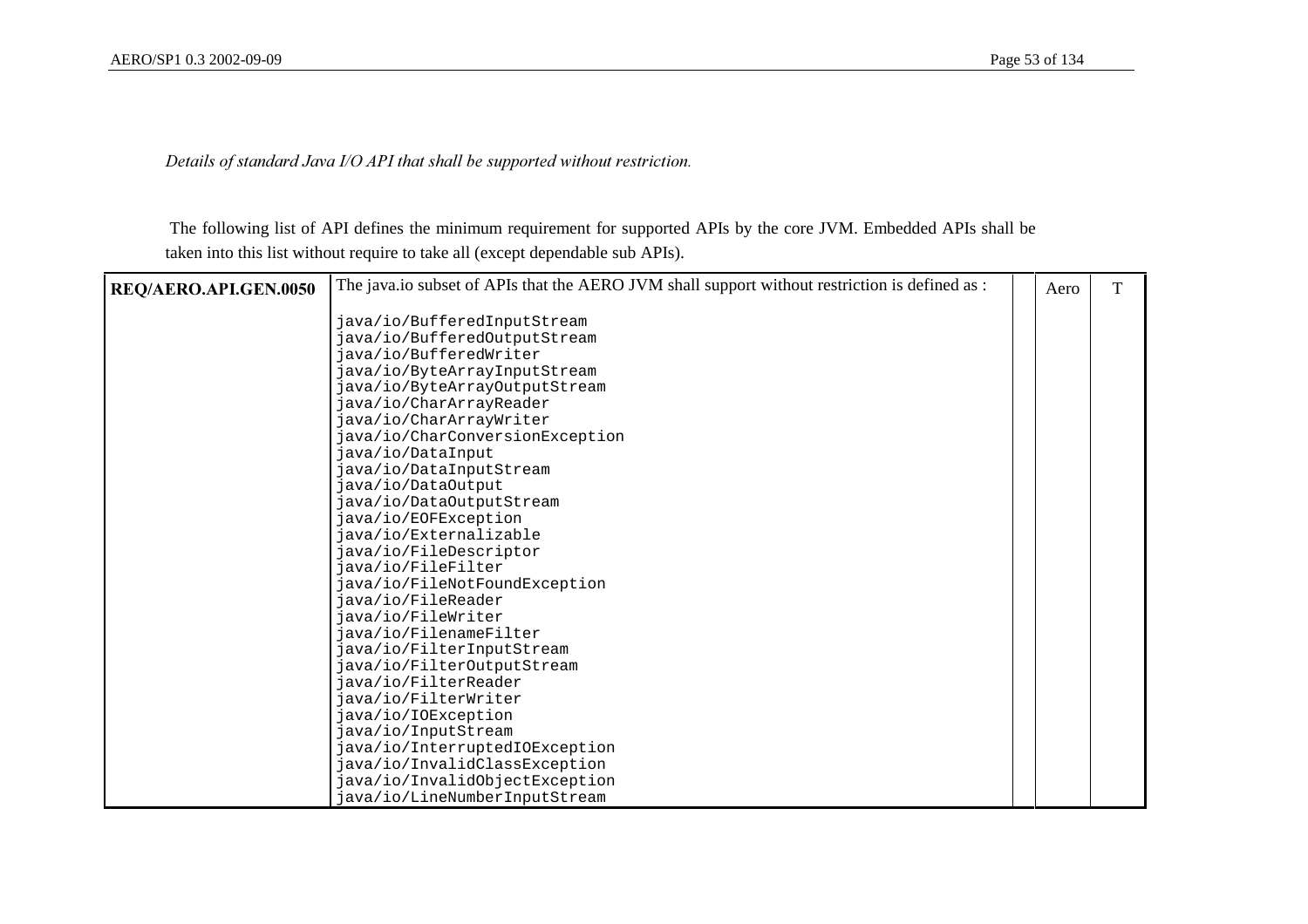| java/io/LineNumberReader         |  |  |
|----------------------------------|--|--|
| java/io/NotActiveException       |  |  |
| java/io/NotSerializableException |  |  |
| java/io/ObjectInput              |  |  |
| java/io/ObjectInputValidation    |  |  |
| java/io/ObjectOutput             |  |  |
| java/io/ObjectStreamException    |  |  |
| java/io/OptionalDataException    |  |  |
| java/io/OutputStream             |  |  |
| java/io/PipedReader              |  |  |
| java/io/PipedWriter              |  |  |
| java/io/PushbackInputStream      |  |  |
| java/io/PushbackReader           |  |  |
| java/io/SequenceInputStream      |  |  |
| java/io/Serializable             |  |  |
| java/io/SerializablePermission   |  |  |
| java/io/StreamCorruptedException |  |  |
| java/io/SyncFailedException      |  |  |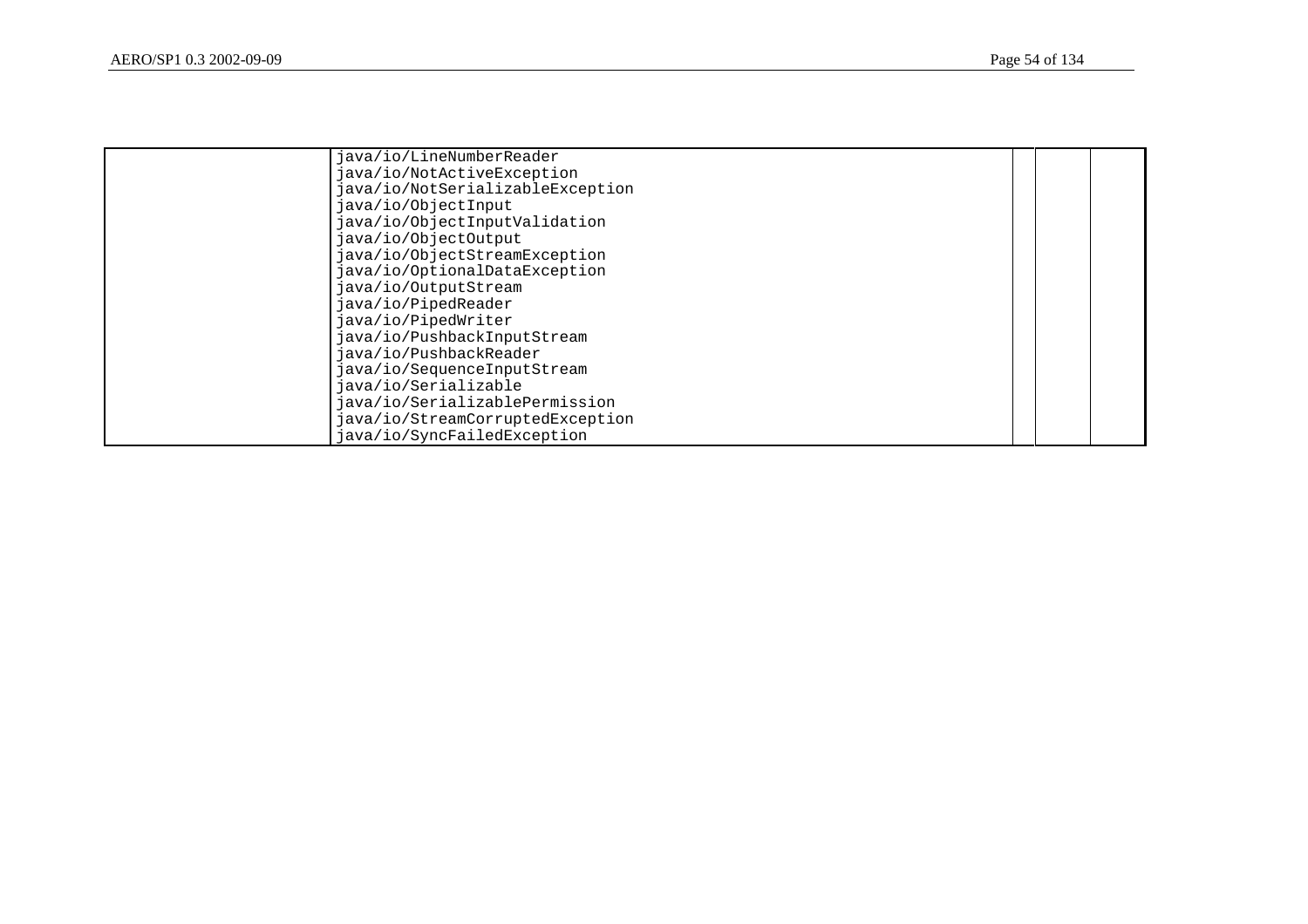Details of standard Java API that shall be supported with restriction (not all function defined in each APIs are required)

| <b>REQ/AERO.API.GEN.0060</b> | The java.io subset of APIs that the AERO JVM shall support with restriction is defined as : | Aero |  |
|------------------------------|---------------------------------------------------------------------------------------------|------|--|
|                              |                                                                                             |      |  |
|                              | java/io/BufferedReader(1)                                                                   |      |  |
|                              | $i$ ava/io/File(1)                                                                          |      |  |
|                              | java/io/FileInputStream(1)                                                                  |      |  |
|                              | java/io/FileNotFoundException                                                               |      |  |
|                              | java/io/FileOutputStream(1)                                                                 |      |  |
|                              | java/io/FilePermission(1)                                                                   |      |  |
|                              | java/io/InputStreamReader(1)                                                                |      |  |
|                              | java/io/ObjectInputStream(1)                                                                |      |  |
|                              | java/io/ObjectOutputStream(1)                                                               |      |  |
|                              | java/io/ObjectStreamClass(1)                                                                |      |  |
|                              | java/io/ObjectStreamConstants(1)                                                            |      |  |
|                              | java/io/ObjectStreamField(1)                                                                |      |  |
|                              | java/io/OutputStreamWriter(1)                                                               |      |  |
|                              | java/io/PipedInputStream(1)                                                                 |      |  |
|                              | java/io/PipedOutputStream(1)                                                                |      |  |
|                              | java/io/Reader(1)                                                                           |      |  |
|                              | java/io/StreamTokenizer(1)                                                                  |      |  |

(1) exact subset of APIs will be defined in Detailed Design Document.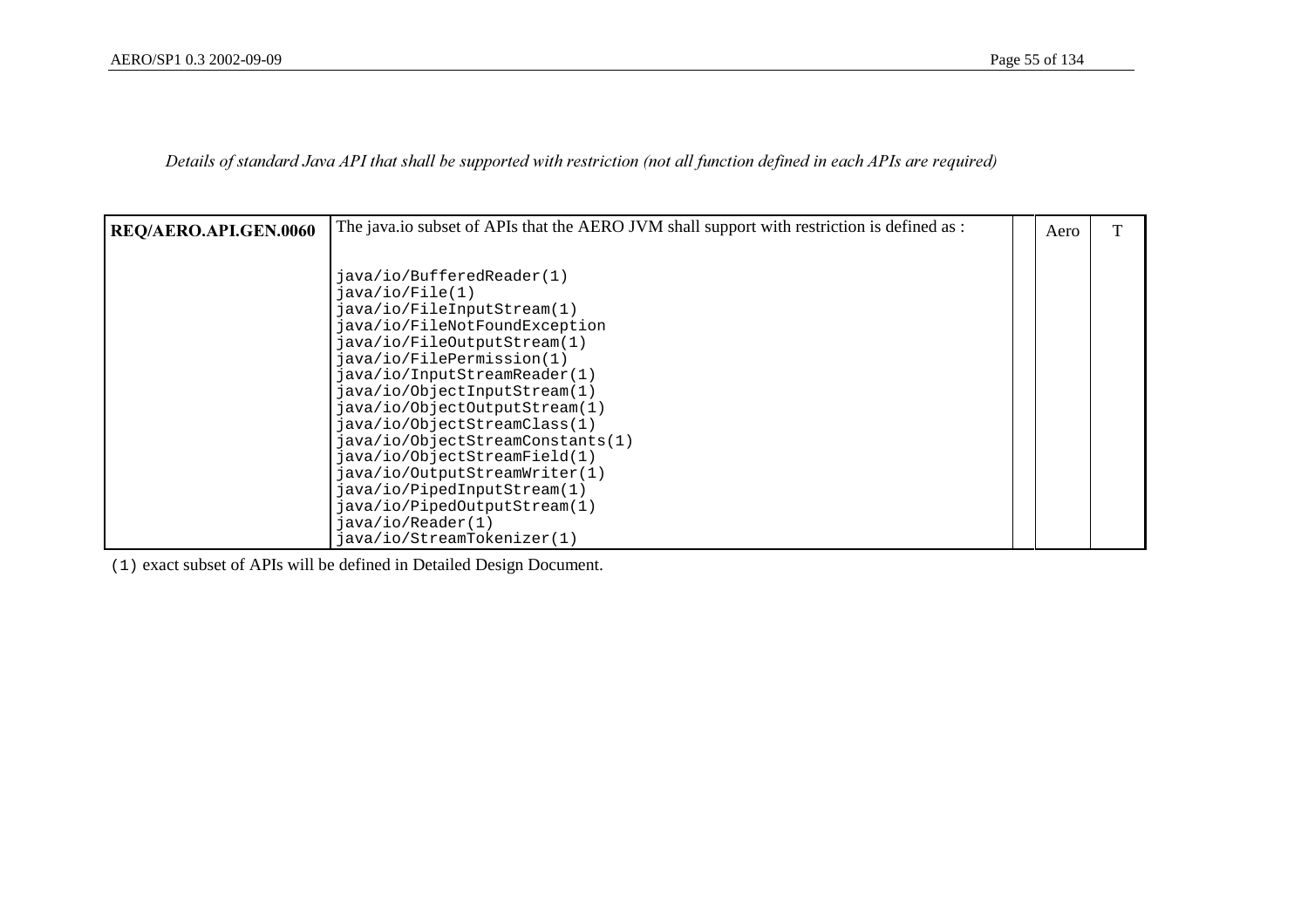## 3.2.2.2 Lang API

The package java.lang contains classes and interfaces that are essential to the Java language. These include:

- Object, the ultimate superclass of all classes in Java.
- Thread, the class that controls each thread in a multithreaded program.
- Throwable, the superclass of all error and exception classes in Java.
- Classes that encapsulate the primitive data types in Java.
- Classes for accessing system resources and other low-level entities.
- Math, a class that provides standard mathematical methods.
- String, the class that represents strings.

Because the classes in the java.lang package are so essential, the java.lang package is implicitly imported by every Java source file. In other words, it could be possible to all of the classes and interfaces in java.lang using their simple names.

Next figures shows the class hierarchy for the java.lang package.

The possible exceptions in a Java program are organized in a hierarchy of exception classes. The Throwable class is at the root of the exception hierarchy. Throwable has two immediate subclasses: Exception and Error. Next figures shows the standard exception classes defined in the java.lang package, and the standard error classes defined in java.lang.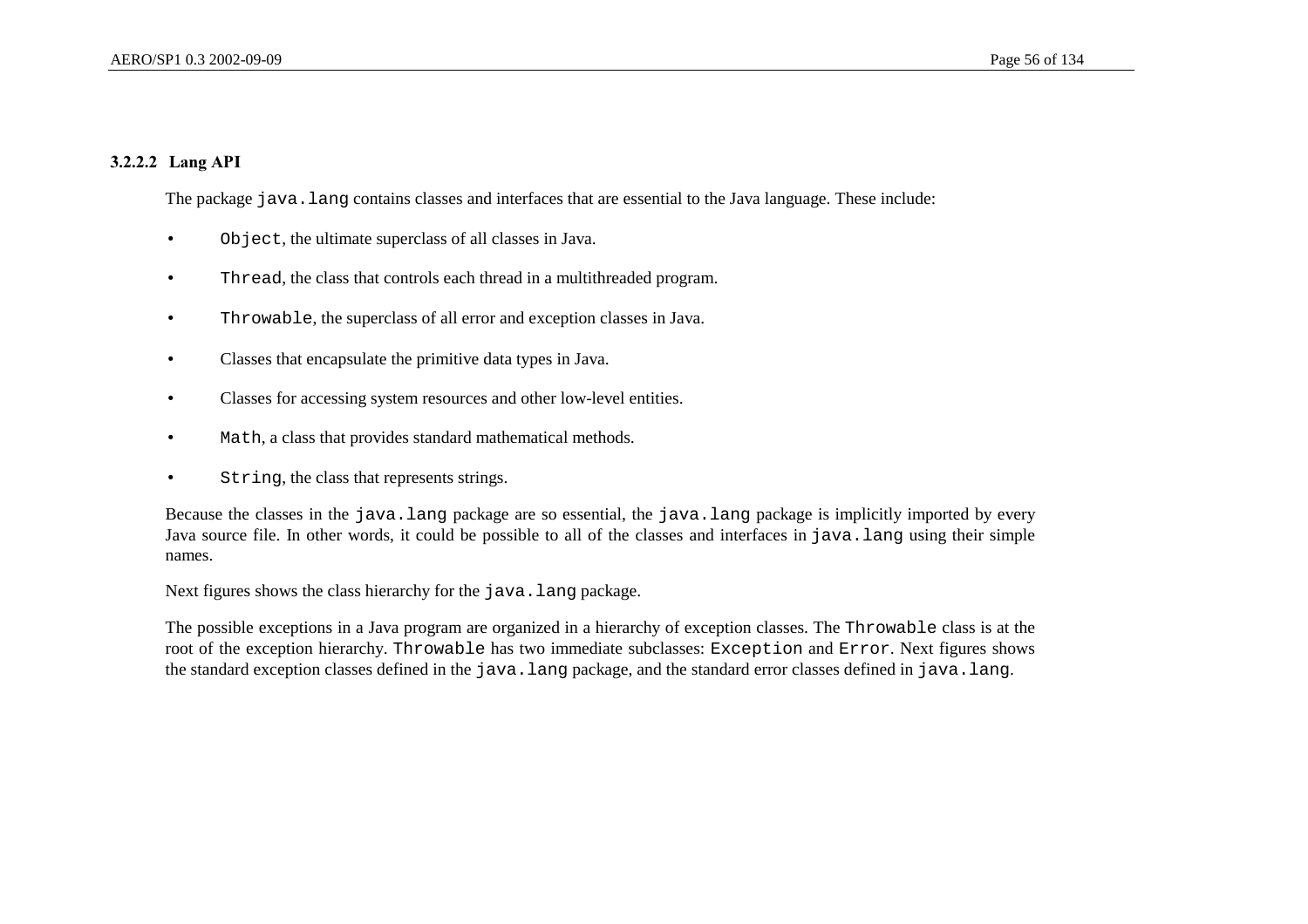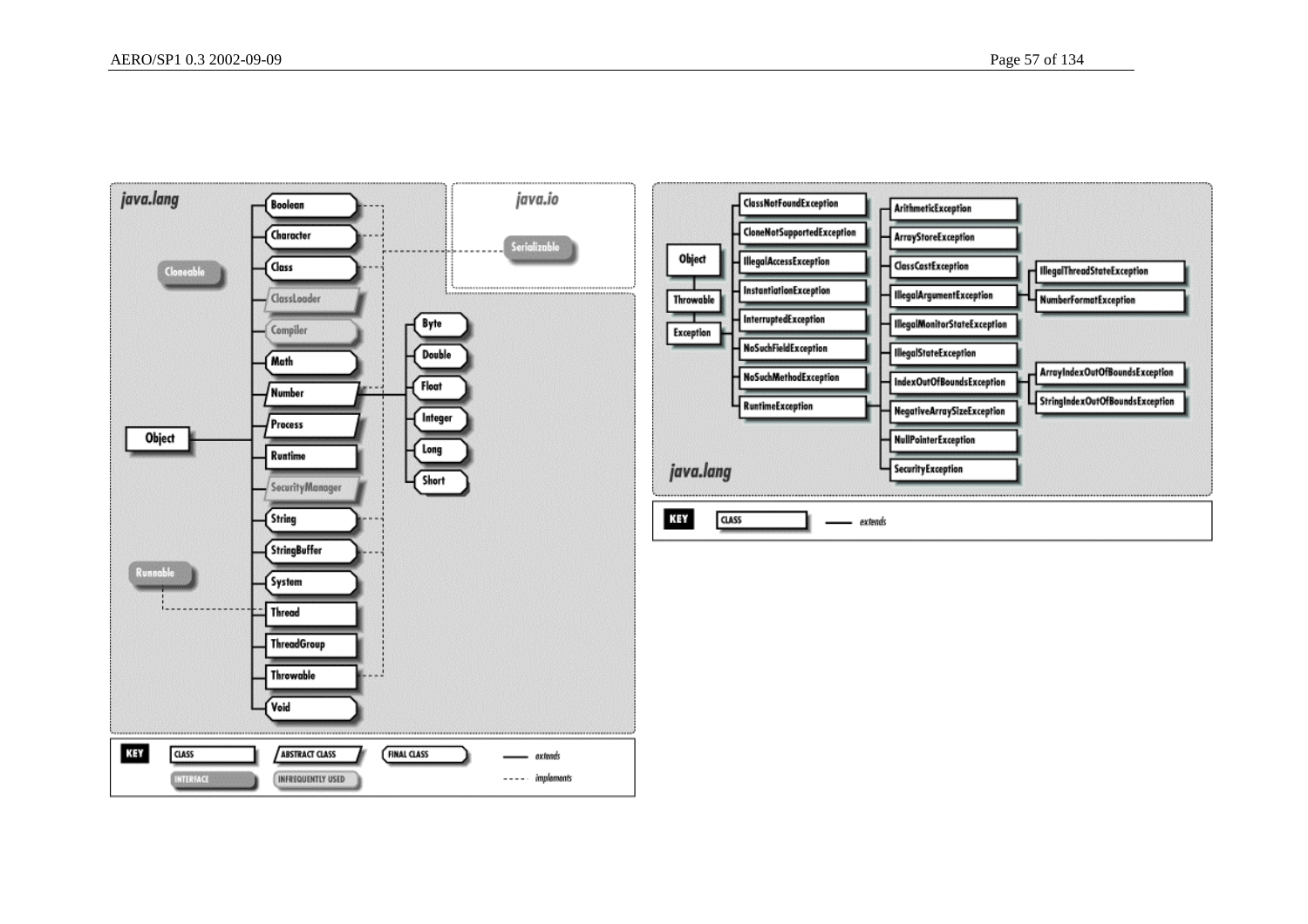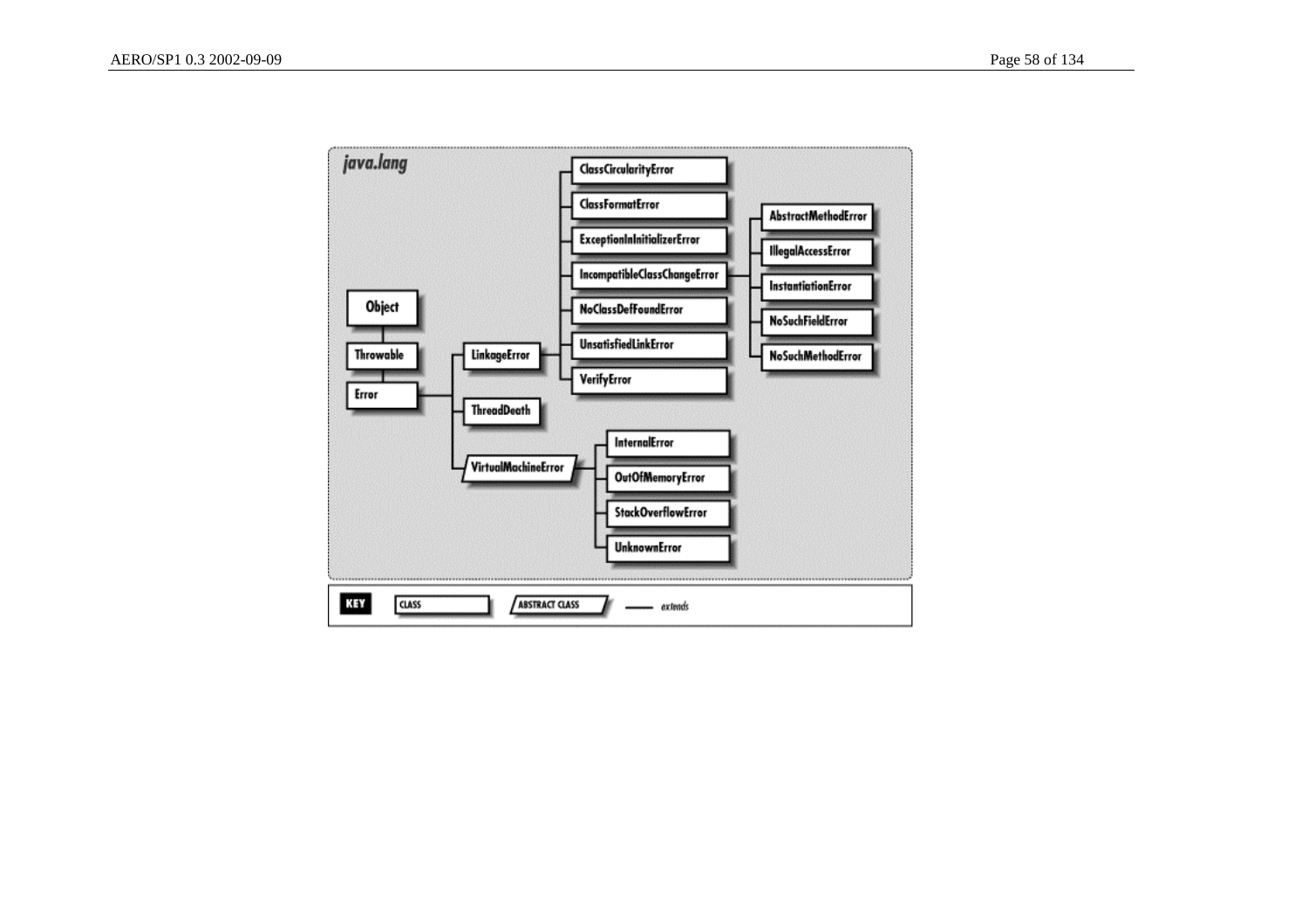Details of standard Java Lang API that shall be supported without restriction.

The following list of API defines the minimum requirement for supported APIs by the core JVM. Embedded APIs shall be taken into this list without require to take all (except dependable sub APIs).

| REQ/AERO.API.GEN.0070 | The java.lang subset of APIs that the AERO JVM shall support without restriction is defined as : | Aero |  |
|-----------------------|--------------------------------------------------------------------------------------------------|------|--|
|                       | java/lang/AbstractMethodError                                                                    |      |  |
|                       | java/lang/ArithmeticException                                                                    |      |  |
|                       | java/lang/ArrayIndexOutOfBoundsException                                                         |      |  |
|                       | java/lang/ArrayStoreException                                                                    |      |  |
|                       | java/lang/Boolean                                                                                |      |  |
|                       | java/lang/Byte                                                                                   |      |  |
|                       | java/lang/ClassCastException                                                                     |      |  |
|                       | java/lang/ClassCircularityError                                                                  |      |  |
|                       | java/lang/ClassFormatError                                                                       |      |  |
|                       | java/lang/ClassNotFoundException                                                                 |      |  |
|                       | java/lang/CloneNotSupportedException                                                             |      |  |
|                       | java/lang/Cloneable                                                                              |      |  |
|                       | java/lang/Comparable                                                                             |      |  |
|                       | java/lang/Compiler                                                                               |      |  |
|                       | java/lang/Double                                                                                 |      |  |
|                       | java/lang/Error                                                                                  |      |  |
|                       | java/lang/Exception                                                                              |      |  |
|                       | java/lang/ExceptionInInitializerError                                                            |      |  |
|                       | java/lang/Float                                                                                  |      |  |
|                       | java/lang/IllegalAccessError                                                                     |      |  |
|                       | java/lang/IllegalAccessException                                                                 |      |  |
|                       | java/lang/IllegalArgumentException                                                               |      |  |
|                       | java/lang/IllegalMonitorStateException                                                           |      |  |
|                       | java/lang/IllegalStateException                                                                  |      |  |
|                       | java/lang/IllegalThreadStateException                                                            |      |  |
|                       | java/lang/IncompatibleClassChangeError                                                           |      |  |
|                       | java/lang/IndexOutOfBoundsException                                                              |      |  |
|                       | java/lang/InstantiationError                                                                     |      |  |
|                       | java/lang/InstantiationException                                                                 |      |  |
|                       | java/lang/Integer                                                                                |      |  |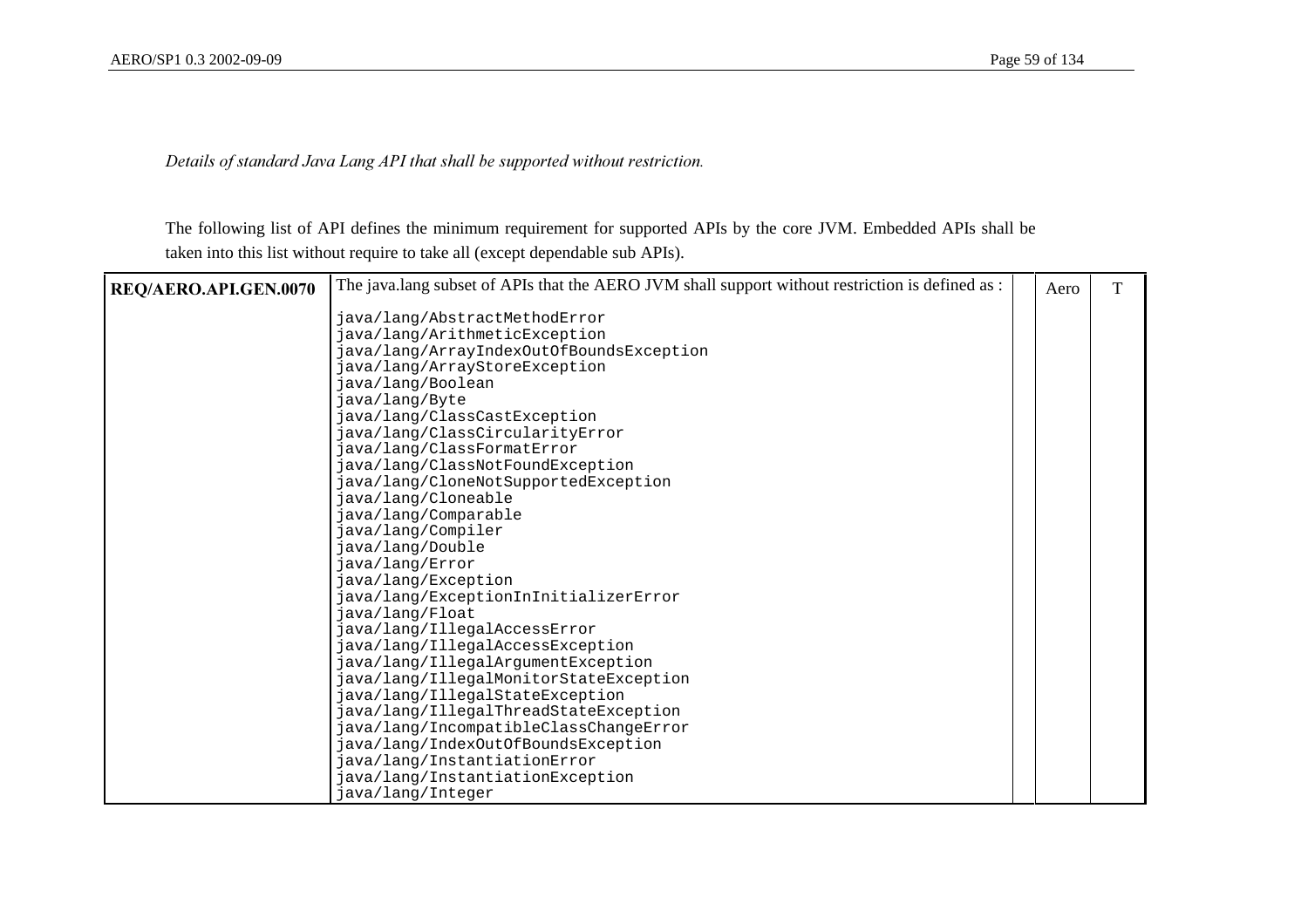| java/lang/InternalError                 |  |  |
|-----------------------------------------|--|--|
| java/lang/InterruptedException          |  |  |
| java/lang/LinkageError                  |  |  |
| java/lang/Long                          |  |  |
| java/lang/Math                          |  |  |
| java/lang/NegativeArraySizeException    |  |  |
| java/lang/NoClassDefFoundError          |  |  |
| java/lang/NoSuchFieldError              |  |  |
| java/lang/NoSuchFieldException          |  |  |
| java/lang/NoSuchMethodError             |  |  |
| java/lang/NoSuchMethodException         |  |  |
| java/lang/NullPointerException          |  |  |
| java/lang/Number                        |  |  |
| java/lang/NumberFormatException         |  |  |
| java/lang/Object                        |  |  |
| java/lang/OutOfMemoryError              |  |  |
| java/lang/Process                       |  |  |
| java/lang/Runnable                      |  |  |
| java/lang/RuntimeException              |  |  |
| java/lang/RuntimePermission             |  |  |
| java/lang/SecurityException             |  |  |
| java/lang/Short                         |  |  |
| java/lang/StackOverflowError            |  |  |
| java/lang/ThreadDeath                   |  |  |
| java/lang/ThreadLocal                   |  |  |
| java/lang/UnknownError                  |  |  |
| java/lang/UnsatisfiedLinkError          |  |  |
| java/lang/UnsupportedClassVersionError  |  |  |
| java/lang/UnsupportedOperationException |  |  |
| java/lang/VerifyError                   |  |  |
| java/lang/VirtualMachineError           |  |  |
| java/lang/Void                          |  |  |
| java/lang/ref/PhantomReference          |  |  |
| java/lang/ref/Reference                 |  |  |
| java/lang/ref/ReferenceQueue            |  |  |
| java/lang/ref/SoftReference             |  |  |
| java/lang/ref/WeakReference             |  |  |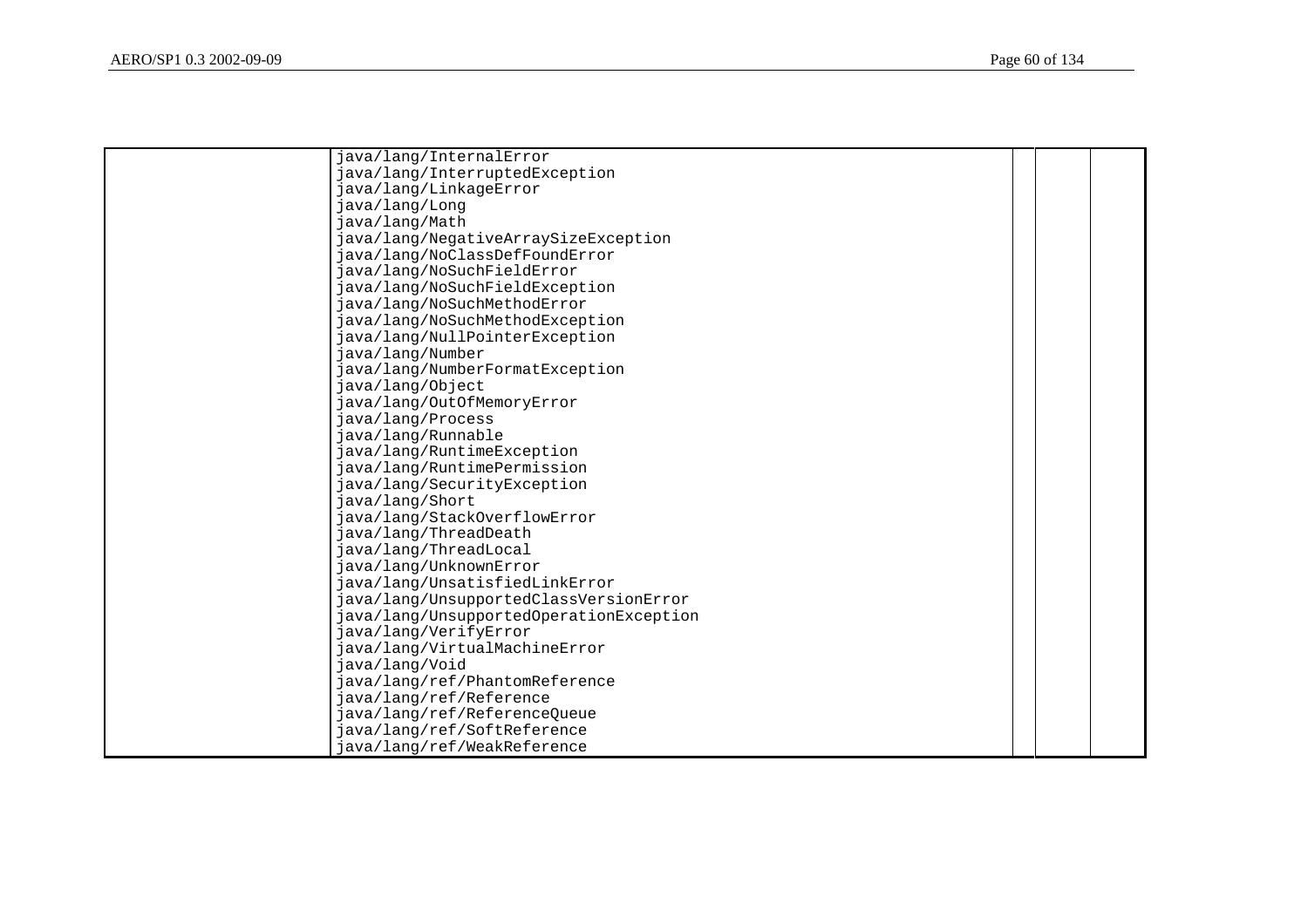Details of standard Java API that shall be supported with restriction (not all function defined in each APIs are required)

| <b>REQ/AERO.API.GEN.0080</b> | The java.io subset of APIs that the AERO JVM shall support with restriction is defined as :                                                                                                  | Aero |  |
|------------------------------|----------------------------------------------------------------------------------------------------------------------------------------------------------------------------------------------|------|--|
|                              | java/lang/Class(1)<br>java/lang/ClassLoader(1)<br>java/lang/InheritableThreadLocal(1)<br>java/lang/Package(1)<br>java/lang/Runtime(1)<br>java/lang/SecurityManager(1)<br>java/lang/System(1) |      |  |
|                              | java/lang/Thread(1)<br>java/lang/ThreadGroup(1)<br>java/lang/Throwable(1)<br>java/lang/reflect/AccessibleObject(1)<br>java/lang/reflect/Constructor(1)<br>java/lang/reflect/Method(1)        |      |  |

(1) exact subset of APIs will be defined in Detailed Design Document.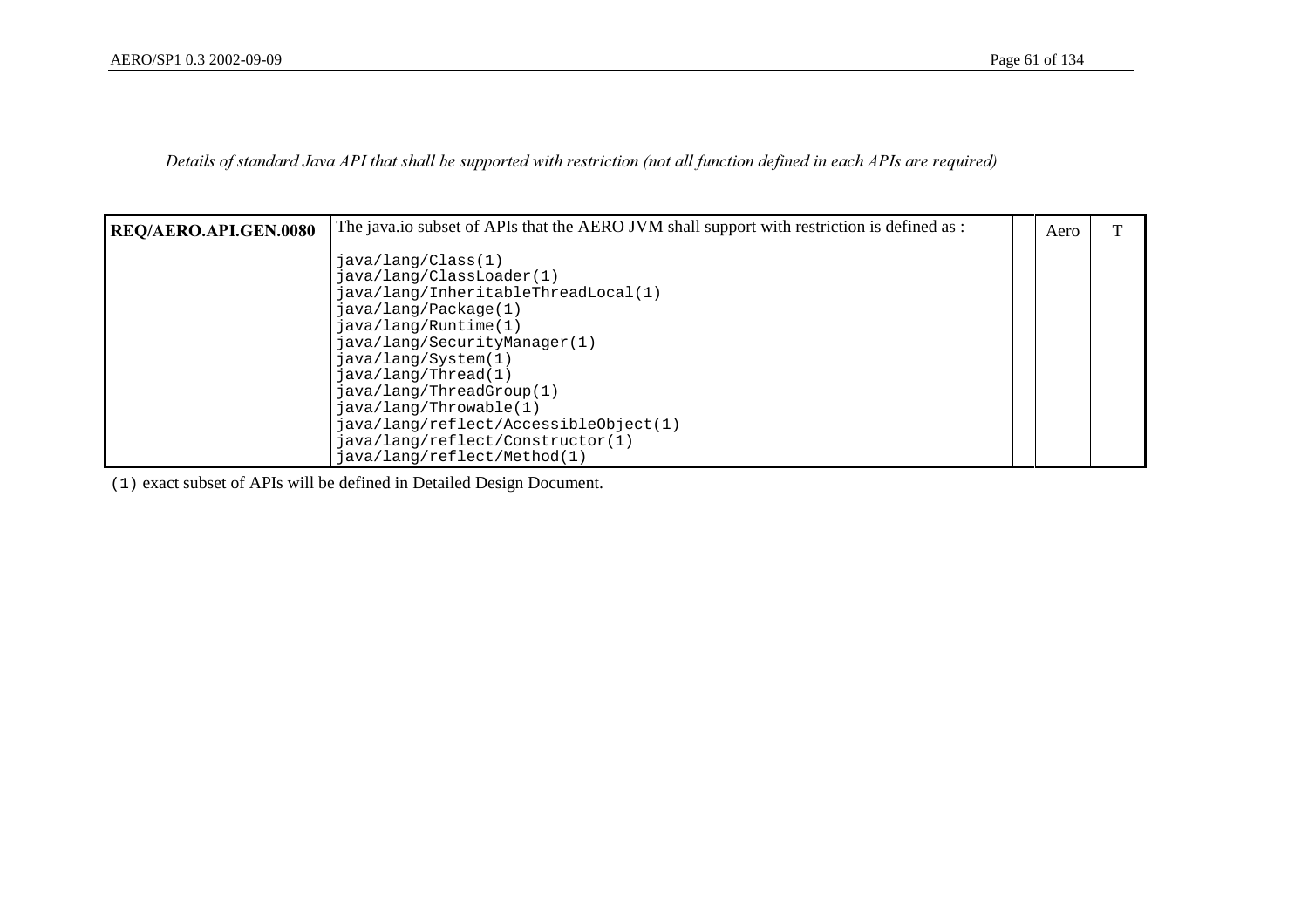### 3.2.2.3 Lang/Reflect API

The package java.lang.reflect is new as of Java 1.1. It contains classes and interfaces that support the Reflection API. Reflection refers to the ability of a class to reflect upon itself, or look inside of itself, to see what it can do. The Reflection API makes it possible to:

- Discover the variables, methods, and constructors of any class.
- Create an instance of any class using any available constructor of that class, even if the class initiating the creation was not compiled with any information about the class to be instantiated.
- Access the variables of any object, even if the accessing class was not compiled with any information about the class to be accessed.
- Call the methods of any object, even if the calling class was not compiled with any information about the class that contains the methods.
- Create an array of objects that are instances of any class, even if the creating class was not compiled with any information about the class.

These capabilities are implemented by the java.lang.Class class and the classes in the java.lang.reflect package. Next figure shows the class hierarchy for the java.lang.reflect package.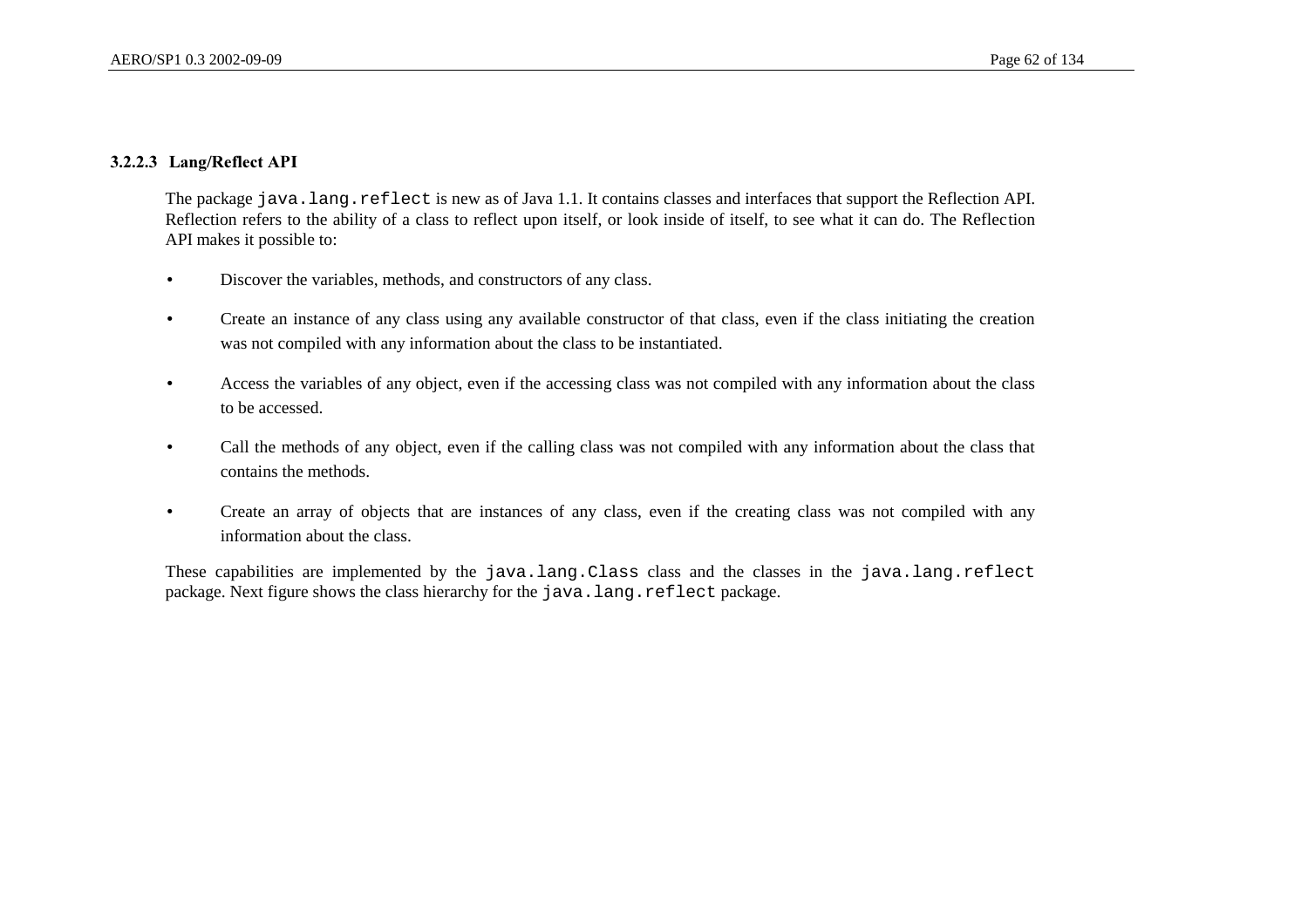

Java 1.1 currently uses the Reflection API for two purposes:

- The JavaBeans API supports a mechanism for customizing objects that is based on being able to discover their public variables, methods, and constructors. JavaBeans are not foreseen to be embedded in space context.
- The object serialization functionality in java.io is built on top of the Reflection API. Object serialization allows arbitrary objects to be written to a stream of bytes and then read back later as objects.

Space context could use the Reflection to develop new onboard capabilities to investigate when error occurs in embedded application code, monitoring data etc.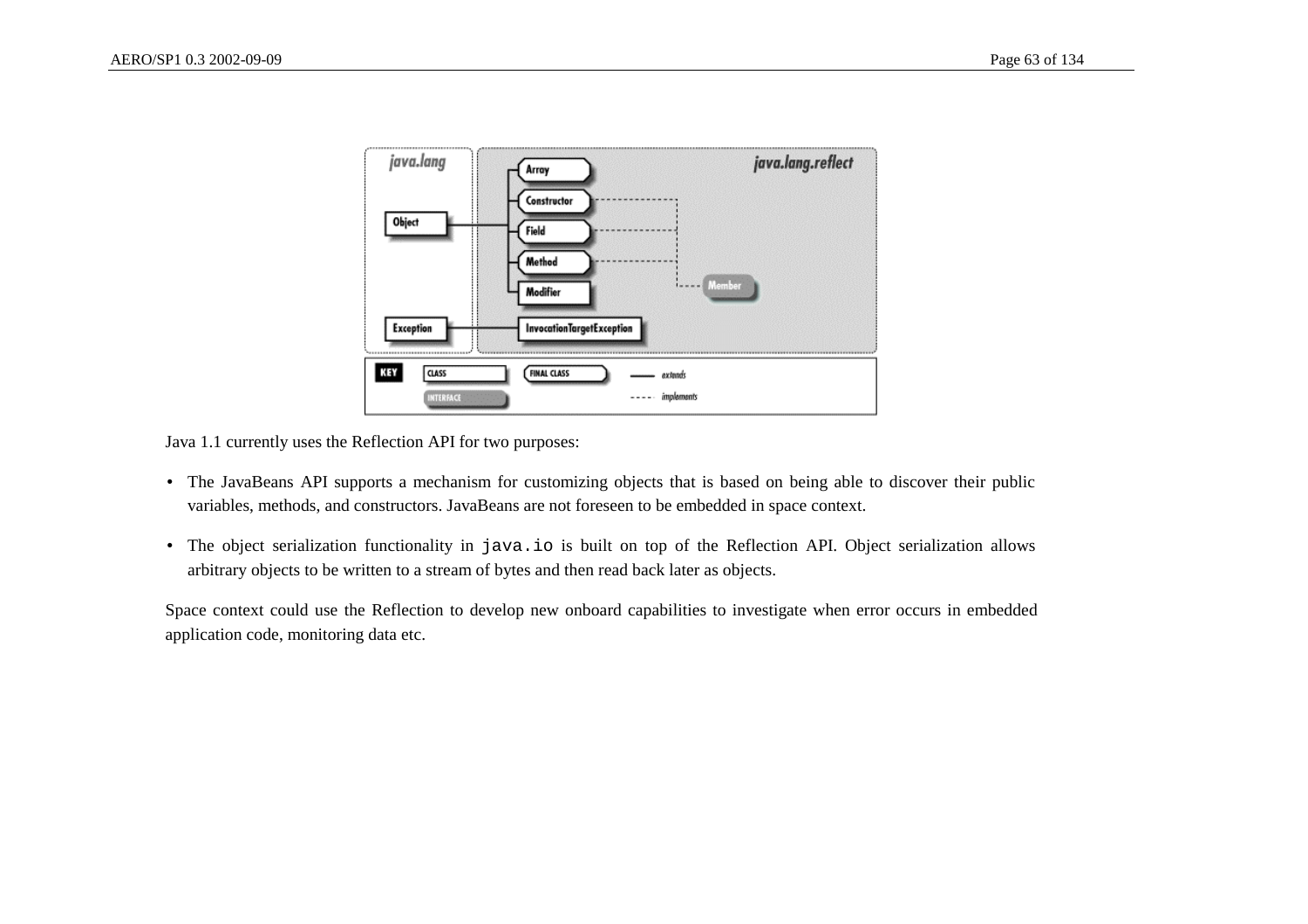Details of standard Java Reflect API that shall be supported without restriction.

The following list of API defines the minimum requirement for supported APIs by the core JVM. Embedded APIs shall be taken into this list without require to take all (except dependable sub APIs).

| REQ/AERO.API.GEN.0090 | The java.lang.reflect subset of APIs that the AERO JVM shall support without restriction is<br>defined as :                                                                                        | Aero |  |
|-----------------------|----------------------------------------------------------------------------------------------------------------------------------------------------------------------------------------------------|------|--|
|                       | java/lang/reflect/Array<br>java/lang/reflect/Field<br>java/lang/reflect/InvocationTargetException<br>java/lang/reflect/Member<br>java/lang/reflect/Modifier<br>java/lang/reflect/ReflectPermission |      |  |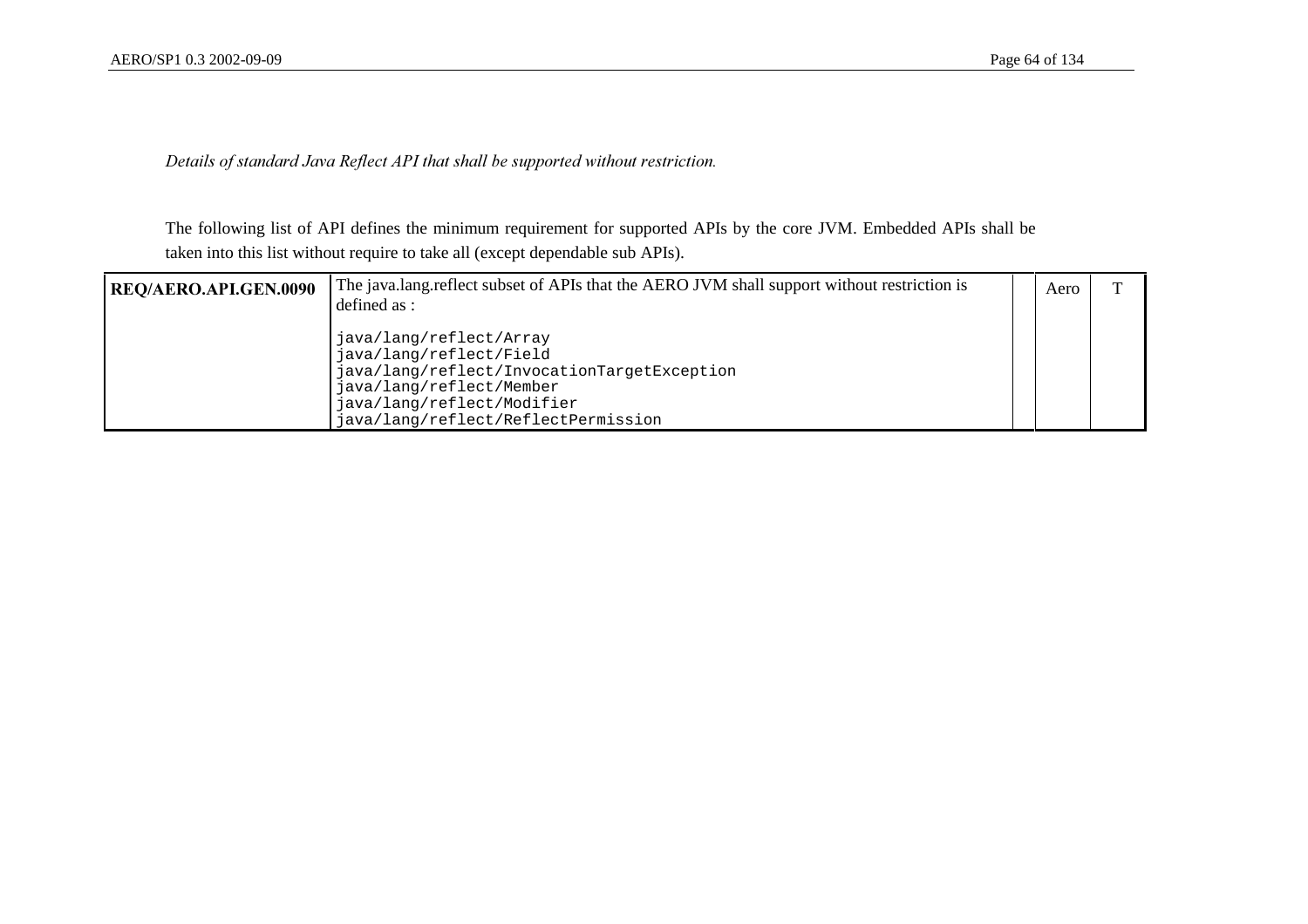### 3.2.2.4 Util API

The package java.util contains a number of useful classes and interfaces. Although the name of the package might imply that these are utility classes, they are really more important than that. In fact, Java depends directly on several of the classes in this package, and many programs will find these classes indispensable. The classes and interfaces in java.util include:

- The Hashtable class for implementing hashtables, or associative arrays.
- The Vector class, which supports variable-length arrays.
- The Enumeration interface for iterating through a collection of elements.
- The StringTokenizer class for parsing strings into distinct tokens separated by delimiter characters.
- The EventObject class and the EventListener interface, which form the basis of the new AWT event model in Java 1.1.
- The Locale class in Java 1.1, which represents a particular locale for internationalization purposes.
- The Calendar and TimeZone classes in Java. These classes interpret the value of a Date object in the context of a particular calendar system.
- The ResourceBundle class and its subclasses, ListResourceBundle and PropertyResourceBundle, which represent sets of localized data in Java 1.1.

Next figure shows the class hierarchy for the java.util package.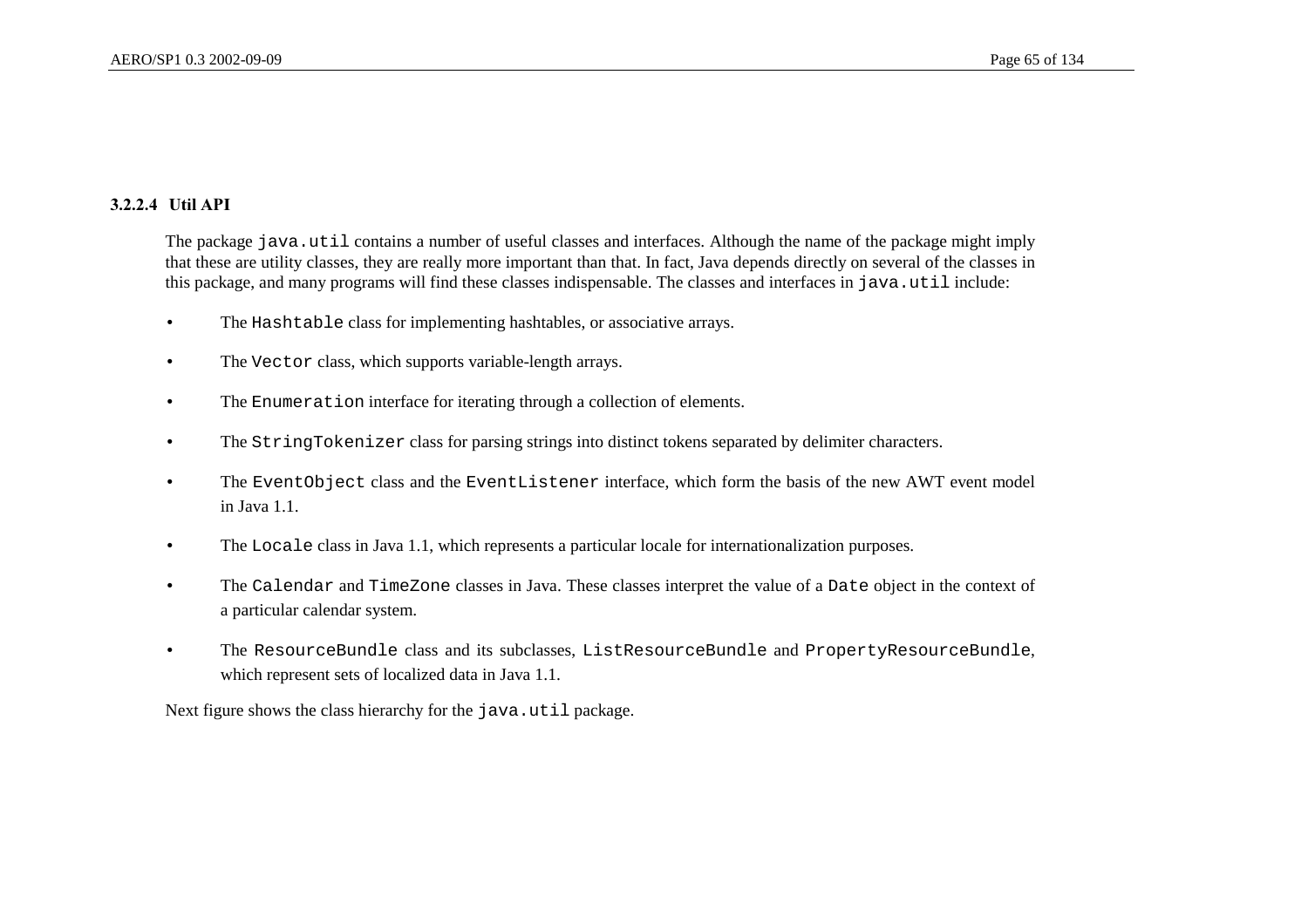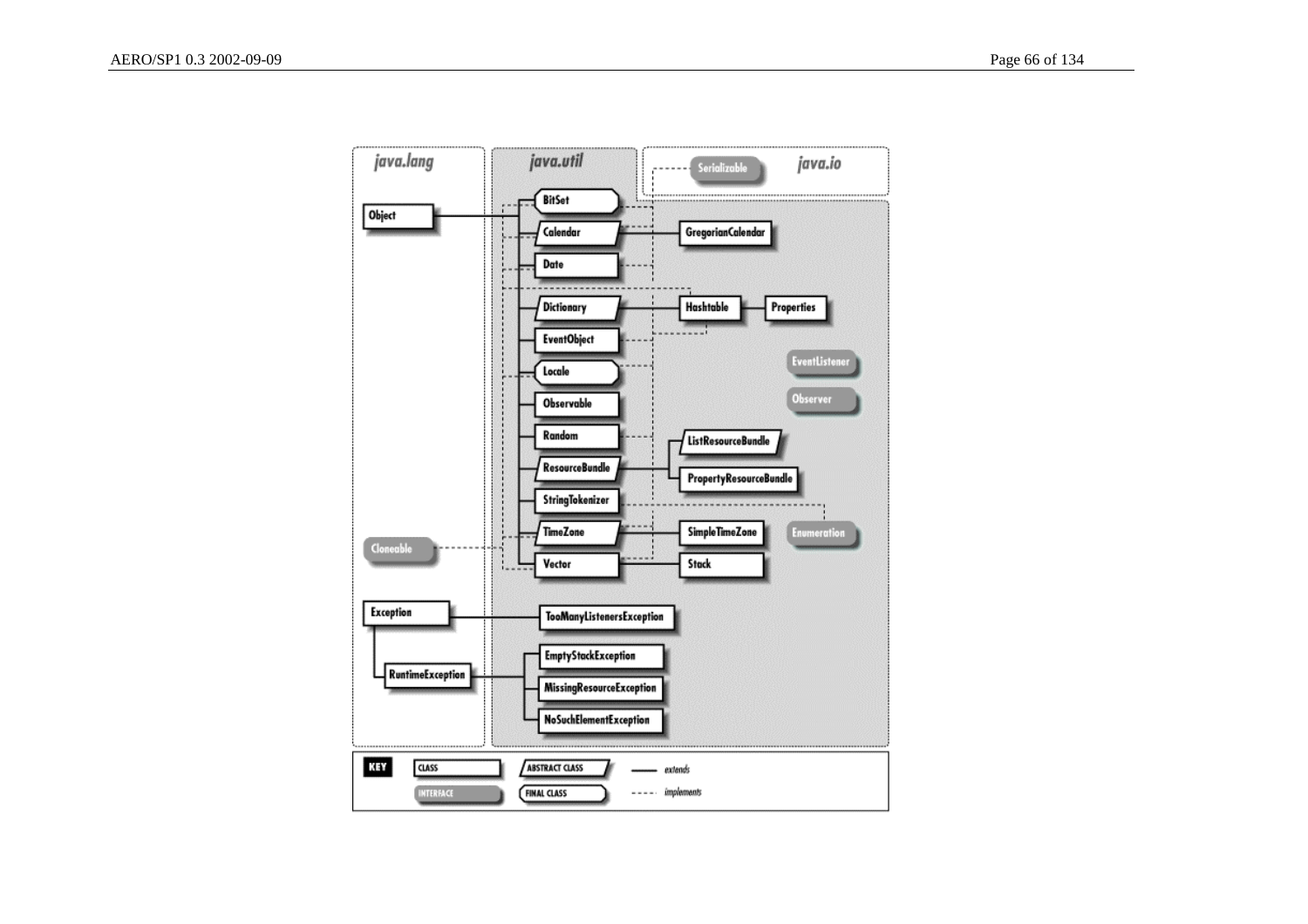Details of standard Java Util API that shall be supported without restriction.

The following list of API defines the minimum requirement for supported APIs by the core JVM. Embedded APIs shall be taken into this list without require to take all (except dependable sub APIs).

| REQ/AERO.API.GEN.0100 | The java.util subset of APIs that the AERO JVM shall support without restriction is defined as : | Aero | T |
|-----------------------|--------------------------------------------------------------------------------------------------|------|---|
|                       | java/util/AbstractCollection                                                                     |      |   |
|                       | java/util/AbstractMap                                                                            |      |   |
|                       | java/util/AbstractSequentialList                                                                 |      |   |
|                       | java/util/AbstractSet                                                                            |      |   |
|                       | java/util/ArrayList                                                                              |      |   |
|                       | java/util/Arrays                                                                                 |      |   |
|                       | java/util/BitSet                                                                                 |      |   |
|                       | java/util/Collection                                                                             |      |   |
|                       | java/util/Collections                                                                            |      |   |
|                       | java/util/Comparator                                                                             |      |   |
|                       | java/util/ConcurrentModificationException                                                        |      |   |
|                       | java/util/Dictionary                                                                             |      |   |
|                       | java/util/EmptyStackException                                                                    |      |   |
|                       | java/util/Enumeration                                                                            |      |   |
|                       | java/util/EventListener                                                                          |      |   |
|                       | java/util/EventObject                                                                            |      |   |
|                       | java/util/HashMap                                                                                |      |   |
|                       | java/util/HashSet                                                                                |      |   |
|                       | java/util/Hashtable                                                                              |      |   |
|                       | java/util/Iterator                                                                               |      |   |
|                       | java/util/LinkedList                                                                             |      |   |
|                       | java/util/List                                                                                   |      |   |
|                       | java/util/ListIterator                                                                           |      |   |
|                       | java/util/Map                                                                                    |      |   |
|                       | java/util/MissingResourceException                                                               |      |   |
|                       | java/util/NoSuchElementException                                                                 |      |   |
|                       | java/util/Observable                                                                             |      |   |
|                       | java/util/Observer                                                                               |      |   |
|                       | java/util/Properties                                                                             |      |   |
|                       | java/util/Random                                                                                 |      |   |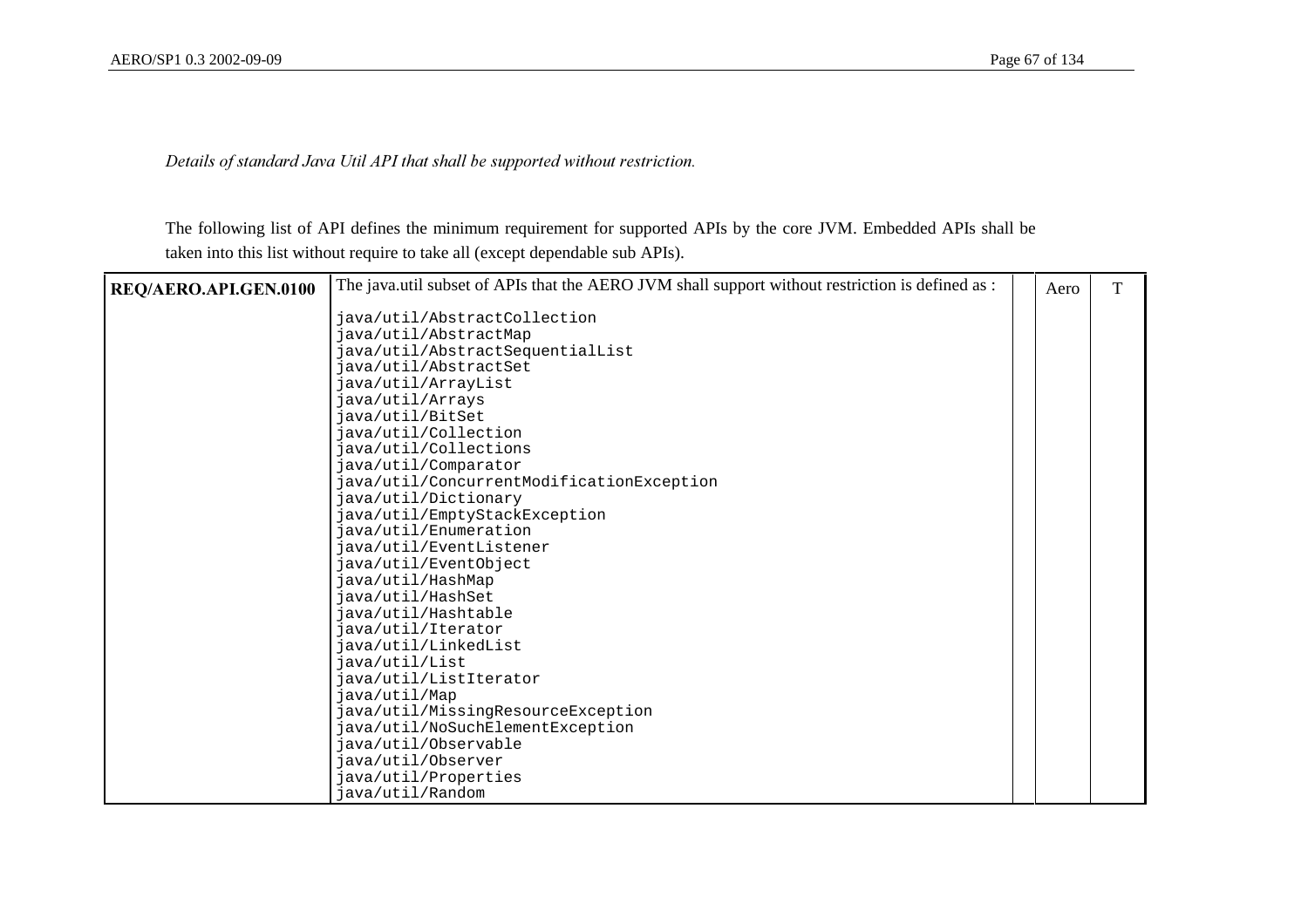| java/util/ResourceBundle            |                                                                                                      |  |
|-------------------------------------|------------------------------------------------------------------------------------------------------|--|
| java/util/SortedMap                 |                                                                                                      |  |
|                                     |                                                                                                      |  |
| java/util/StringTokenizer           |                                                                                                      |  |
| java/util/TooManyListenersException |                                                                                                      |  |
|                                     |                                                                                                      |  |
|                                     | java/util/Set<br>java/util/SortedSet<br>java/util/Stack<br>java/util/Vector<br>java/util/WeakHashMap |  |

# Details of standard Java API that shall be supported with restriction (not all function defined in each APIs are required)

| <b>REQ/AERO.API.GEN.0110</b> | The java.util subset of APIs that the AERO JVM shall support with restriction is defined as :                                                                                                                                                                                                                                                                                                                     | Aero |  |
|------------------------------|-------------------------------------------------------------------------------------------------------------------------------------------------------------------------------------------------------------------------------------------------------------------------------------------------------------------------------------------------------------------------------------------------------------------|------|--|
|                              | java.util/AbstractList(1)<br>java/util/Calendar(1)<br>$i$ ava/util/Date $(1)$<br>java/util/jar/Attributes(1)<br>java/util/PropertyPermission(1)<br>java/util/PropertyResourceBundle(1)<br>java/util/GregorianCalendar(1)<br>java/util/ListResourceBundle(1)<br>$i$ ava/util/Locale $(1)$<br>java.util/jar/JarEntry(1)<br>java.util/jar/JarFile(1)<br>java/util/jar/JarInputStream(1)<br>java/util/jar/Manifest(1) |      |  |

(1) exact subset of APIs will be defined in Detailed Design Document.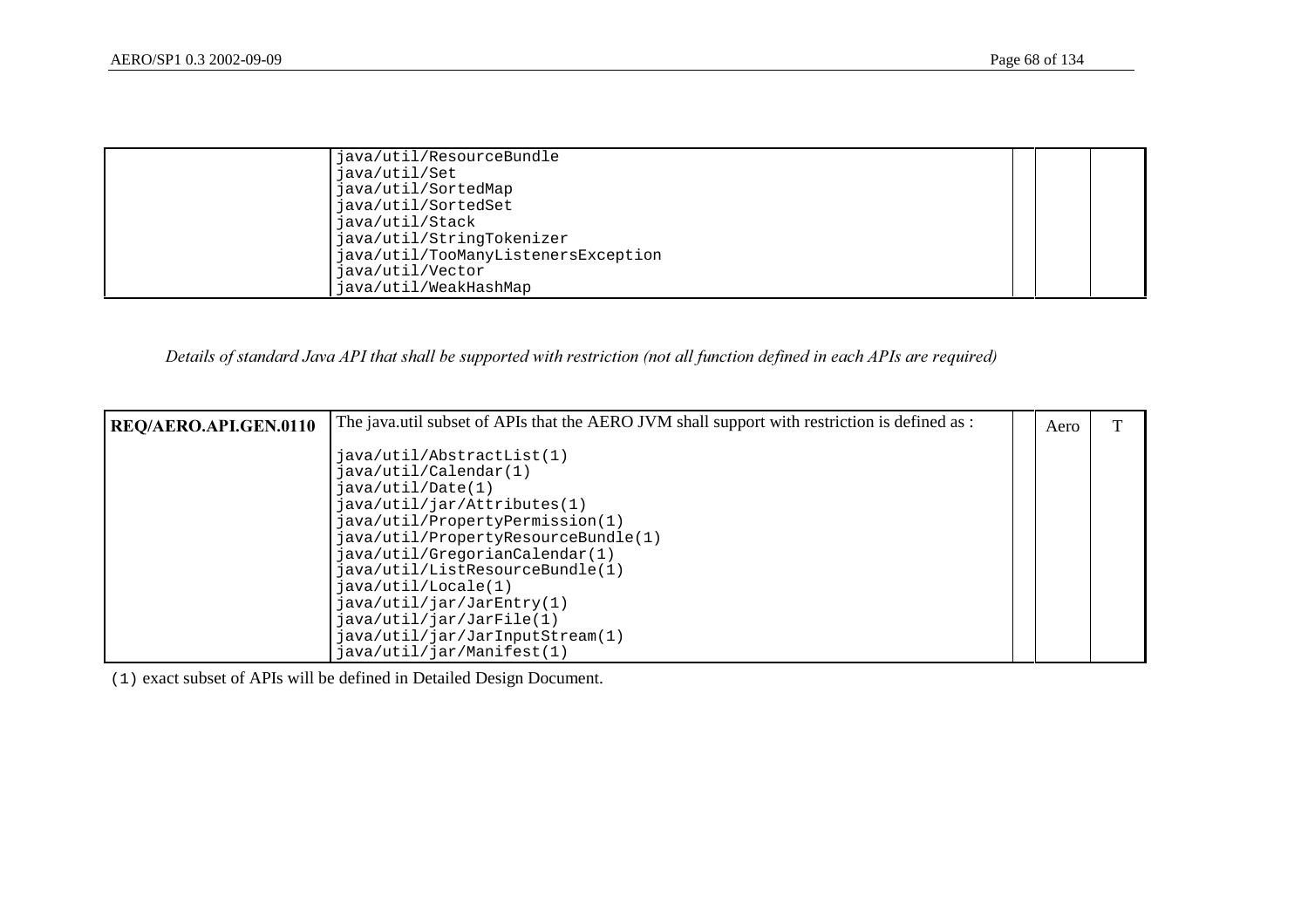#### 3.2.3 Specific new API in embedded context

#### 3.2.3.1 javax.realtime API

The package javax.realtime is a new package introduced by the RTJ group and specified through the RTSJ document. It contains a number of useful classes and interfaces specific for real-time.

The classes and interfaces in javax.realtime include:

- The AsyncEvent class for implementing Asynchronous event and timer
- The MemoryArea class, which supports different memory types.
- The Monitor class for priority management.
- The MemoryControl class for memory management
- The RealtimeSecurity class and the RealtimeSystem class, which form the basis of the new realtime model in Java.
- The Scheduler class which represents a upgrade of the base Java scheduler.
- The RealTimeThread extension of base Thread.
- The Throwable extension class and its subclasses which represent sets of new Error and Exception for realtime

The complete javax.realtime hierarchy class is provided in annex.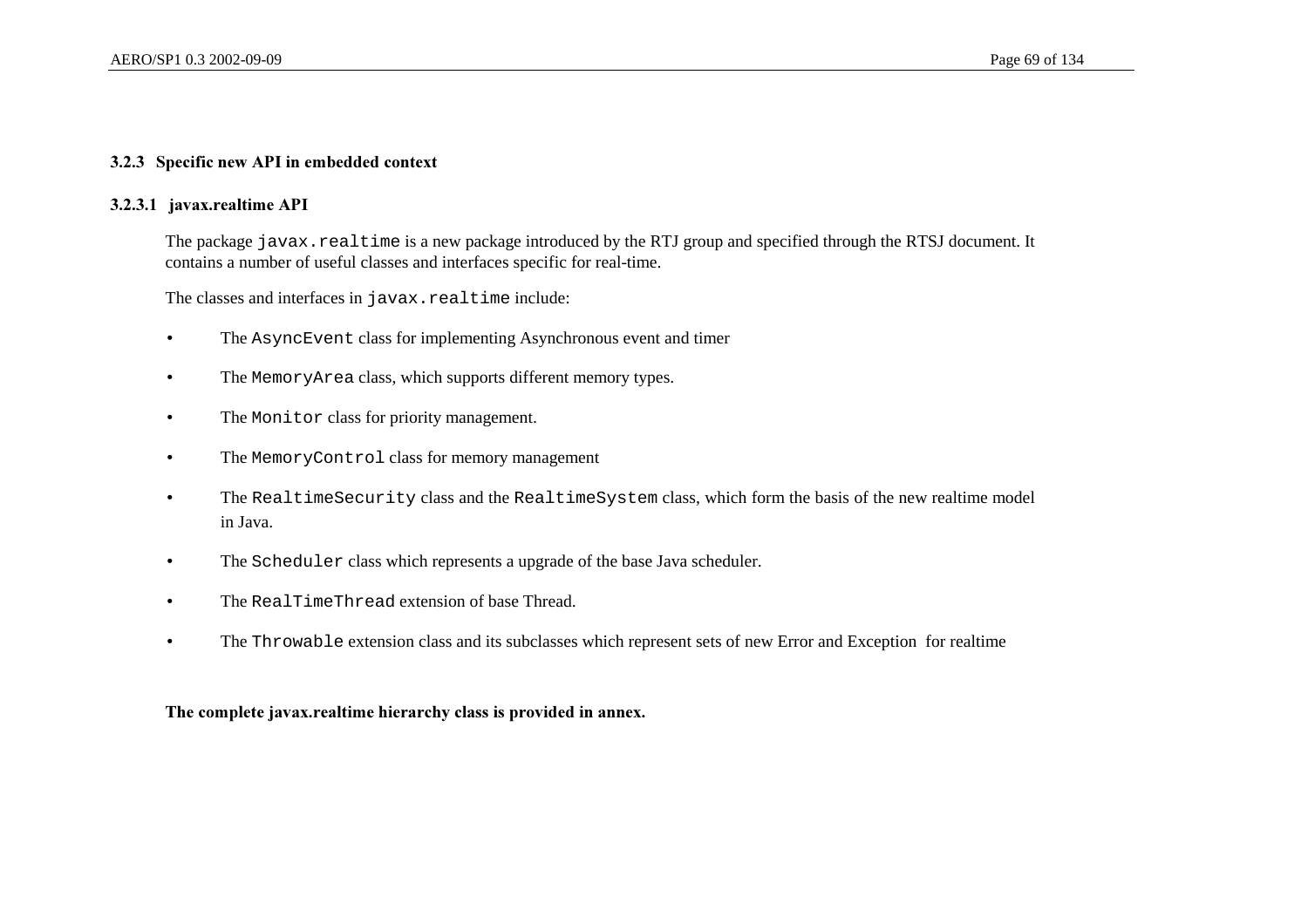The full standard Java realtime API defined in RTJS shall be supported without restriction. Embedded APIs shall be taken into this list without require to take all (except dependable sub APIs).

| <b>REQ/AERO.API.GEN.0120</b> The AERO JVM shall support API specified in the final release V1.0 of $11/12/2001$ of | <b>RTSJ</b> |  |
|--------------------------------------------------------------------------------------------------------------------|-------------|--|
| <i>l</i> javax.realtime API. It may include later additions and clarification.                                     |             |  |

#### 3.2.3.2 Others APIs

Some new generic functions will be necessary to implement onboard application, even if representative application porting in Java will show later API that could be defined, some first basic functions could be defined.

| <b>REQ/AERO.API.GEN.0130</b> | An application shall be able to send internal message to the rest of onboard software through a<br>unique simple mechanism.                        | Aero |  |
|------------------------------|----------------------------------------------------------------------------------------------------------------------------------------------------|------|--|
| REQ/AERO.API.GEN.0140        | An application shall be able to send internal message to the rest of onboard software and wait an<br>acknowledge through a unique simple mechanism | Aero |  |
| <b>REQ/AERO.API.GEN.0150</b> | An application shall be able to read on board time with a precision of [TBD – implantation]<br>depending of On-board software]                     | Aero |  |
| REQ/AERO.API.GEN.0160        | An application shall be able to wait a specified on board time with a precision of [TBD –<br>implantation depending of On-board software].         | Aero |  |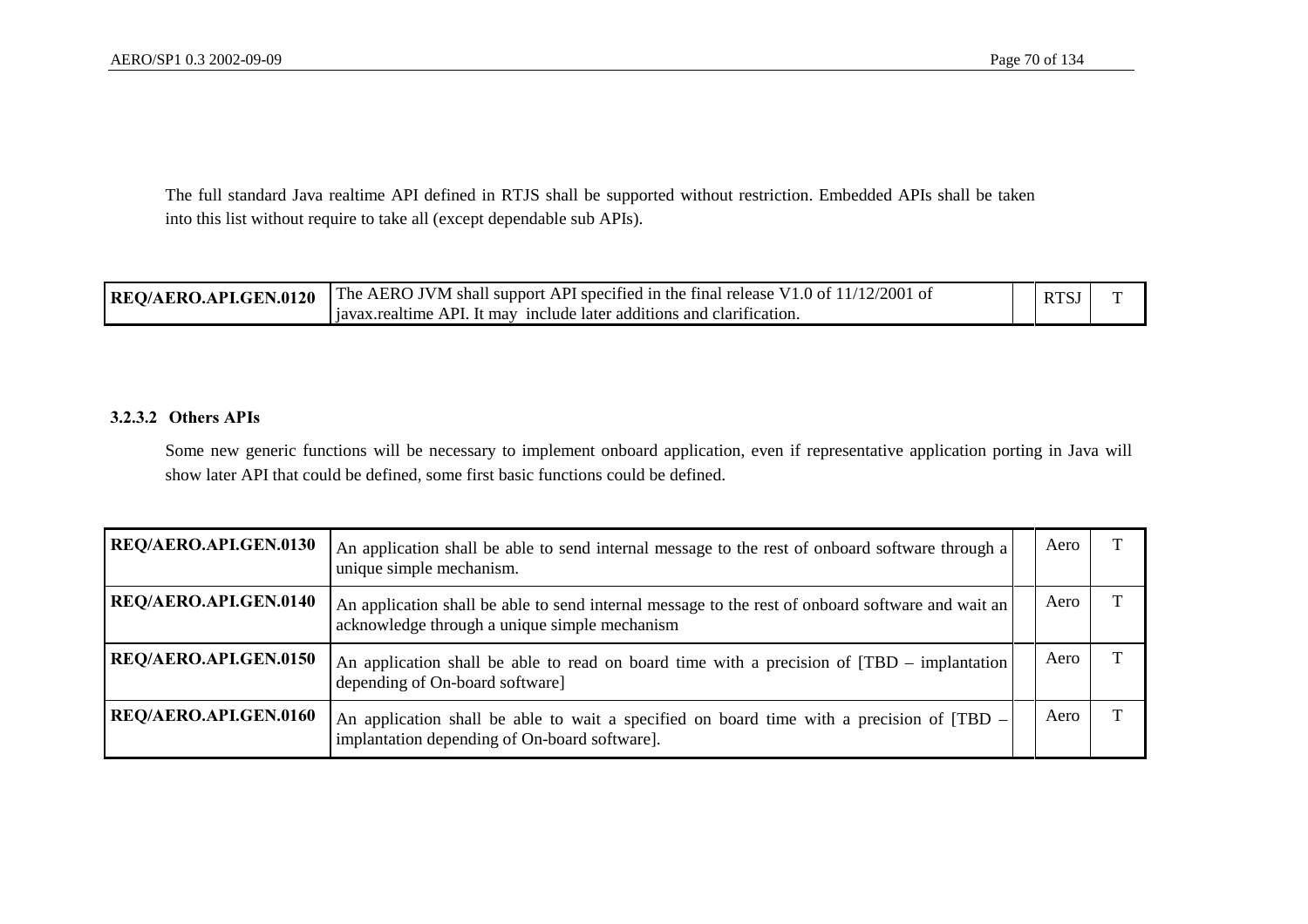## $3.2.4$  API for test & debug purposes

This chapter details of standard Java API subset that shall be supported for debug and test purposes (not in embedded context). The following list of API defines the minimum requirement for supported APIs by the core JVM. This APIs will be used for validation and debug of application, but are not destined to be embed.

#### 3.2.4.1 I/O API

| <b>REQ/AERO.API.GEN.0170</b> | The java.io subset of APIs that the AERO JVM shall support for test purposes without                                                                                                                                                                                                   | Aero |  |
|------------------------------|----------------------------------------------------------------------------------------------------------------------------------------------------------------------------------------------------------------------------------------------------------------------------------------|------|--|
|                              | restriction is defined as :                                                                                                                                                                                                                                                            |      |  |
|                              | java/io/PrintStream<br>java/io/PrintWriter<br>java/io/RandomAccessFile<br>java/io/StringBufferInputStream<br>java/io/StringReader<br>java/io/StringWriter<br>java/io/UTFDataFormatException<br>java/io/UnsupportedEncodingException<br>java/io/WriteAbortedException<br>java/io/Writer |      |  |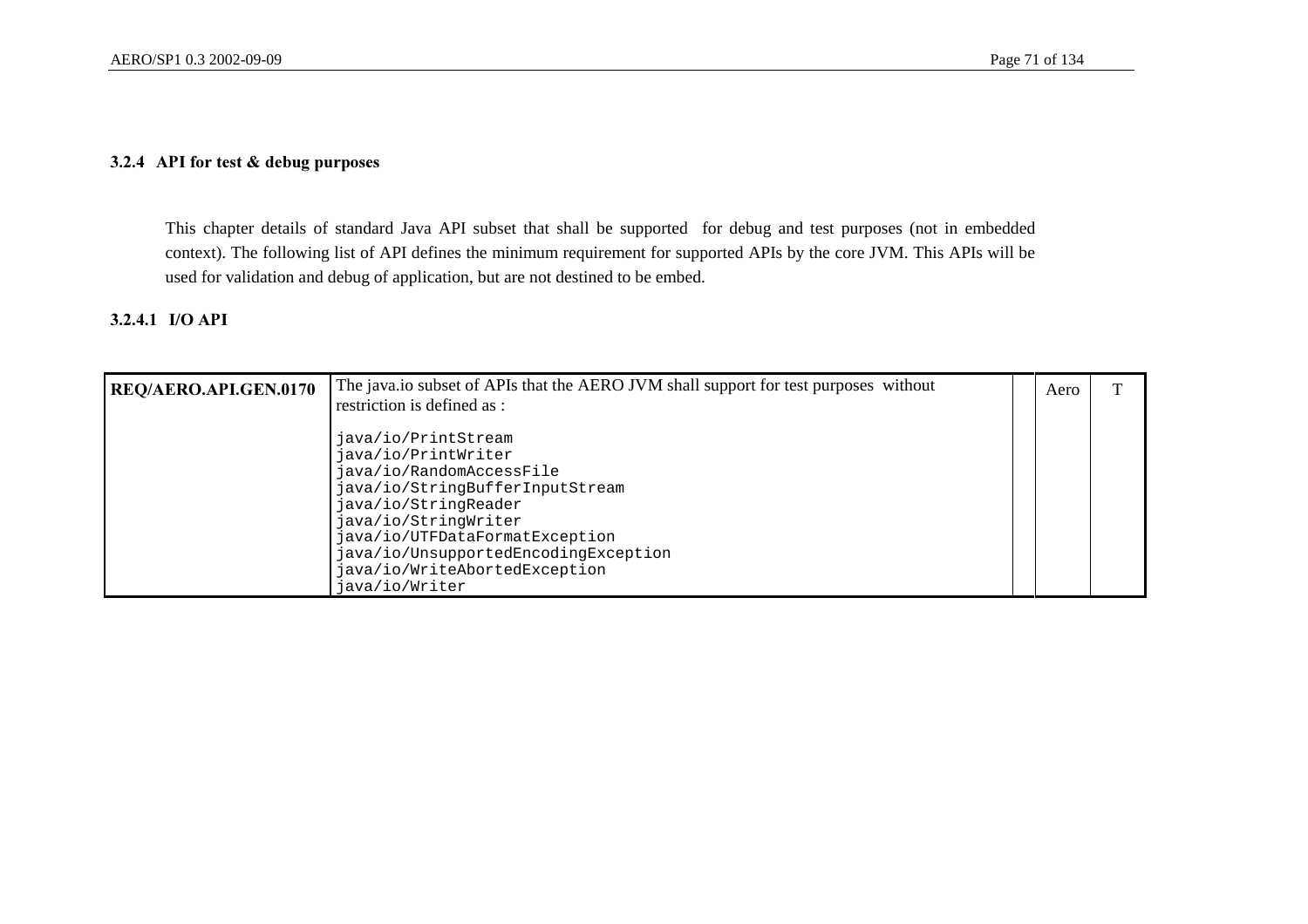#### 3.2.4.2 Lang API

| <b>REQ/AERO.API.GEN.0180</b> | The java.lang subset of APIs that the AERO JVM shall support for test purposes without<br>restriction is defined as : | Aero |  |
|------------------------------|-----------------------------------------------------------------------------------------------------------------------|------|--|
|                              | java/lang/Character<br>java/lang/String<br>java/lang/StringBuffer<br>java/lang/StringIndexOutOfBoundsException        |      |  |

#### 3.2.4.3 Net API

The package java.net contains classes and interfaces that provide a powerful infrastructure for networking in Java. These include:

- The URL class for basic access to Uniform Resource Locators (URLs).
- The URLConnection class, which supports more complex operations on URLs.
- The Socket class for connecting to particular ports on specific Internet hosts and reading and writing data using streams.
- The ServerSocket class for implementing servers that accept connections from clients.
- The DatagramSocket, MulticastSocket, and DatagramPacket classes for implementing low-level networking.
- The InetAddress class, which represents Internet addresses.

Next figure shows the class hierarchy for the java.net package.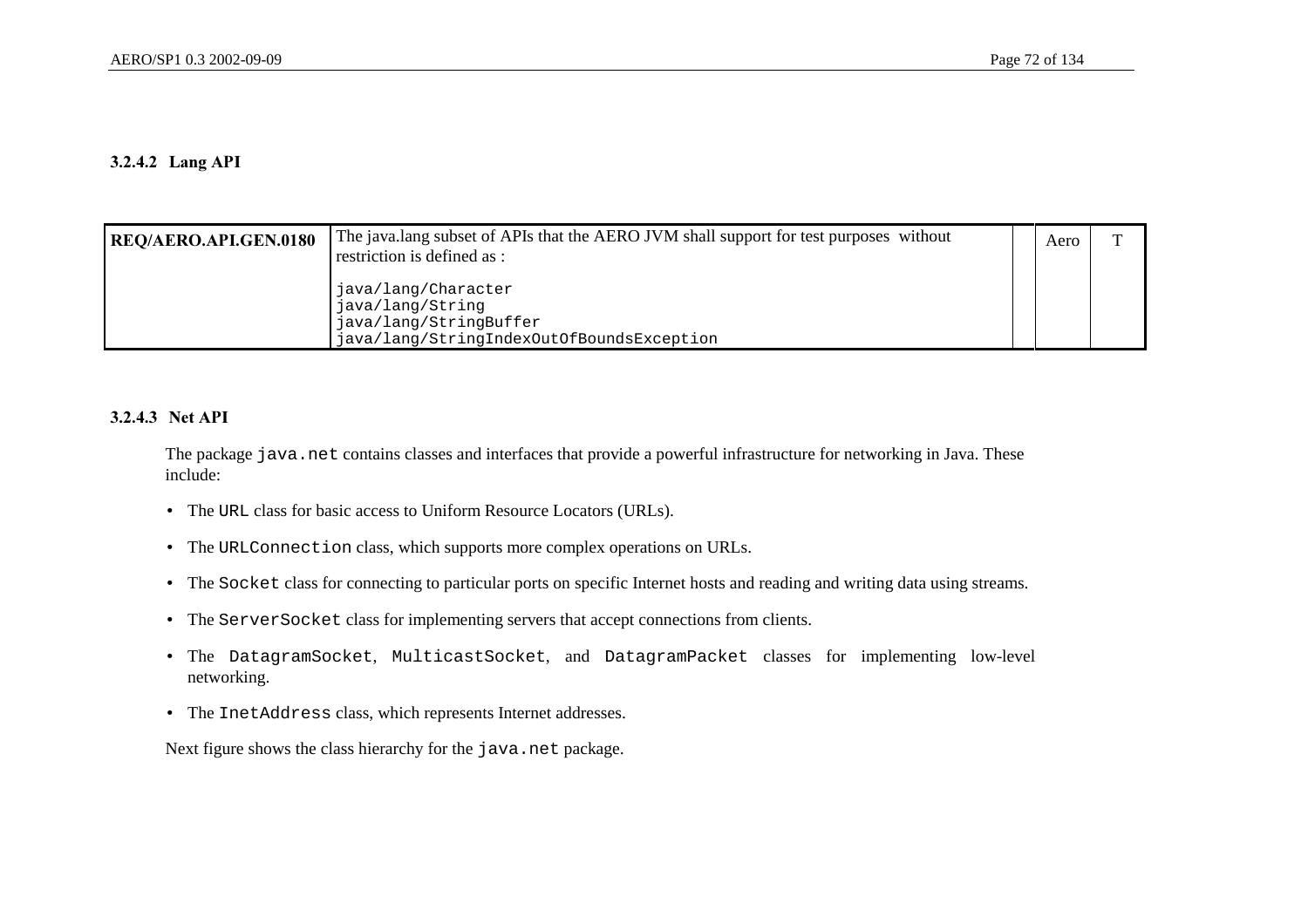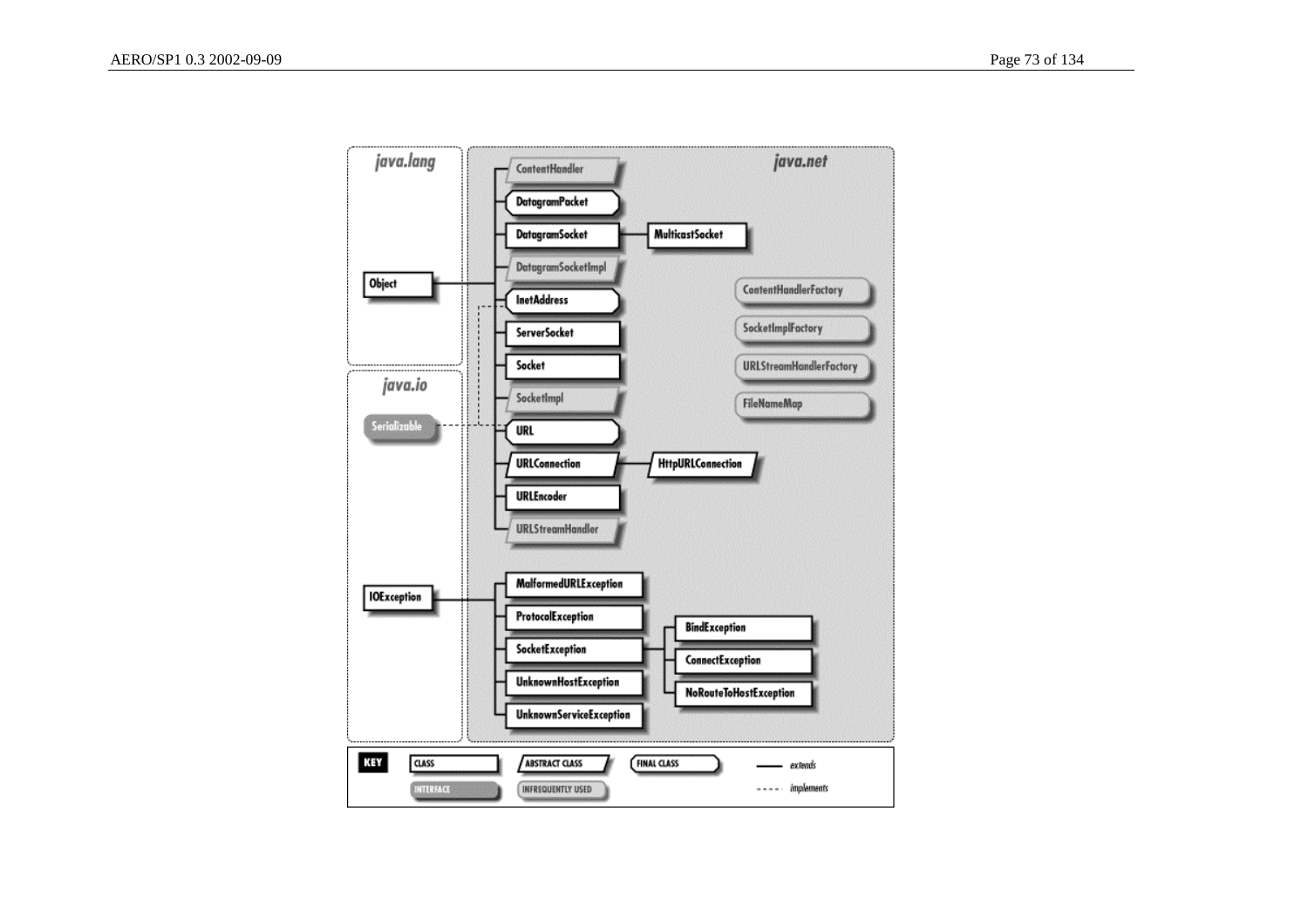| REQ/AERO.API.GEN.0190 | The java.net subset of APIs that the AERO JVM shall support for test purposes without | Aero | т |
|-----------------------|---------------------------------------------------------------------------------------|------|---|
|                       | restriction is defined as :                                                           |      |   |
|                       |                                                                                       |      |   |
|                       | java/net/Authenticator                                                                |      |   |
|                       | java/net/BindException                                                                |      |   |
|                       | java/net/ConnectException                                                             |      |   |
|                       | java/net/ContentHandler                                                               |      |   |
|                       | java/net/ContentHandlerFactory                                                        |      |   |
|                       | java/net/DatagramPacket                                                               |      |   |
|                       | java/net/DatagramSocket                                                               |      |   |
|                       | java/net/DatagramSocketImpl                                                           |      |   |
|                       | java/net/FileNameMap                                                                  |      |   |
|                       | java/net/HttpURLConnection                                                            |      |   |
|                       | java/net/InetAddress                                                                  |      |   |
|                       | java/net/JarURLConnection                                                             |      |   |
|                       | java/net/MalformedURLException                                                        |      |   |
|                       | java/net/MulticastSocket                                                              |      |   |
|                       | java/net/NetPermission                                                                |      |   |
|                       | java/net/NoRouteToHostException                                                       |      |   |
|                       | java/net/PasswordAuthentication                                                       |      |   |
|                       | java/net/ProtocolException                                                            |      |   |
|                       | java/net/ServerSocket                                                                 |      |   |
|                       | java/net/Socket                                                                       |      |   |
|                       | java/net/SocketException                                                              |      |   |
|                       | java/net/SocketImpl                                                                   |      |   |
|                       | java/net/SocketImplFactory                                                            |      |   |
|                       | java/net/SocketInputStream                                                            |      |   |
|                       | java/net/SocketOptions                                                                |      |   |
|                       | java/net/SocketOutputStream                                                           |      |   |
|                       | java/net/SocketPermission                                                             |      |   |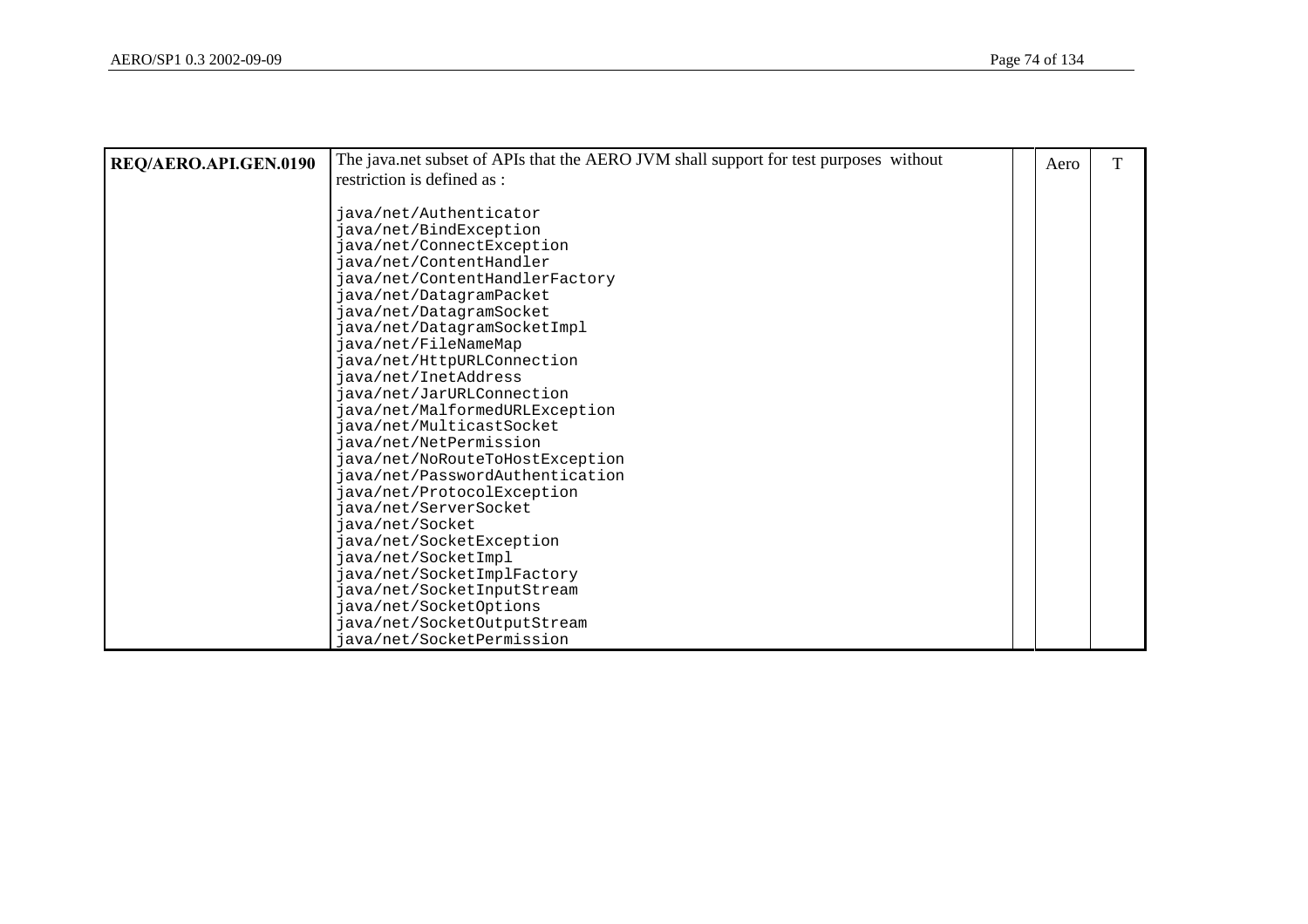### 3.3 JNI

The Java Native Interface (JNI) is a standard mechanism for inter-operability between Java and native code, i.e., code written in non-portable system programming languages like C. Last standard release is the version 1.2 of the Java Native Interface. Since JNI provides hundreds of routines, including support for JNI would pose too big an overhead on those applications that are not using it. This is why JNI support must be activated explicitly when required.

Native code that is interfaced through the JNI interface is typically stored in shared libraries that are dynamically loaded by the virtual machine when the application uses native code. Since dynamically loading libraries is not possible on small embedded systems that don't provide a file system, a different approach must be taken. Instead of loading a library, it is preferable to have the native code be part of the application itself, i.e., to link the native object code directly with the application

| REQ/AERO.API.GEN.0200 | AERO JVM shall provides the support for JNI in a Real-Time deterministic implementation                                                                                                                                                                                | Aero |  |
|-----------------------|------------------------------------------------------------------------------------------------------------------------------------------------------------------------------------------------------------------------------------------------------------------------|------|--|
| REQ/AERO.API.GEN.0210 | It shall be possible to specify an option that enables the support for JNI                                                                                                                                                                                             | Aero |  |
| REQ/AERO.API.GEN.0220 | It shall be possible to allows direct linking of native object code with the application through an<br>option. This option could be used in addition to the JNI support option                                                                                         | Aerc |  |
| REQ/AERO.API.GEN.0230 | To build an application that uses the native code on a target that requires manual linking, it might<br>also be required to provide these object files to the linker, and it might even be required to<br>provide a specific object file that contains the JNI support | Aerc |  |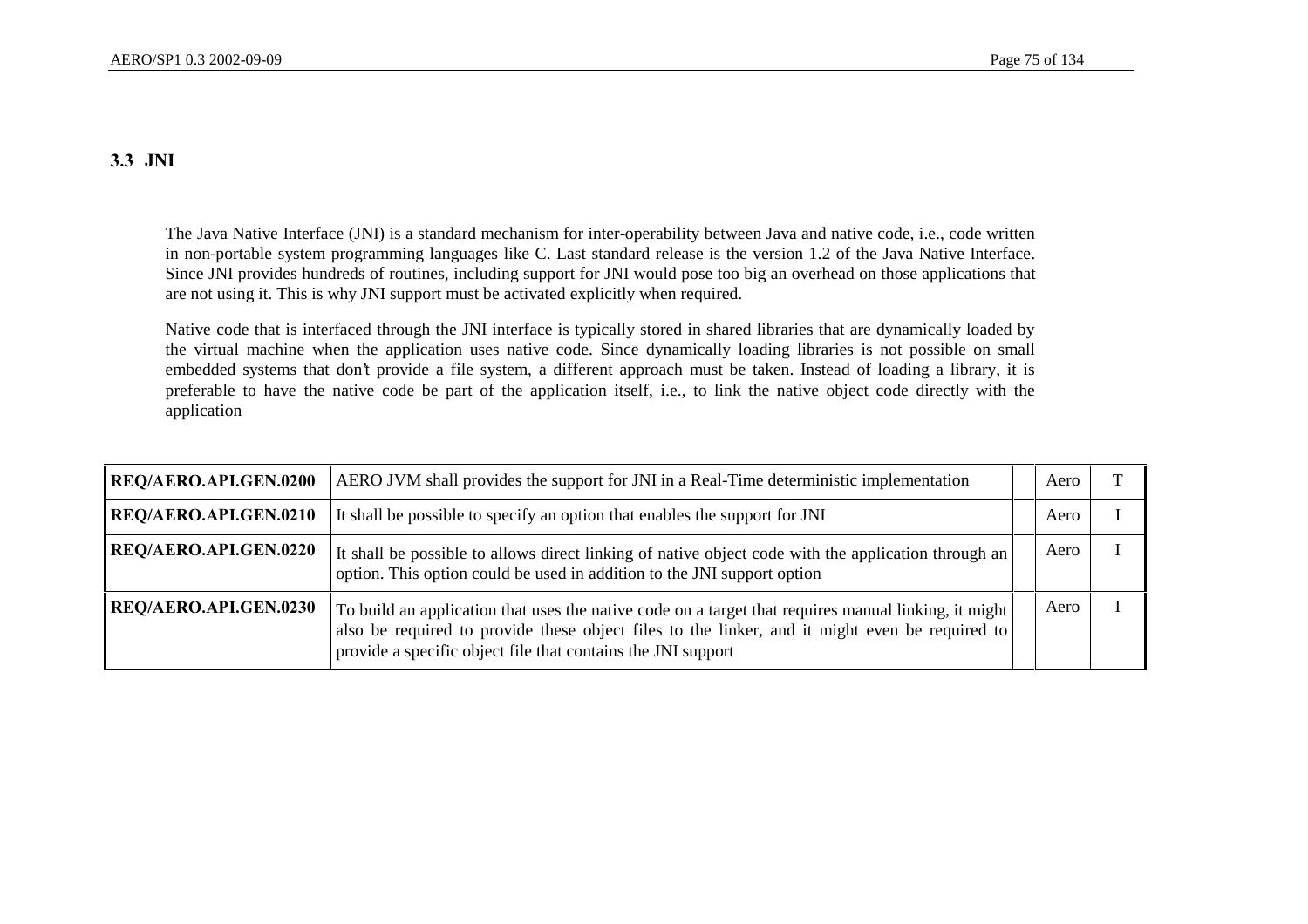# 4. Environment requirements

#### 4.1 Tools

| <b>REQ/AERO.ENVIRON.010</b> | A tool for creating a single executable image out of the AERO JVM and a set of Java classes.<br>shall be develop. This image can be loaded into flash-memory or ROM, avoiding the need for a<br>file-system in the target platform. This tool shall be extended such that opportunities to replace<br>dynamic allocation by static allocation whenever analysis of the application reveals that this<br>optimisation is possible.                                           | Aero |  |
|-----------------------------|-----------------------------------------------------------------------------------------------------------------------------------------------------------------------------------------------------------------------------------------------------------------------------------------------------------------------------------------------------------------------------------------------------------------------------------------------------------------------------|------|--|
| <b>REQ/AERO.ENVIRON.020</b> | The static GC shall be part of the tool to build an executable image. It shall bring fast and<br>predictable execution to the affected heap operations.                                                                                                                                                                                                                                                                                                                     | Aero |  |
| <b>REQ/AERO.ENVIRON.030</b> | simulator of the AERO JVM shall be provided by porting the VM to<br>A<br>the future application development system's OS (Solaris or Windows) to be able to run<br>applications there. Native code (e.g. accessing hardware) shall not be included in the emulation<br>RTSJ's<br>hardware<br>directly<br>Also,<br>through<br>Java<br>code<br>that<br>accesses<br>(eg.<br>PhysicalMemory class) will not work directly on such an emulation and stub will be written<br>[TBC] | Aero |  |
| <b>REQ/AERO.ENVIRON.040</b> | For most effective memory usage, a tool that finds the amount of memory that is actually used by<br>an application shall be provided. This allows for exact selection of the memory required for the<br>system and to select a heap size for optimal run-time performance.                                                                                                                                                                                                  | Aero |  |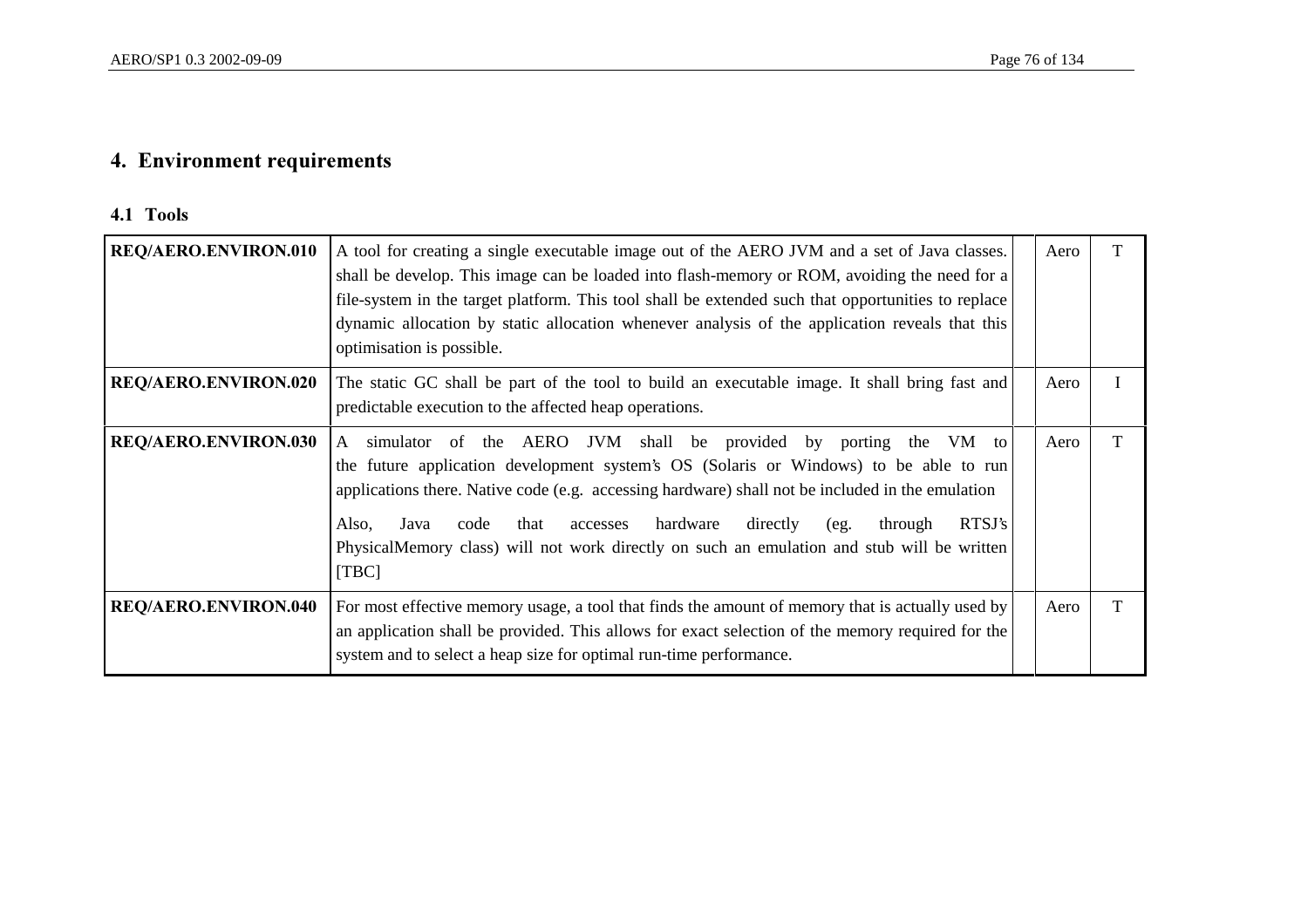## 4.2 Operating System

| <b>REQ/AERO.ENVIRON.050</b> | AERO JVM software shall run on Sparc ERC32 processor, under a standard posix Operating<br>System | Aero |  |
|-----------------------------|--------------------------------------------------------------------------------------------------|------|--|
| <b>REQ/AERO.ENVIRON.060</b> | AERO JVM environment tools shall run on Solaris Operating System and/or Linux.                   | Aero |  |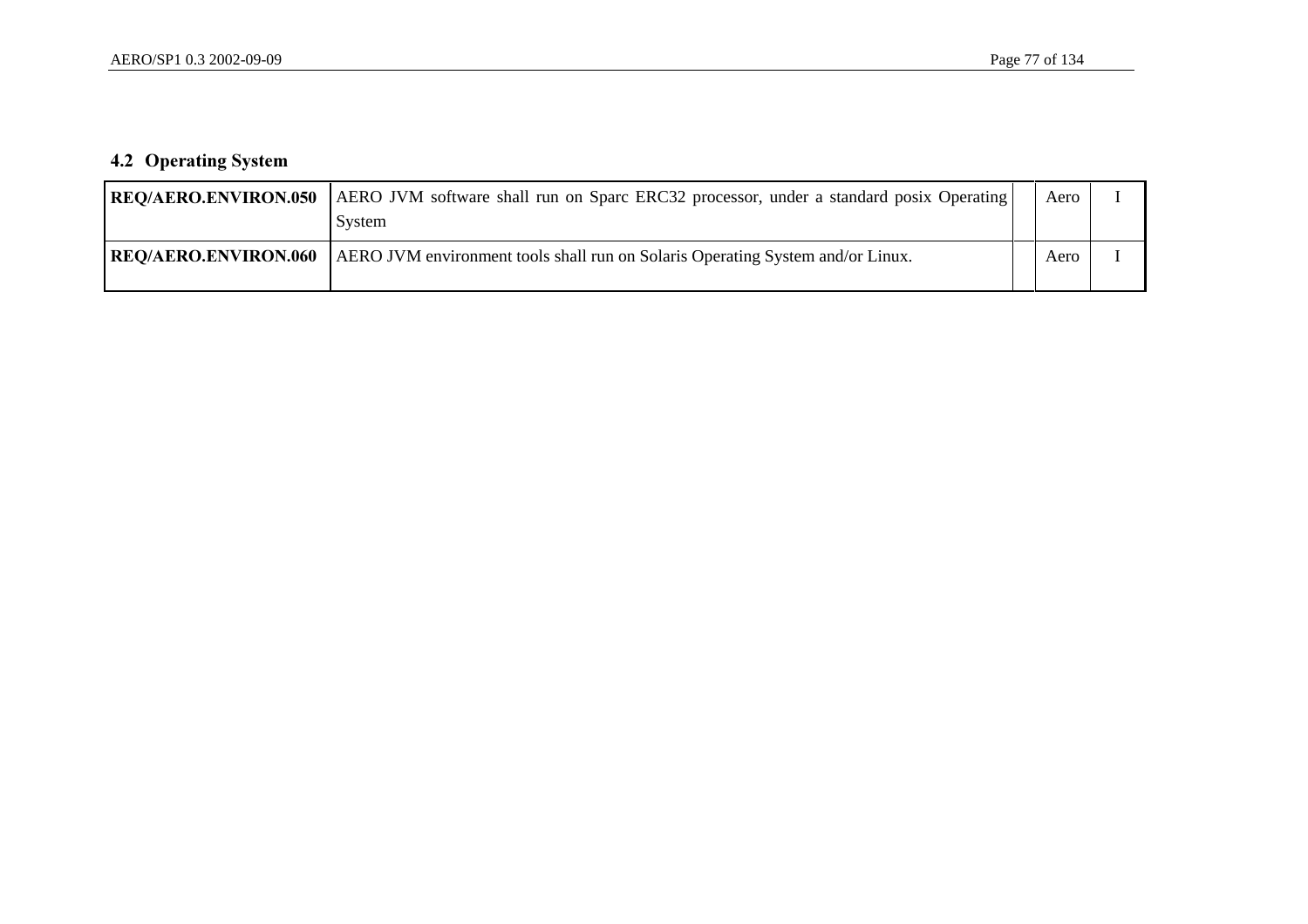# 5. Operability requirements

#### 5.1 User's manual

| <b>REQ/AERO.OPERAB.010</b> | s manual shall be written<br>user | Aero |  |
|----------------------------|-----------------------------------|------|--|
|                            |                                   |      |  |

## 5.2 On line help

N/A

#### 5.3 Interface standard

N/A

### 5.4 Interface ergonomy

N/A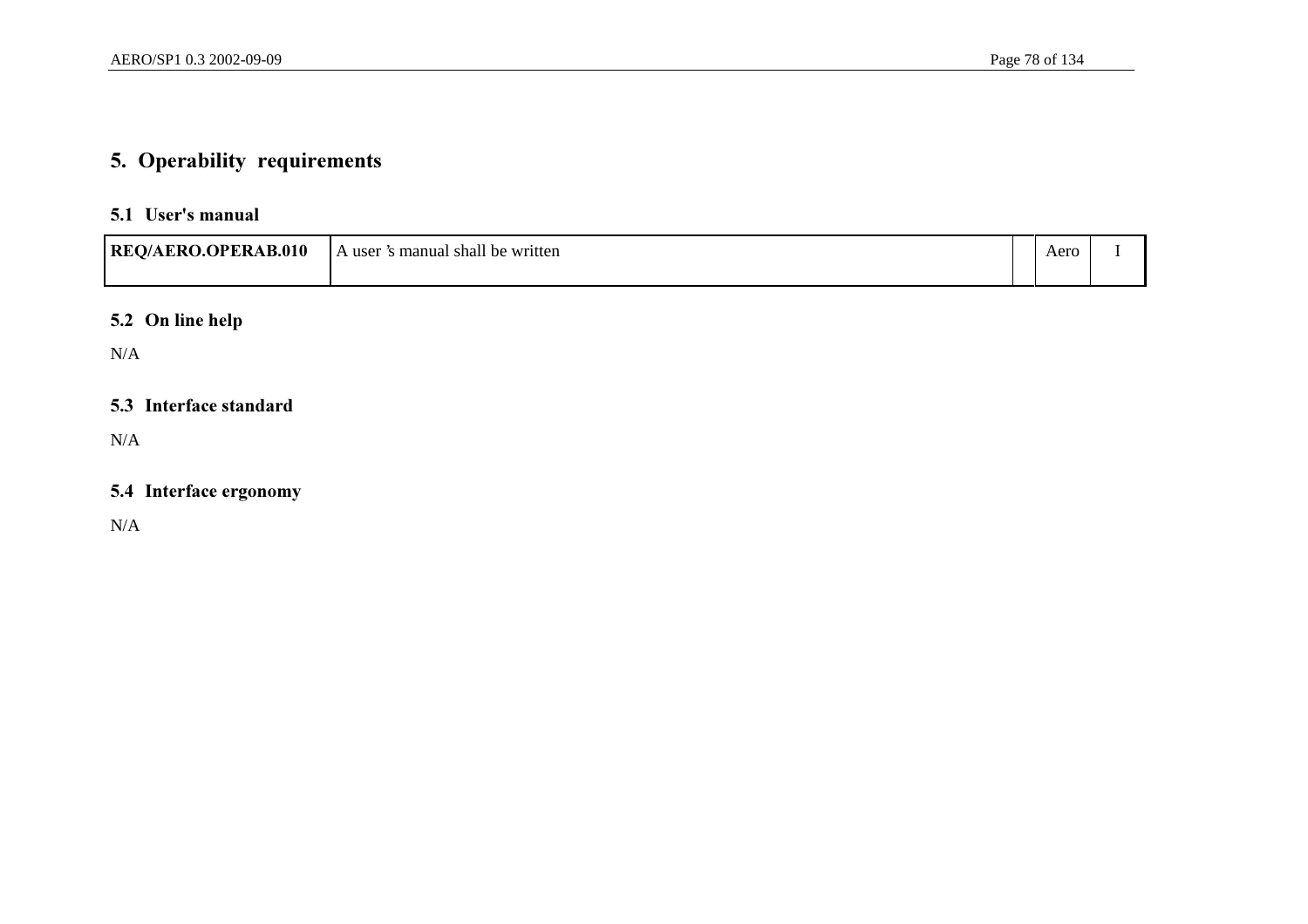# 6. Development requirements

| <b>REO/AERO.DEVELOP.010</b> The tailored ECSS-B standard provided in [MP] is applicable to development. | Aerc |  |
|---------------------------------------------------------------------------------------------------------|------|--|
|                                                                                                         |      |  |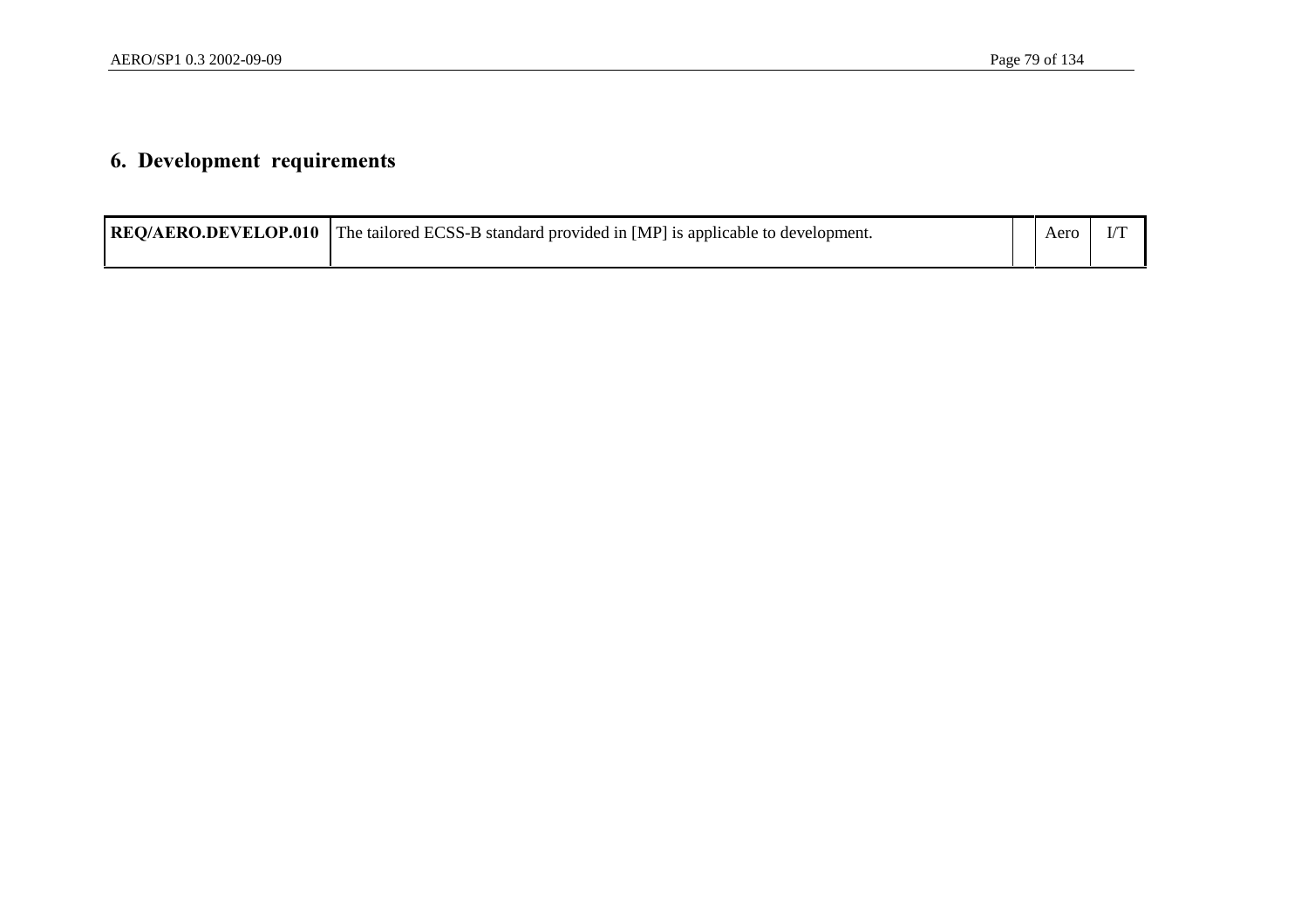# 7. Portability and maintainability requirements

## 7.1 Portability of design and code

| <b>REQ/AERO.PORT.010</b> | The solution shall be implemented in ANSI C using the GNU gcc cross compiler                                                                             | Aero       |  |
|--------------------------|----------------------------------------------------------------------------------------------------------------------------------------------------------|------------|--|
| <b>REQ/AERO.PORT.020</b> | Threads shall be based on the POSIX threads standard.                                                                                                    | <b>STD</b> |  |
| <b>REQ/AERO.PORT.030</b> | Design shall provide clear separation of platform-dependant from platform-independant code to<br>reduces the required effort to port to other platforms. | Aero       |  |
| <b>REQ/AERO.PORT.040</b> | It shall be possible to port the solution to a new posix operating system                                                                                | Aero       |  |

## 7.2 Maintainability requirements

| <b>REQ/AERO.MAINT.010</b> | The source code shall be delivered to Astrium to be analysed by Astrium quality engineers :<br>metrics will be made on code, especially size of modules, cyclomatic complexity.                                                                                                            | Aero | N/A |
|---------------------------|--------------------------------------------------------------------------------------------------------------------------------------------------------------------------------------------------------------------------------------------------------------------------------------------|------|-----|
| <b>REQ/AERO.MAINT.020</b> | The implementation is required to provide in DDD a documentation stating exactly the algorithm<br>used for granting such access of thread when they're are preempted in favor of a thread with<br>higher execution eligibility.                                                            | Aero |     |
| <b>REQ/AERO.MAINT.030</b> | The implementation is required to provide in the DDD a documentation stating exactly the<br>algorithm used for such placement of threads, with higher priority than preempted ones, that may be<br>given access to the processor at any time as determined by a particular implementation. | Aero |     |
| <b>REQ/AERO.MAINT.040</b> | Implementations that provide a monitor control algorithm in addition to those described in this                                                                                                                                                                                            | Aero |     |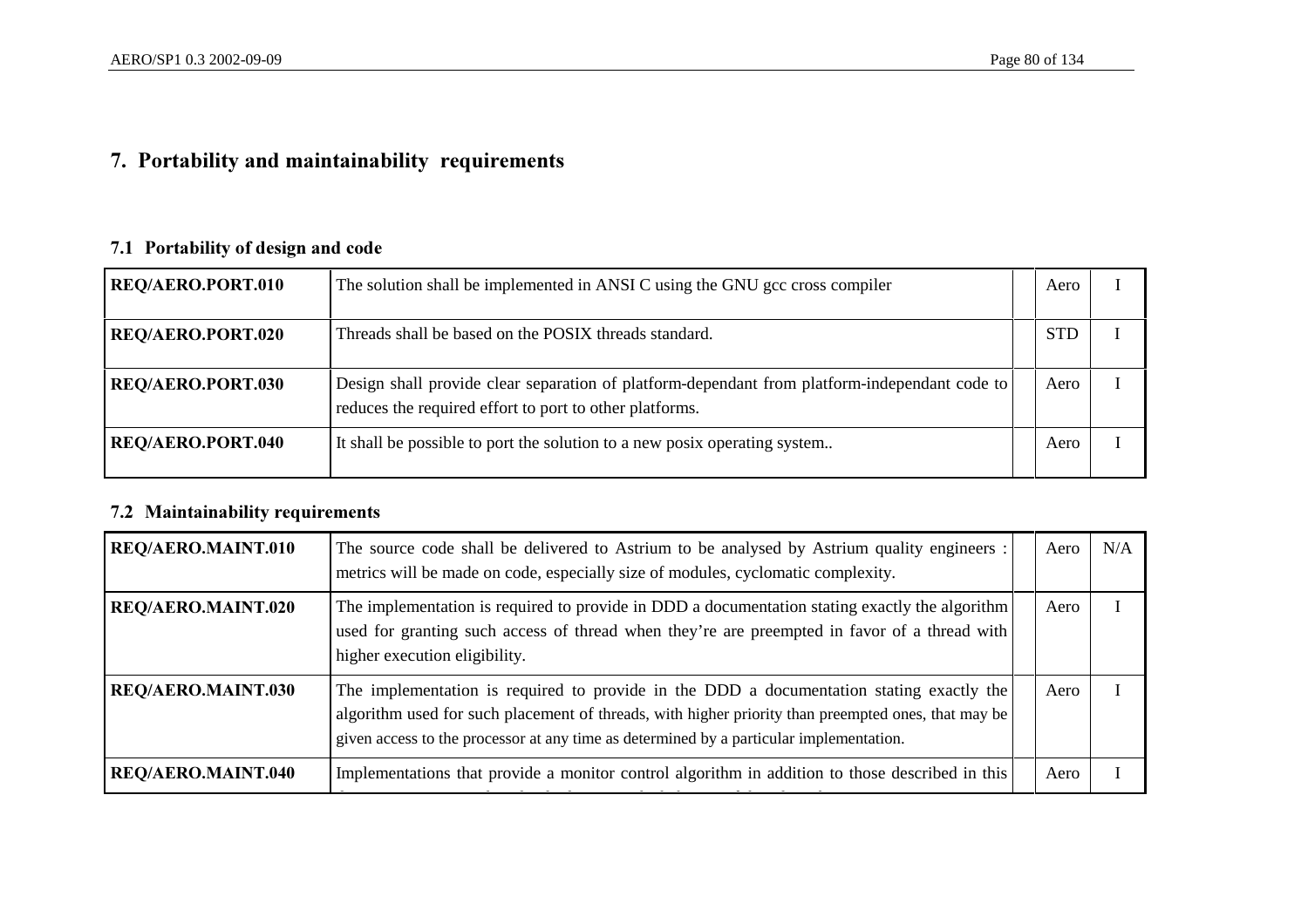| ונוני<br>that<br>- document .<br>.ne<br>u to c<br>regular<br>algori<br>behavior<br>. cleariv<br>. arc<br>amen<br>αo<br>-01 |  |  |
|----------------------------------------------------------------------------------------------------------------------------|--|--|